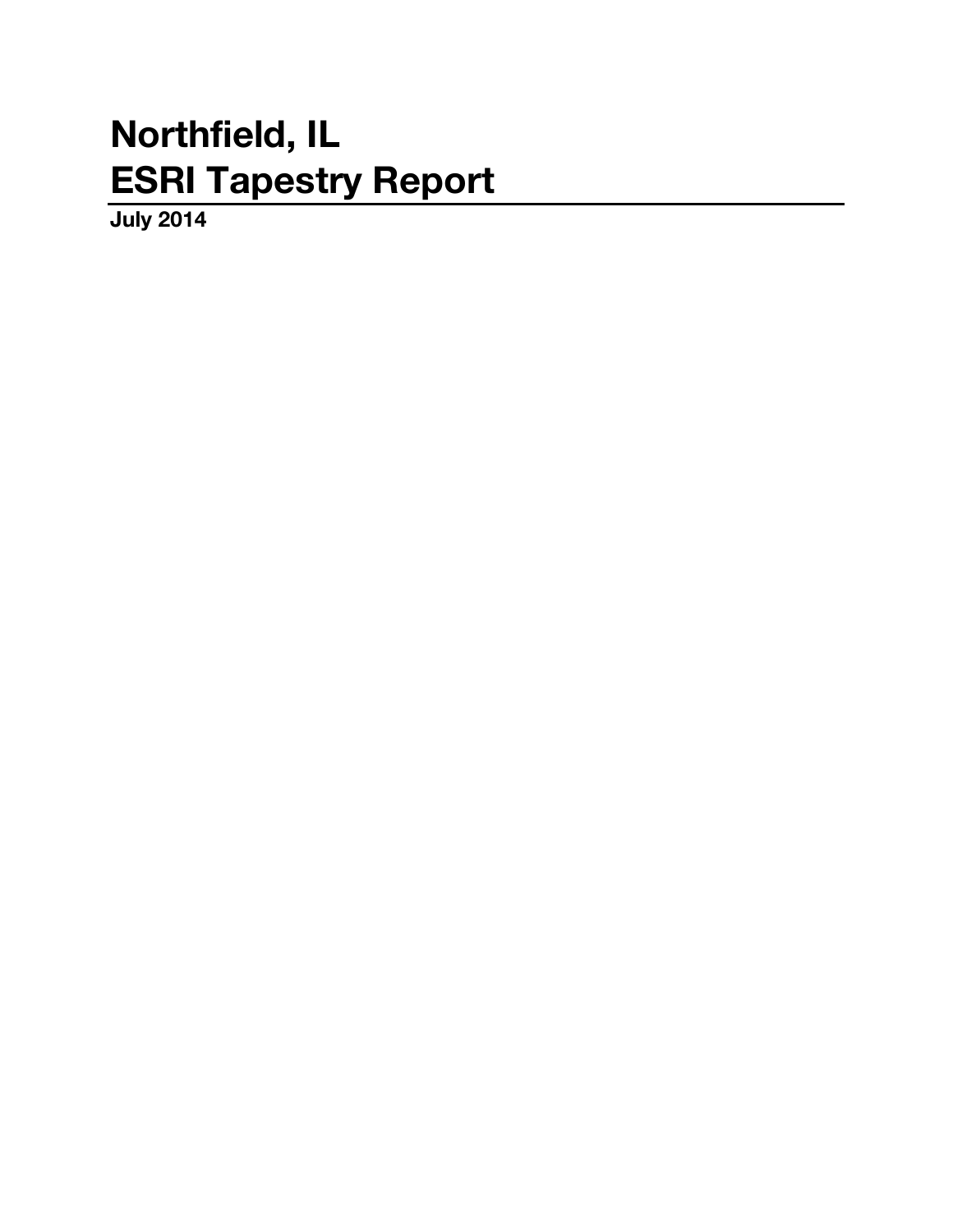# **INDEX**

| <b>OVERVIEW OF ESRI TAPESTRY &amp; HOW IT IS USED</b> | 3              |
|-------------------------------------------------------|----------------|
| <b>WHO REPORT</b>                                     | 4              |
| <b>LIFEMODE GROUPS AND URBANIZATION GROUPS</b>        | 4              |
| <b>NORTHFIELD LIFEMODE GROUPS</b>                     | $\overline{4}$ |
| <b>NORTHFIELD URBANIZATION GROUPS</b>                 | 5              |
| <b>TOP TAPESTRY SEGMENTS</b>                          | 5              |
| 01. TOP RUNG                                          | 6              |
| 09. URBAN CHIC                                        | $\overline{7}$ |
| 05. WEALTHY SEABOARD SUBURBS                          | 8              |
| 03. CONNOISSEURS                                      | 9              |
| <b>WHAT REPORT</b>                                    | 11             |
| <b>ATTITUDES</b>                                      | 11             |
| <b>AUTOMOBILES</b>                                    | 12             |
| <b>BABY PRODUCTS</b>                                  | 13             |
| <b>CLOTHING</b>                                       | 13             |
| <b>ELECTRONICS/INTERNET</b>                           | 14             |
| <b>FINANCIAL/INSURANCE</b>                            | 18             |
| <b>FURNITURE/APPLIANCES</b>                           | 19             |
| <b>GARDEN/LAWN</b>                                    | 21             |
| <b>GROCERY/ALCOHOL</b>                                | 22             |
| <b>HEALTH/BEAUTY</b>                                  | 24             |
| <b>LEISURE</b>                                        | 26             |
| <b>LISTEN</b>                                         | 27             |
| <b>READ</b>                                           | 28             |
| <b>WATCH</b>                                          | 29             |
| <b>PETS</b>                                           | 30             |
| <b>RESTAURANTS</b>                                    | 30             |
| <b>SHOPPING</b>                                       | 31             |
| <b>SPORTS</b>                                         | 32             |
| <b>TELEPHONES</b>                                     | 33             |
| <b>TRAVEL</b>                                         | 34             |

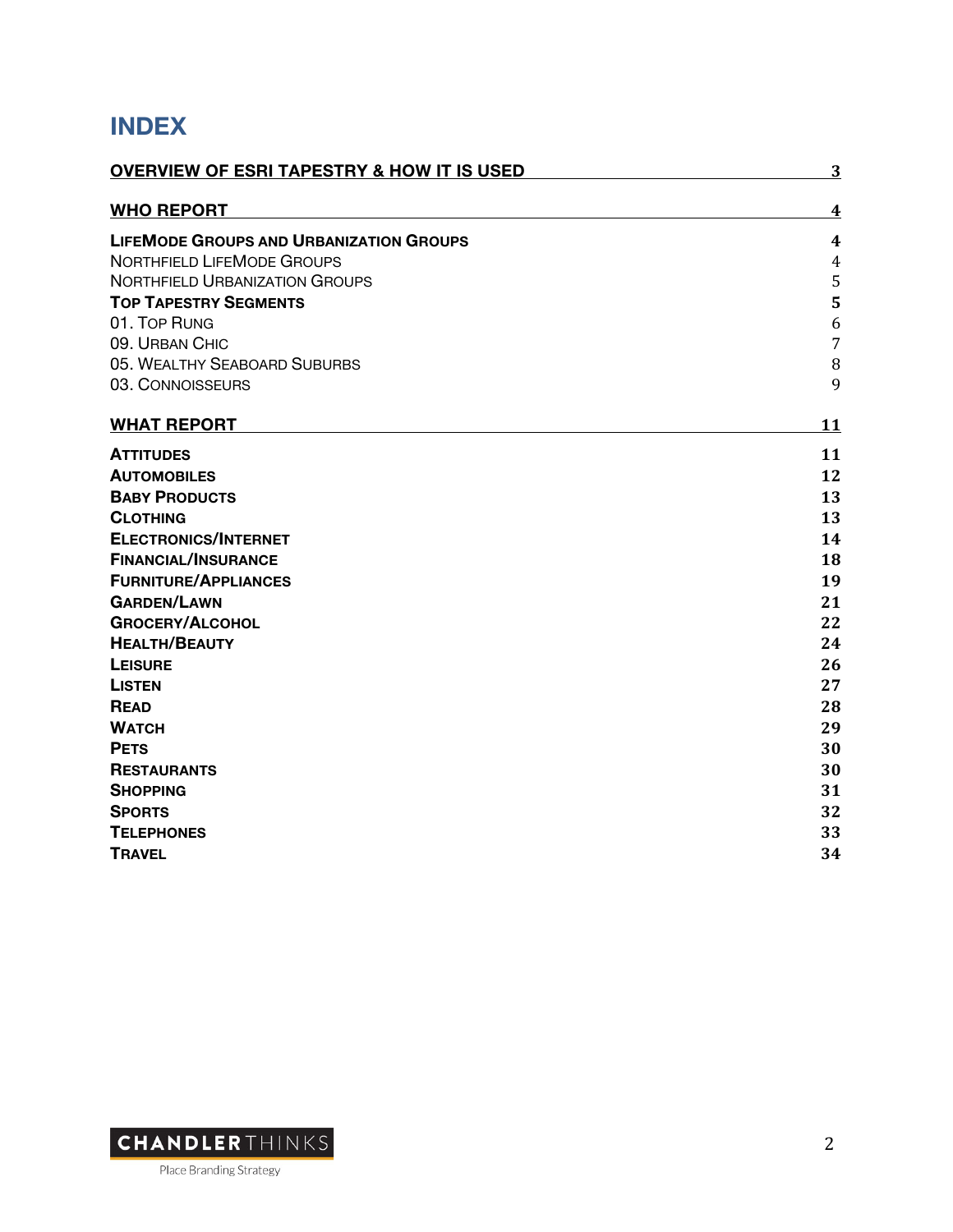# **OVERVIEW OF ESRI TAPESTRY & HOW IT IS USED**

ESRI Tapestry allows us to view a socio-economic profile of residents of a geographic location. Annually updated data details which products and services consumers buy. Approximately 90 variables in 15 categories such as apparel, food, and financial are included. We use this as part of the Brand Compass branding program for one simple reason - the cultural lifestyle and life stages of a community reveal its identity. The result is a Who Report that tells us who you are and a What Report that tells us what you consume, like, buy, etc.

Tapestry profiles neighborhoods across the entire United States into 65 classifications according to their socioeconomic and demographic characteristics. A more simple way to understand what this does is the common phrase "birds of a feather flock together."



A more thorough methodology statement on how Tapestry works can be found at http://www.esri.com/data/esri\_data/methodology-statements.html.

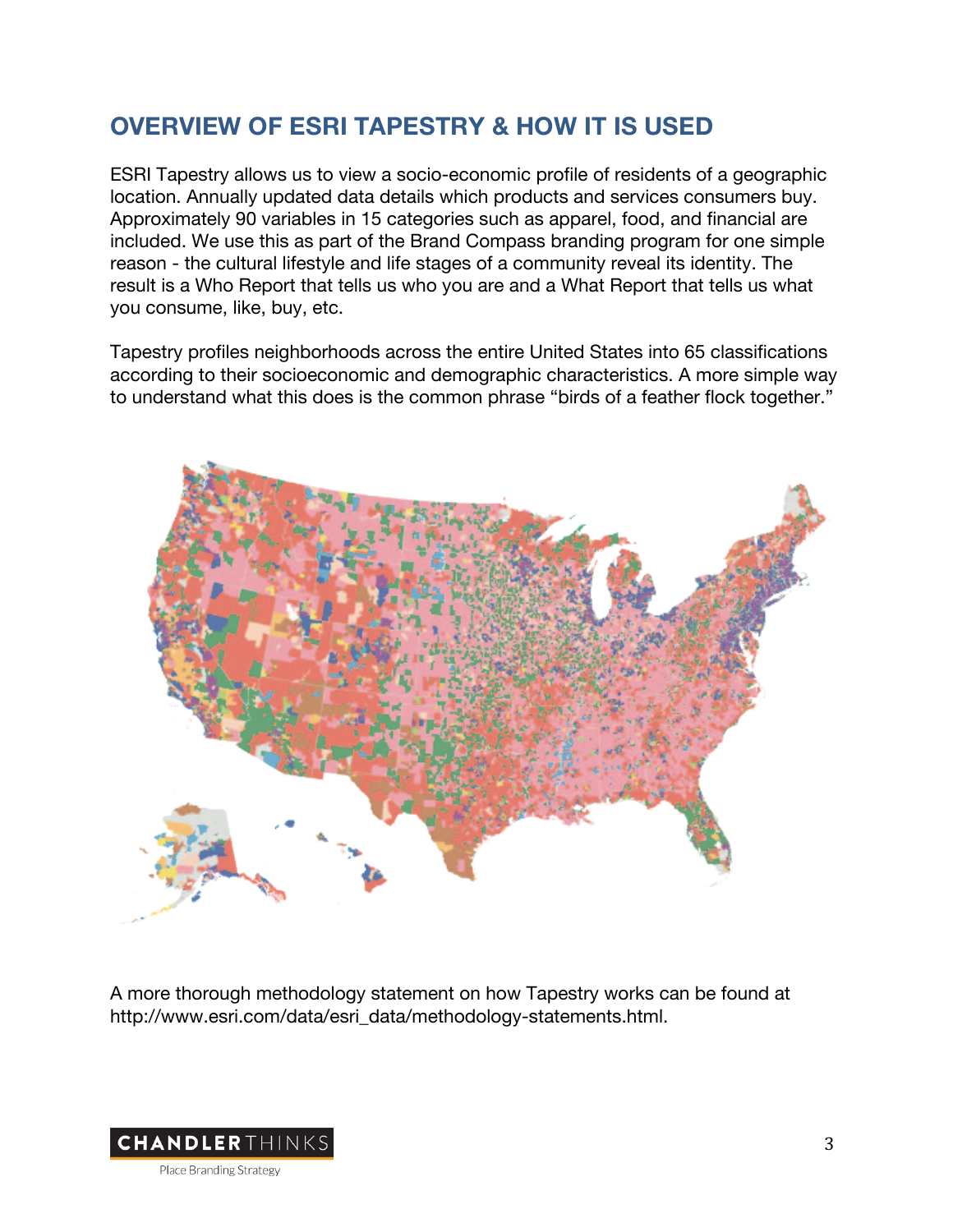# **WHO REPORT**

Segmentation systems operate on the theory that people with similar tastes, lifestyles and behaviors seek others with the same taste. These behaviors can be measured, predicted, and targeted. ESRI's Tapestry Segmentation system combines the "who" of lifestyle demography with the "where" of local neighborhood geography to create a model of various lifestyle classifications or segments of actual neighborhoods with addresses – distinct behavioral market segments.

# **LifeMode Groups and Urbanization Groups**

The 65 distinct market segments in Tapestry Segmentation profile the diversity of the American population and provide two ways to summarize and simplify these differences: LifeMode summary groups and Urbanization summary groups. Segments within a LifeMode summary group share an experience such as being born in the same time period or a trait such as affluence. Urbanization summary groups share a locale, from the urban canyons of the largest cities to the rural lanes of villages or farms.

#### **Northfield LifeMode Groups:**

|                         | <b>Residents</b> |         | <b>Custom Base</b> |                |              |
|-------------------------|------------------|---------|--------------------|----------------|--------------|
| <b>LifeMode Group</b>   | <b>Number</b>    | Percent | <b>Number</b>      | <b>Percent</b> | <b>Index</b> |
| L1. High Society        | 1.387            | 62.4%   | 3,744              | 68.1           | 498          |
| L2. Upscale Avenues     | 834              | 37.6%   | 1,751              | 31.9%          | 244          |
| L3. Metropolis          |                  | $0.0\%$ |                    | 0.0%           |              |
| L4. Solo Acts           | 0                | $0.0\%$ |                    | $0.0\%$        |              |
| L5. Senior Styles       |                  | $0.0\%$ |                    | 0.0%           |              |
| L6. Scholars & Patriots |                  | $0.0\%$ |                    | $0.0\%$        |              |
| L7. High Hopes          |                  | $0.0\%$ |                    | 0.0%           |              |
| L8. Global Roots        | n                | $0.0\%$ |                    | 0.0%           |              |
| L9. Family Portrait     | 0                | $0.0\%$ | 0                  | $0.0\%$        |              |
| L10. Traditional Living |                  | $0.0\%$ |                    | $0.0\%$        |              |
| L11. Factories & Farms  | 0                | $0.0\%$ |                    | $0.0\%$        |              |
| L12. American Quilt     |                  | $0.0\%$ | ი                  | $0.0\%$        | 0            |

Interestingly, Northfield is not very diverse and consists mainly of affluent people. Northfield's top two and only LifeMode Groups indicate upscale living. These people are well educated and have above average household incomes, with the median household income ranging from roughly \$70K - \$100K. They've earned their money through hard work and are employed in high-paying positions, such as professional or managerial occupations. Many are self-employed entrepreneurs. Most are married couple families, living in affluent neighborhoods and they take pride in and invest in their homes. They are very active groups who enjoy sports and travel. People belonging to the High Society group are five times more likely to reside in Northfield compared to the national average. And those belonging to the Upscale Avenues group are 2.5 times more likely to do so.

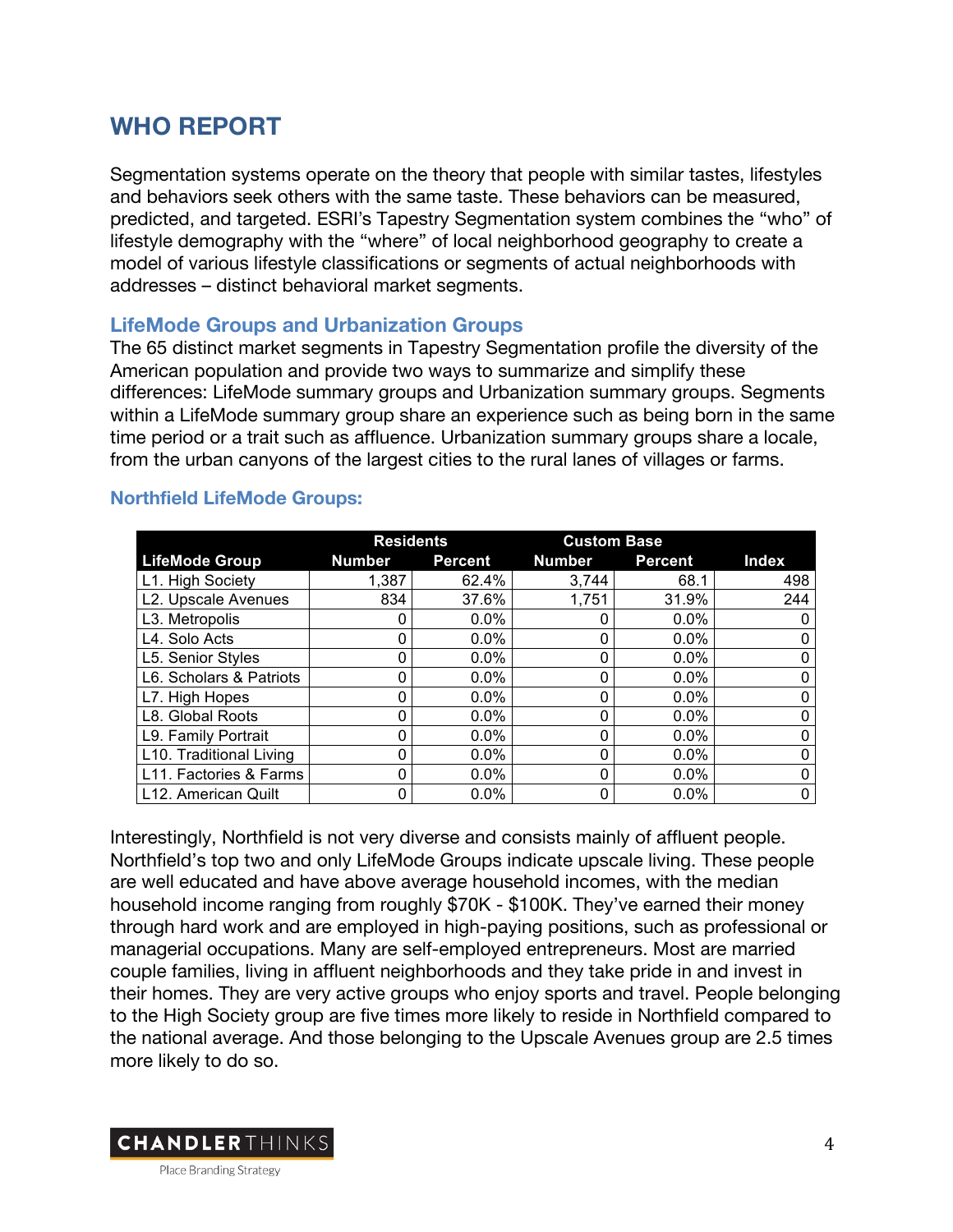# **Northfield Urbanization Groups:**

|                                | <b>Residents</b> |         | <b>Custom Base</b> |                |              |
|--------------------------------|------------------|---------|--------------------|----------------|--------------|
| <b>Urbanization Group</b>      | <b>Number</b>    | Percent | <b>Number</b>      | <b>Percent</b> | <b>Index</b> |
| U3. Metro Cities I             | 2,221            | 100.0%  | 5,495              | 100.0%         | 820          |
| U1. Principal Urban Centers I  |                  | $0.0\%$ |                    | $0.0\%$        |              |
| U2. Principal Urban Centers II | 0                | $0.0\%$ |                    | $0.0\%$        |              |
| U4. Metro Cities II            | $\Omega$         | 0.0%    |                    | $0.0\%$        |              |
| U5. Urban Outskirts I          | 0                | $0.0\%$ |                    | $0.0\%$        |              |
| U6. Urban Outskirts II         | 0                | $0.0\%$ |                    | $0.0\%$        |              |
| U7. Suburban Periphery I       | 0                | 0.0%    |                    | $0.0\%$        |              |
| U8. Suburban Periphery II      | 0                | $0.0\%$ |                    | $0.0\%$        |              |
| U9. Small Towns                | 0                | $0.0\%$ |                    | $0.0\%$        |              |
| U10. Rural I                   | 0                | $0.0\%$ |                    | $0.0\%$        |              |
| U11. Rural II                  | 0                | 0.0%    |                    | $0.0\%$        | 0            |

Similar to the LifeMode Groups, all of Northfield's residents fall within just one single Urbanization Group: Metro Cities I, indicating affluence and upscale living, with a median net worth and a median home value that's more than twice that of the national level. They prefer the benefits of suburban single-family homes, yet embrace the access to city living. Most are older than 35 years, and the majority are married couples with or without children. They are well-educated, active financial investors, health conscious and enjoy gardening as well as traveling. They also love to shop.

# **Top Tapestry Segments**

The individual 65 Tapestry segments provide more differentiating power than the above summary groups. Each provides a short description of the type of people that make up a segment. Below are the segments of residents that are representative of Northfield.

|                |                              |         | 2013 Residents 2013 U.S. Households |         |                                                 |      |
|----------------|------------------------------|---------|-------------------------------------|---------|-------------------------------------------------|------|
| Rank           | Tapestry Segment             |         |                                     |         | Percent Cumulative % Percent Cumulative % Index |      |
|                | 01. Top Rung                 | 38.3%   | 38.3%                               | $0.9\%$ | $0.9\%$                                         | 4271 |
| $\overline{2}$ | 09. Urban Chic               | 37.6%   | 75.9%                               | $1.4\%$ | 2.3%                                            | 2684 |
| 3              | 05. Wealthy Seaboard Suburbs | 23.0%   | 98.9%                               | $1.4\%$ | $3.7\%$                                         | 1637 |
| 4              | 03. Connoisseurs             | $1.1\%$ | 100.0%                              | $1.3\%$ | $5.0\%$                                         | 90   |
|                | <b>Subtotal</b>              | 100.0%  |                                     | 5.0%    |                                                 |      |

As previously noted in the LifeMode Groups and Urbanization Groups, Northfield is not very diverse. All of its residents fall within just four of the 65 available Tapestry segments. These four segments reflect a predominantly mature, married, highly educated and wealthy community. They live in high-value single-family homes. They can afford to indulge and are used to the best of the best. They travel frequently and enjoy a sophisticated and cultured life filled with visits to the theater, dance performances and museums. They're health-conscious – whether that's buying natural or organic food, taking daily vitamins or exercising regularly. The people of Northfield are almost 43 times more likely than the national average to fall within the Top Rung segment, about 27 times more likely to fall within the Urban Chic segment and about 16

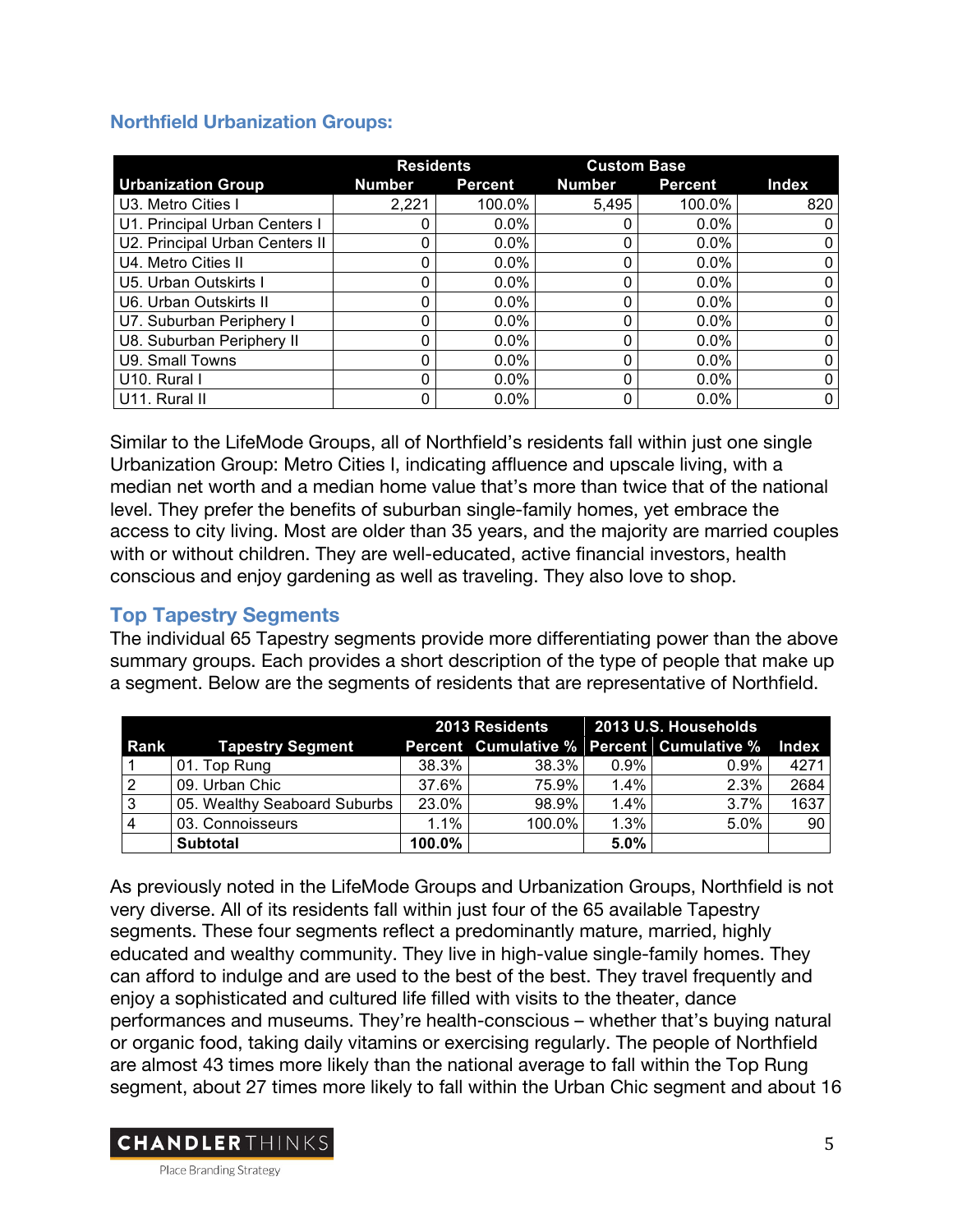times more likely to fall within the Wealthy Seaboard Suburbs segment. On the other hand, the remaining 1.1% of residents are 10% less likely than average to fall within the Connoisseurs segment.

Below is a closer look at the four segments, which make up all of Northfield's residents:

# **01. Top Rung**

(38.3%, 4271 Index)

# **Demographic**

Residents of Top Rung neighborhoods are mature, married, highly educated, and wealthy. The median age is 44.2 years; one-third of the residents are in their peak earning years of 45–64. More than 77 percent of these households are composed of married couples; half of them have children. Except for the presence of children, this is a low-diversity, monochromatic market.

# Socioeconomic

Top Rung, the wealthiest consumer market, represents less than 1 percent of all US households. The median household income of \$182,041 is more than three-and-onehalf times that of the US median; the median net worth of \$1,120,886 is approximately ten times higher than the national level. Their wealth comes from investments; income from interest, dividends, and rental properties; and remuneration from positions in management, professions, and sales, particularly in the finance, education, legal, and health care industry sectors. The proportion of households receiving self-employment income is twice that of the national level. The population is highly educated: more than 70 percent of residents aged 25 years and older hold a bachelor's or graduate degree.

#### **Residential**

The enclaves of the wealthy are dotted throughout major US cities, with higher concentrations located on the east and west coasts. Top Rung residents own at least one single-family home with a median home value approaching \$864,923, the highest, by far, of all the Tapestry Segmentation markets. Travel is part of their lives including the highest rate of interstate commuting.

# Preferences

Top Rung residents can afford to indulge any choice. Residents carry life insurance policies valued at more than \$500,000. Residents hire professional cleaning and lawn services to maintain their homes and property and contract for home improvement and remodeling projects. This is the top market for owning or leasing a luxury car. Residents favor new imported vehicles, especially convertibles. A vehicle navigation system is a key feature.

Top Rung residents are shoppers. They buy the "best of the best" at high-end department stores, in warehouse/ club stores, and from catalogs. They also shop online

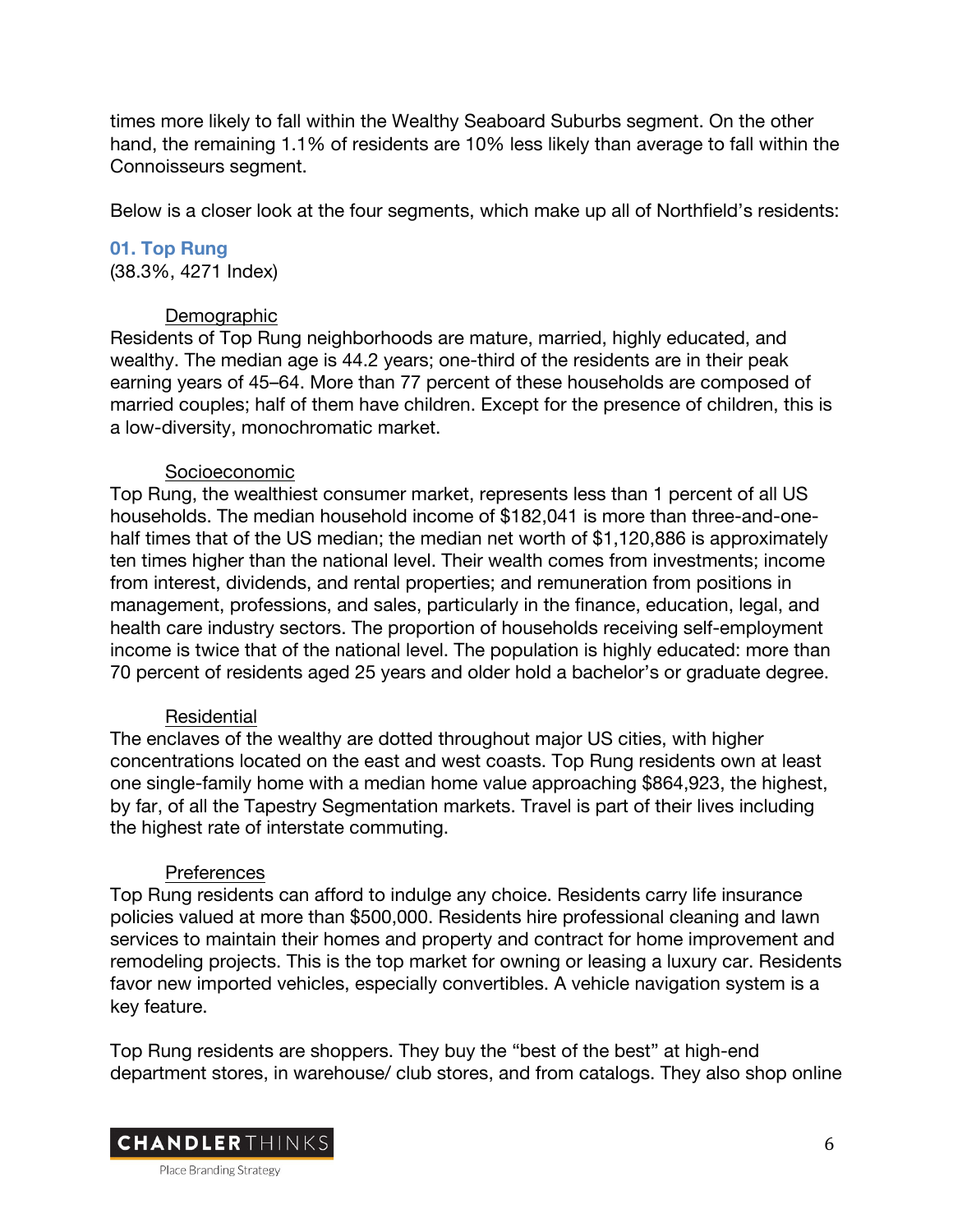for books and concert and sports event tickets. They own three or more cell phones and generally have two phone lines in their homes.

Top Rung residents are avid readers of newspapers (usually two or more daily), magazines (especially airline, epicurean, business, finance, and fashion), and books (particularly history and biographies). They listen to classical music, jazz, all-news, public, sports, all-talk, and news/talk radio. They watch news shows on CNBC, CNN, and MSNBC and subscribe to HBO or Showtime.

Active in their communities, they join charitable organizations and environmental groups, work for political parties or candidates, write to elected officials, and contribute to PBS. They practice yoga, do aerobics, play golf and tennis, ski, ice skate, take vitamins, and buy low-fat food.

# **09. Urban Chic**

(37.6%, Index 2684)

# **Demographic**

Urban Chic residents are professionals who live a sophisticated, exclusive lifestyle. More than half of these households are married-couple families, similar to the US proportion. Fewer than half of them have children. Unlike the United States, there is a smaller proportion of single parents and a higher proportion of singles and shared households. The median age is 42.7 years; the diversity index is 51.

#### Socioeconomic

A median household income of \$87,202 and a median net worth of \$314,496 enable residents of Urban Chic neighborhoods to live in style. They are well-educated; more than half of residents aged 25 years and older hold a bachelor's or graduate degree; 80 percent have attended college. They work in a variety of occupations, especially professional, management, and sales positions in the scientific and technical services, educational services, and health care industry sectors. Twenty percent of these households earn income from self-employment ventures; 55 percent receive additional income from investments.

# Residential

Major concentrations of Urban Chic neighborhoods are found in urban areas on the northern and southern California coasts and along the east coast. Homes range in age from pre-World War II to post-2000, and types from high-rises to single-family houses. Sixty-three percent of the housing is single-family; 27 percent is apartments in multiunit buildings. The rate of homeownership is 66 percent. The median home value is \$536,367.

# **Preferences**

Urban Chic residents focus more on their lifestyle than ambience. They travel extensively, visit museums, attend dance performances, shop at upscale stores, and

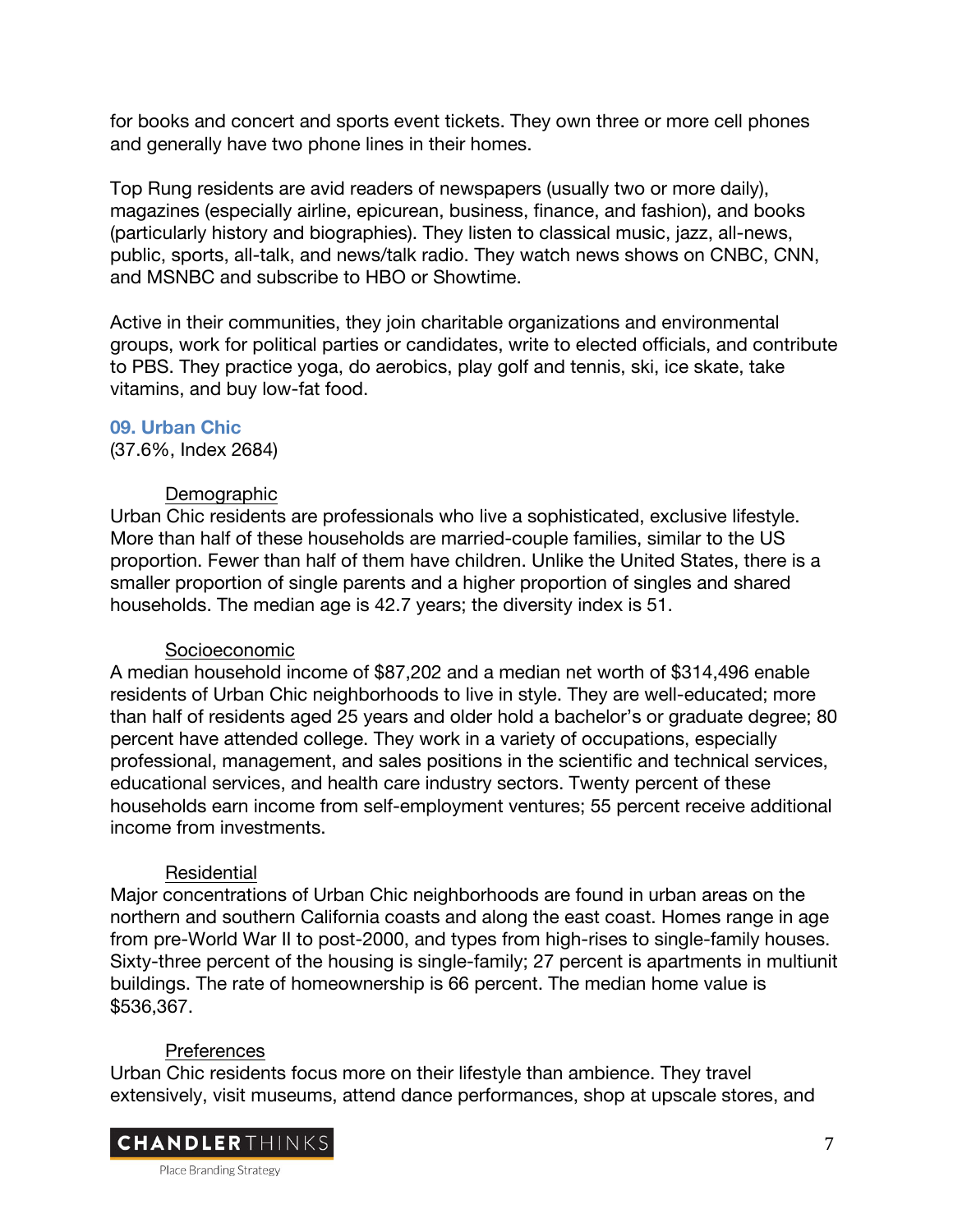do volunteer work. To stay fit, they downhill ski; go backpacking, hiking, and biking, practice yoga, do aerobics, play tennis, and lift weights. They buy natural or organic food and take a multitude of vitamins and dietary supplements. They drink imported wine and truly appreciate a good cup of coffee.

These busy, tech-savvy residents use PCs extensively. This is a top segment to own an Apple computer. They go online to arrange travel, get the latest news, check their investment portfolios, trade stocks, and buy books, clothes, flowers, and tickets to concerts and sports events. They use credit cards, often charging more than \$700 a month. They also own shares in stocks, tax-exempt funds, mutual funds, and money market funds. They will occasionally use a financial planner or brokerage firm.

Urban Chic is one of Tapestry Segmentation's top segments for radio listening; these residents tune in to classical music, all-talk, and public radio. They are also avid readers of newspapers, books, and general editorial, news and entertainment, business, and home service magazines. They seldom watch TV; however, their favorite channels broadcast news programs and documentaries.

# **05. Wealthy Seaboard Suburbs**

(23.0%, Index 1637)

#### **Demographic**

Wealthy Seaboard Suburbs are older, established, affluent neighborhoods characteristic of US coastal metropolitan areas. Two-thirds of the population aged 15+ years is married; more than half of the married couples have no children. The median age is 43.3 years. Ethnic diversity is low; most residents are white.

#### Socioeconomic

Wealthy Seaboard Suburbs neighborhoods are affluent; the median household income is \$96,498. Income is derived from a variety of sources; approximately 60 percent of the households receive supplemental income from interest, dividends, and rental properties; 23 percent collect retirement income. More than half of those who work hold professional or management positions. The median net worth is \$401,516, more than four times that of the US median of \$93,084.

#### Residential

Wealthy Seaboard Suburbs neighborhoods are located primarily along the California, New York, New Jersey, and New England coasts. Three-fourths of the housing units were built before 1970. Single-family structures comprise 89 percent of the households, with a median home value of \$415,546. The vacancy rate is 5 percent. Slow to change, Wealthy Seaboard Suburbs homeowners are the least likely to have moved in the last five years. This segment ranks in the top five for residents who commute out of state to work.

**CHANDLER**THINKS Place Branding Strategy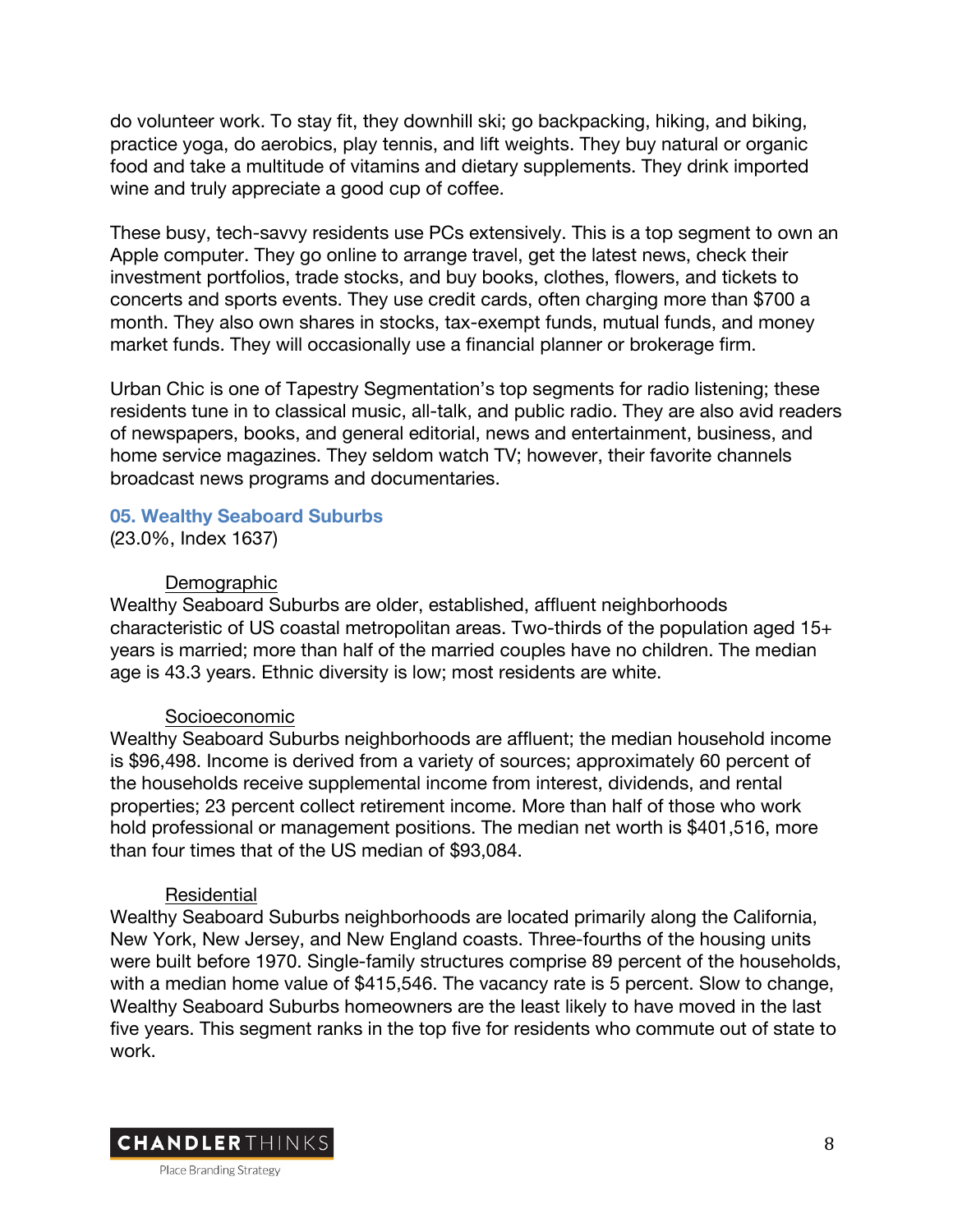#### **Preferences**

Not do-it-youselfers, these residents hire lawn and maintenance services to care for their property and contractors to remodel their homes. The top market for remodeling expenditures, this segment spends more than \$5,000 a year on home improvements. A typical resident holds a home equity line of credit, holds life insurance policies worth \$500,000 or more, uses a brokerage firm, owns stocks, and donates to charities or nonprofits. They love to shop – online, by phone from high-end catalogs – and especially at Macy's, Nordstrom, and warehouse stores. They also shop online and by phone from high-end catalogs.

Wealthy Seaboard Suburbs residents take nice vacations, and go to Las Vegas and Atlantic City. They go saltwater fishing, skiing, and ice-skating and attend the theater. They read two or more daily newspapers, biographies, and epicurean, travel, business, and finance magazines. They listen to classical music, jazz, all-news, and sports radio programs. Cable movie channels are favorites, but residents will watch one or two drama series shows each week. This is a top segment for watching home shopping channels.

#### **03. Connoisseurs**

(1.1%, Index 90)

#### **Demographic**

Residents of Connoisseurs neighborhoods are somewhat older, with a median age of 47 years. Approximately 70 percent of the population is married. Although residents appear closer to retirement than child-rearing age, 30 percent of the households are married couples with children living at home. Ethnic diversity is negligible.

#### Socioeconomic

With a median net worth of \$708,781, Connoisseurs are second in affluence only to the Top Rung segment. This market is well educated; 64 percent of the population aged 25 years and older hold a bachelor's or graduate degree. Employed residents earn wages from high-paying management, professional, and sales jobs. Many are self-employed; the rate is twice that of the national average. They have a median household income of \$121,368 and supplement their salaries with income from interest, dividends, and rental properties

#### Residential

Connoisseurs neighborhoods are usually slow-growing, established, affluent areas in densely populated city centers where the median home value is \$601,492. Most of their homes are single-family structures built before 1970; 87 percent own their homes. Commuting is a way of life; compared to the US average, more Connoisseurs residents live in a different state from where they work.

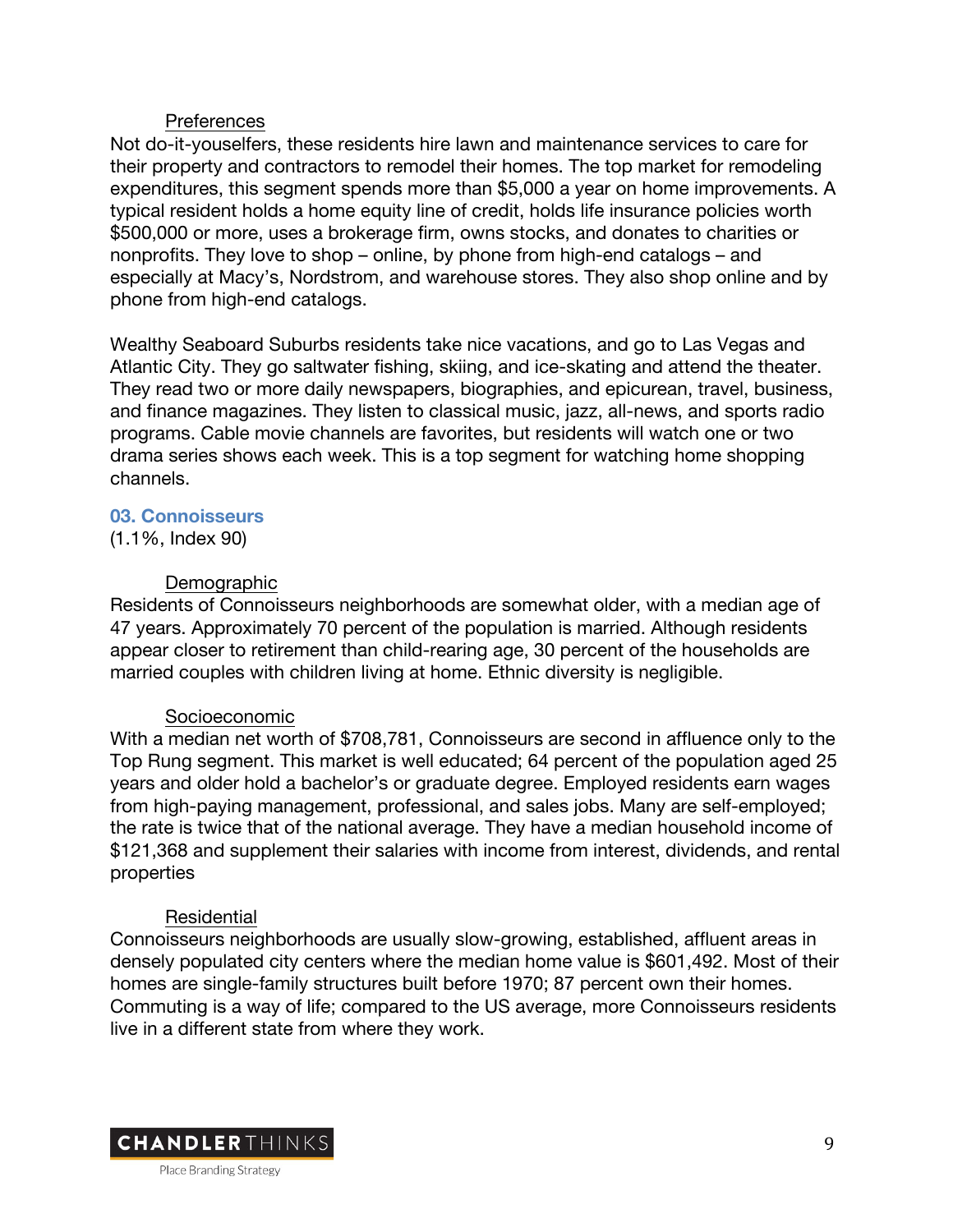#### **Preferences**

Connoisseurs residents may be second to Top Rung in wealth, but they are tops for conspicuous consumption. Residents hire contractors for home improvement and remodeling projects, lawn care, landscaping services for property upkeep, and professional housecleaning services. This is one of the top markets to own or lease a luxury car or convertible equipped with a navigational system.

Exercise is a priority: they work out weekly at a club or other facility, ski, play golf and tennis, practice yoga, and jog. They travel abroad and in the United States, visit museums, and attend theater and dance performances. They go online to make travel plans, track and trade their investments, and shop. They order from high-end catalogs and shop in person at service-oriented department stores.

They read history books, mysteries, biographies, two or more daily newspapers, and epicurean, travel, finance, and business magazines. Residents listen to classical music as well as public, all-news, news/talk, and all-talk radio. They work for political candidates or parties, write or visit elected officials, and participate in local civic issues. Connoisseurs eat out several times a week, but, for fun, will cook at home occasionally.

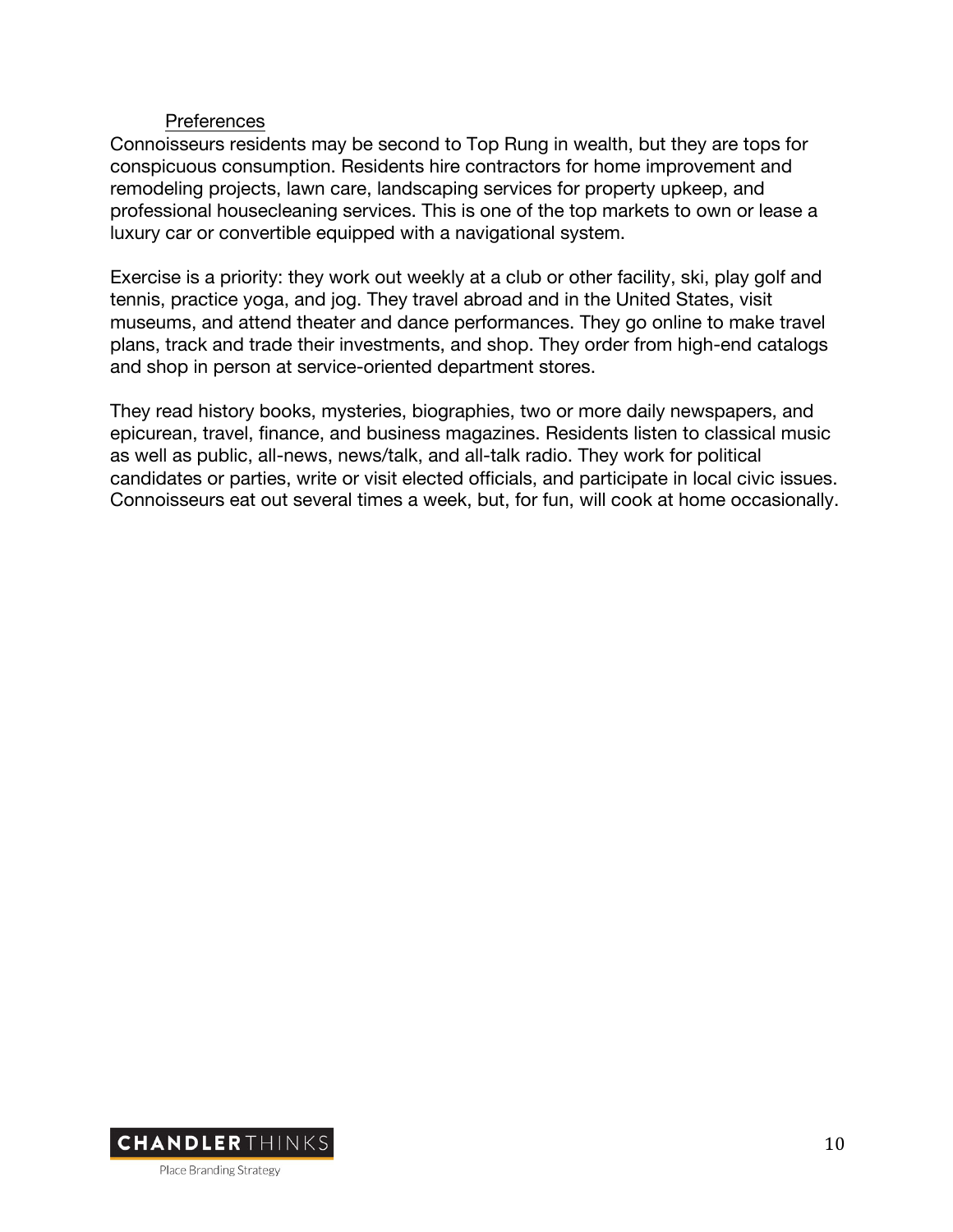# **WHAT REPORT**

To evaluate the over 35 categories, we look for behavior that is defined stronger than average communities. If an index of 100 is average, then extremely high indices (over 125) reveal where Northfield residents have a higher propensity to exercise that behavior than most other communities across the U.S.

- Tip #1 Look for extreme high indices
- Tip #2 Don't take the data literally. For example, if you index very high for shopping at Publix but do not have a Publix, that's okay. This indicates your city has shopping behavior at upscale grocery stores like a Publix. It could also suggest that your economic development group might want to consider bringing in a high-end grocery store if one is not currently present.

#### **Attitudes**

Northfield residents are very active in their community. They're about five times more likely than average to participate in environmental groups/causes and 3.5 times more likely to serve on a committee for a local organization. They tend to be liberal and get involved in politics – whether that's simply voting, or working for a political party, or attending public meetings. They are vocal about their opinions: Northfield residents are 3.5 times more likely than average to call or write to a politician, three times more likely than average to write letters to editors and twice as likely to make a speech themselves.

| <b>Attitudes</b>                                   | <b>Index</b> |
|----------------------------------------------------|--------------|
| Made contribution to NPR in last 12 months         | 637          |
| Made contribution to PBS in last 12 months         | 605          |
| Participated in environmental grp/cause last 12 mo | 488          |
| Served on committee for local organization         | 364          |
| Written or called a politician in last 12 months   | 356          |
| Wrote something that has been published last 12 mo | 354          |
| Written letter to news/mag editor/called radio/TV  | 306          |
| Worked for a political party in last 12 months     | 305          |
| Consider self somewhat liberal                     | 248          |
| Consider self very liberal                         | 235          |
| Made a speech in last 12 months                    | 233          |
| Engaged in fund raising in last 12 months          | 218          |
| Member of civic club                               | 217          |
| Recycled products in last 12 months                | 197          |
| Voted in federal/state/local election last 12 mo   | 184          |
| Attended public meeting on town or school affairs  | 177          |
| Participated in any public activity in last 12 mo  | 142          |

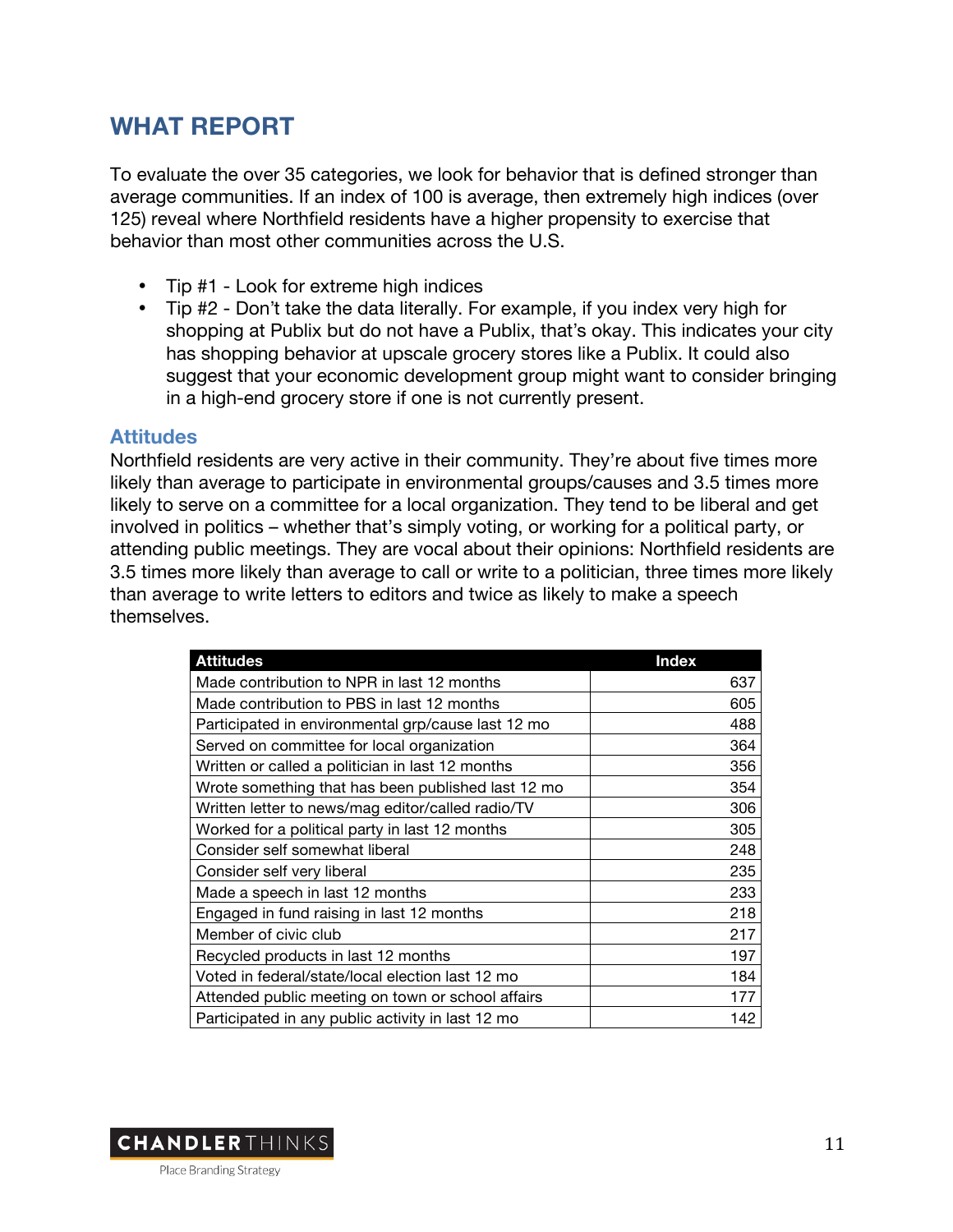# **Automobiles**

Considering that Northfield consists primarily of wealthy residents, it's not surprising that they are about 5.5 times more likely than the national average to own or lease luxury cars. They are 2.5 times more likely than average to own/lease an imported vehicle (examples: Honda, Toyota), and 65% more likely to own/lease three or more vehicles per household. These people take good care of their cars. They purchase premium or super gasoline and get them serviced regularly.

| <b>Automobiles</b>                                  | Index |
|-----------------------------------------------------|-------|
| HH owns/leases luxury car                           | 560   |
| Rented car (personal use) last 12 mo: from Hertz    | 549   |
| HH has navigational system/GPS in vehicle           | 517   |
| Spent on most recent veh purch/lease: \$30000+      | 462   |
| HH owns/leases convertible                          | 383   |
| HH bought/leased new imported vehicle last 12 mo    | 382   |
| Bought gasoline in last 6 months: premium/super     | 365   |
| Belong to AAA auto club                             | 364   |
| Leased most recent vehicle                          | 345   |
| Bought gas last 30 days: with general credit card   | 337   |
| Rented car for personal use in last 12 months       | 332   |
| Belong to auto club                                 | 299   |
| Most recent vehicle purchase/lease: Honda           | 284   |
| Rented car for business use in last 12 months       | 280   |
| Rented car (personal use) last 12 mo: from Budget   | 279   |
| HH owns/leases station wagon                        | 255   |
| HH owns/leases any imported vehicle                 | 249   |
| HH bought/leased new vehicle last 12 mo             | 247   |
| Bought gas last 30 days: with oil/gas credit card   | 242   |
| Most recent vehicle purchase/lease: Toyota          | 236   |
| HH owns/leases full size sport/utility vehicle      | 229   |
| Vehicle serviced by: car dealer                     | 206   |
| Vehicle serviced by: gas station/garage             | 198   |
| HH has OnStar/other monitoring system in vehicle    | 190   |
| HH owns/leases sport/utility vehicle                | 187   |
| Spent on most recent veh purch/lease: \$20000-29999 | 172   |
| Miles driven in last 12 months: 5000-9999           | 171   |
| HH owns/leases 3+ vehicles                          | 165   |
| HH owns/leases vehicle with 4/all wheel drive       | 161   |
| HH owns/leases compact sport/utility vehicle        | 159   |
| Had alignment service/repair in last 12 months      | 157   |
| HH owns/leases subcompact car                       | 155   |
| Had brake lining/pad replacement in last 12 months  | 153   |
| HH owns/leases sedan/hard top/4 door vehicle        | 150   |
| Bought oil filter: at gas station/garage            | 148   |
| Add/change motor oil: car dealer                    | 146   |
| Miles driven in last 12 months: 10000-19999         | 146   |

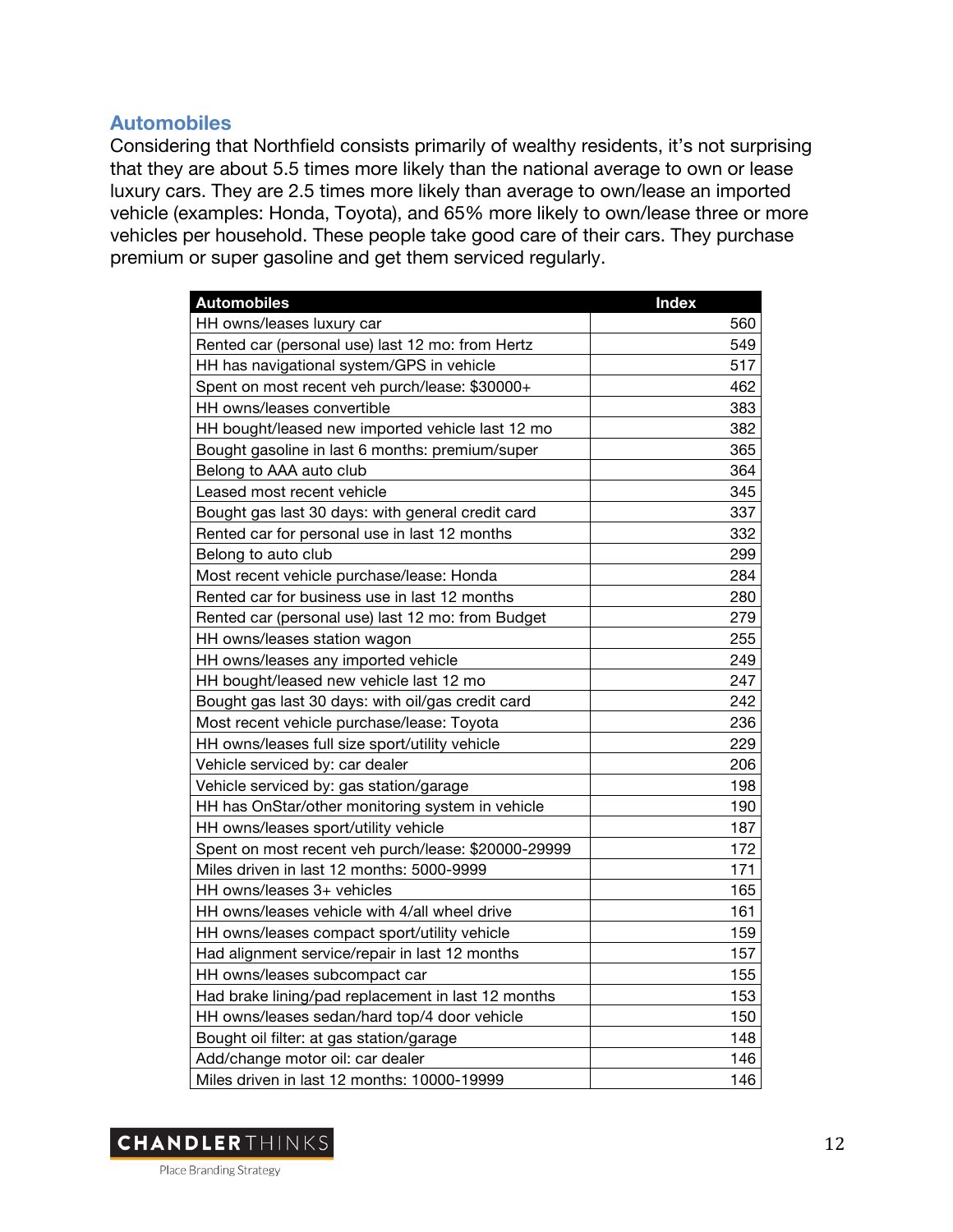| Had clutch replacement in last 12 months           | 143 |
|----------------------------------------------------|-----|
| HH bought/leased most recent vehicle 5+ years ago  | 141 |
| Had vehicle paint job done in last 12 months       | 140 |
| Had tune-up in last 12 months                      | 140 |
| HH owns/leases 2 vehicles                          | 139 |
| Purchased/leased most recent veh: with cash        | 132 |
| Had major engine repair in last 12 months          | 130 |
| HH bought/leased most recent vehicle 3-4 years ago | 130 |
| HH owns/leases 3 door hatchback/runabout           | 128 |
| HH owns/leases intermediate car                    | 128 |
| Add/change motor oil: gas station/garage           | 127 |
| Had minor engine repair in last 12 months          | 126 |
| Bought tires in last 12 months: \$500+             | 126 |

# **Baby Products**

Northfield residents like to spoil their kids. They are 87% more likely than average to have spent \$500 or more on toys and games in the past year.

| <b>Baby Products</b>                                | Index |
|-----------------------------------------------------|-------|
| Spent on toys/games in last 12 months: \$500+       | 187   |
| Spent on toys/games (for child <6)/12 mo: \$100-199 | 133   |
| Bought for child in last 12 mo: board game          | 128.  |

# **Clothing**

As mentioned earlier, the people of Northfield are affluent and like to shop. They purchase fine jewelry, designer jeans, fur coats/jackets and watches. They're professionals, who purchase business suits, evening dresses and neckties. But they're also a fit community, and therefore shop for various athletic apparel.

| <b>Clothing</b>                                    | <b>Index</b> |
|----------------------------------------------------|--------------|
| Spent \$100+ on dry cleaning in last 6 months      | 649          |
| Bought women's raincoat in last 12 months          | 349          |
| Bought women's evening dress in last 12 months     | 331          |
| Spent \$100+ on costume jewelry in last 12 months  | 307          |
| Bought men's business suit in last 12 months       | 295          |
| Spent on fine jewelry in last 12 months: \$750+    | 281          |
| Bought running apparel in last 12 months           | 262          |
| Bought athletic apparel in last 12 months          | 258          |
| Bought women's designer jeans in last 12 months    | 258          |
| Bought men's casual slacks in last 12 months       | 255          |
| Spent \$100+ on athletic apparel in last 12 months | 247          |
| Bought men's sweater in last 12 months             | 237          |
| Spent \$75+ on athletic shoes in last 12 months    | 234          |
| Bought ski apparel in last 12 months               | 230          |
| Bought women's skirt in last 12 months             | 230          |
| Bought women's hat in last 12 months               | 221          |
| Bought men's swimsuit in last 12 months            | 220          |

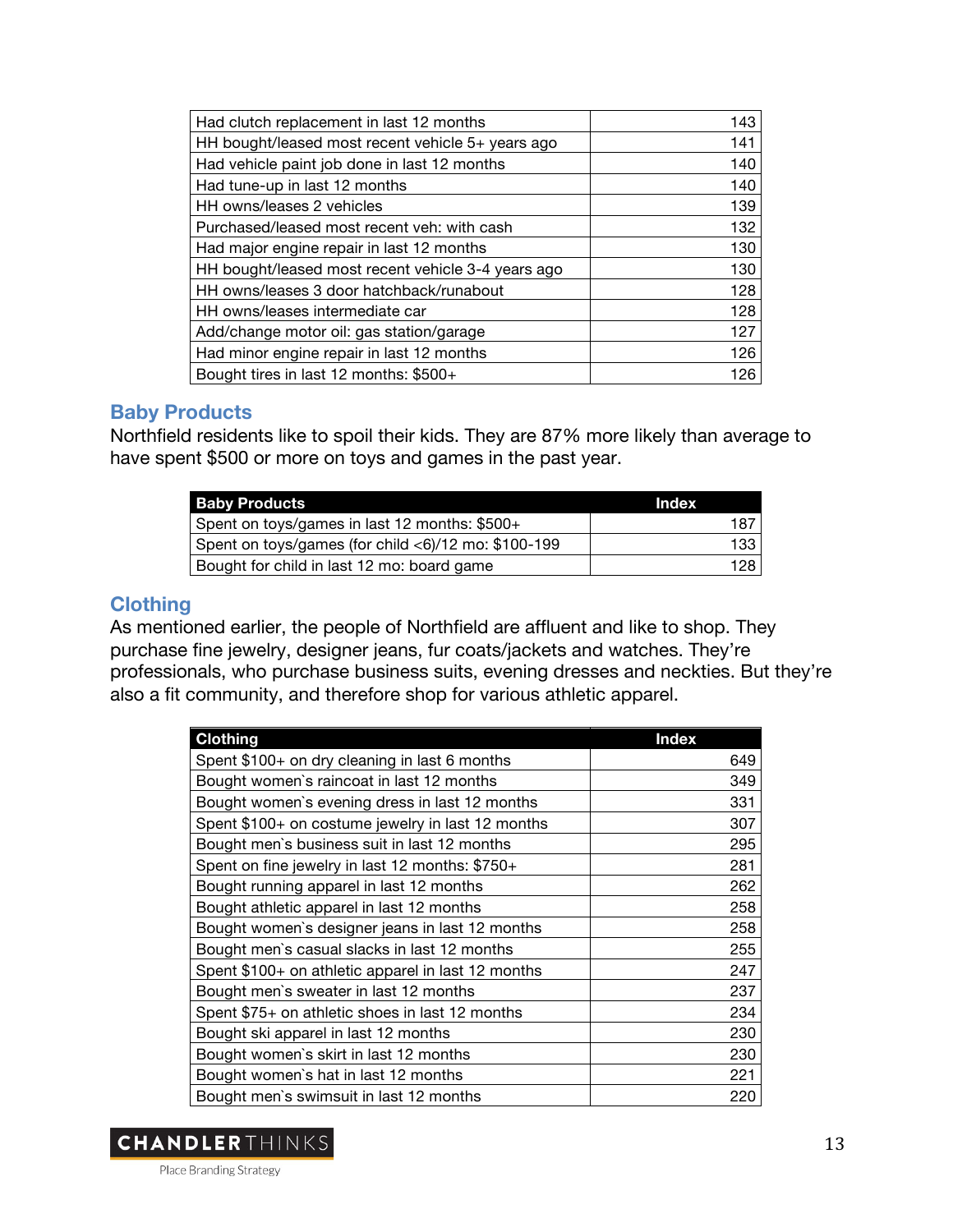| Bought men's necktie in last 12 months<br>216<br>214<br>Spent on fine jewelry in last 12 months: \$400-749<br>Spent \$100+ on shoes in last 12 months<br>210<br>Bought dress boots in last 12 months<br>208<br>Bought women's casual slacks in last 12 months<br>208<br>207<br>Bought women's cloth coat in last 12 months<br>Bought women's swimsuit in last 12 months<br>198<br>197<br>Bought men's sports jacket in last 12 months<br>194<br>Bought men's dress slacks in last 12 months<br>192<br>Bought women's blazer in last 12 months<br>Bought golf apparel in last 12 months<br>188<br>Bought men's sports shirt in last 12 months<br>182<br>181<br>Bought dress shoes in last 12 months<br>177<br>Bought women's sweatpants in last 12 months<br>175<br>Bought women's dress in last 12 months<br>174<br>Bought men's dress shirt in last 12 months<br>170<br>Bought women's sweatshirt in last 12 months<br>167<br>Bought casual/leisure shoes in last 12 months<br>Bought women's dress slacks in last 12 months<br>164<br>Bought 3+ men's dress shirts in last 12 months<br>163<br>159<br>Bought women's fur coat/jacket in last 12 months<br>156<br>Bought rain/snow boots in last 6 mo for child <13<br>152<br>Bought men's sweatshirt in last 12 months<br>151<br>Spent \$100+ on watches in last 12 months<br>149<br>Bought women's suit (with skirt) in last 12 months<br>148<br>Bought women's gloves in last 12 months<br>148<br>Bought men's sweatpants in last 12 months<br>146<br>Bought women's blouse/shirt in last 12 months<br>145<br>Spent \$100+ on shoes for child <13 in last 6 mo<br>145<br>Bought women's pants suit in last 12 months<br>Bought women's purse in last 12 months<br>144 |                                          |     |
|---------------------------------------------------------------------------------------------------------------------------------------------------------------------------------------------------------------------------------------------------------------------------------------------------------------------------------------------------------------------------------------------------------------------------------------------------------------------------------------------------------------------------------------------------------------------------------------------------------------------------------------------------------------------------------------------------------------------------------------------------------------------------------------------------------------------------------------------------------------------------------------------------------------------------------------------------------------------------------------------------------------------------------------------------------------------------------------------------------------------------------------------------------------------------------------------------------------------------------------------------------------------------------------------------------------------------------------------------------------------------------------------------------------------------------------------------------------------------------------------------------------------------------------------------------------------------------------------------------------------------------------------------------------------------------------------------------------------------|------------------------------------------|-----|
|                                                                                                                                                                                                                                                                                                                                                                                                                                                                                                                                                                                                                                                                                                                                                                                                                                                                                                                                                                                                                                                                                                                                                                                                                                                                                                                                                                                                                                                                                                                                                                                                                                                                                                                           | Bought women's sweater in last 12 months | 217 |
|                                                                                                                                                                                                                                                                                                                                                                                                                                                                                                                                                                                                                                                                                                                                                                                                                                                                                                                                                                                                                                                                                                                                                                                                                                                                                                                                                                                                                                                                                                                                                                                                                                                                                                                           |                                          |     |
|                                                                                                                                                                                                                                                                                                                                                                                                                                                                                                                                                                                                                                                                                                                                                                                                                                                                                                                                                                                                                                                                                                                                                                                                                                                                                                                                                                                                                                                                                                                                                                                                                                                                                                                           |                                          |     |
|                                                                                                                                                                                                                                                                                                                                                                                                                                                                                                                                                                                                                                                                                                                                                                                                                                                                                                                                                                                                                                                                                                                                                                                                                                                                                                                                                                                                                                                                                                                                                                                                                                                                                                                           |                                          |     |
|                                                                                                                                                                                                                                                                                                                                                                                                                                                                                                                                                                                                                                                                                                                                                                                                                                                                                                                                                                                                                                                                                                                                                                                                                                                                                                                                                                                                                                                                                                                                                                                                                                                                                                                           |                                          |     |
|                                                                                                                                                                                                                                                                                                                                                                                                                                                                                                                                                                                                                                                                                                                                                                                                                                                                                                                                                                                                                                                                                                                                                                                                                                                                                                                                                                                                                                                                                                                                                                                                                                                                                                                           |                                          |     |
|                                                                                                                                                                                                                                                                                                                                                                                                                                                                                                                                                                                                                                                                                                                                                                                                                                                                                                                                                                                                                                                                                                                                                                                                                                                                                                                                                                                                                                                                                                                                                                                                                                                                                                                           |                                          |     |
|                                                                                                                                                                                                                                                                                                                                                                                                                                                                                                                                                                                                                                                                                                                                                                                                                                                                                                                                                                                                                                                                                                                                                                                                                                                                                                                                                                                                                                                                                                                                                                                                                                                                                                                           |                                          |     |
|                                                                                                                                                                                                                                                                                                                                                                                                                                                                                                                                                                                                                                                                                                                                                                                                                                                                                                                                                                                                                                                                                                                                                                                                                                                                                                                                                                                                                                                                                                                                                                                                                                                                                                                           |                                          |     |
|                                                                                                                                                                                                                                                                                                                                                                                                                                                                                                                                                                                                                                                                                                                                                                                                                                                                                                                                                                                                                                                                                                                                                                                                                                                                                                                                                                                                                                                                                                                                                                                                                                                                                                                           |                                          |     |
|                                                                                                                                                                                                                                                                                                                                                                                                                                                                                                                                                                                                                                                                                                                                                                                                                                                                                                                                                                                                                                                                                                                                                                                                                                                                                                                                                                                                                                                                                                                                                                                                                                                                                                                           |                                          |     |
|                                                                                                                                                                                                                                                                                                                                                                                                                                                                                                                                                                                                                                                                                                                                                                                                                                                                                                                                                                                                                                                                                                                                                                                                                                                                                                                                                                                                                                                                                                                                                                                                                                                                                                                           |                                          |     |
|                                                                                                                                                                                                                                                                                                                                                                                                                                                                                                                                                                                                                                                                                                                                                                                                                                                                                                                                                                                                                                                                                                                                                                                                                                                                                                                                                                                                                                                                                                                                                                                                                                                                                                                           |                                          |     |
|                                                                                                                                                                                                                                                                                                                                                                                                                                                                                                                                                                                                                                                                                                                                                                                                                                                                                                                                                                                                                                                                                                                                                                                                                                                                                                                                                                                                                                                                                                                                                                                                                                                                                                                           |                                          |     |
|                                                                                                                                                                                                                                                                                                                                                                                                                                                                                                                                                                                                                                                                                                                                                                                                                                                                                                                                                                                                                                                                                                                                                                                                                                                                                                                                                                                                                                                                                                                                                                                                                                                                                                                           |                                          |     |
|                                                                                                                                                                                                                                                                                                                                                                                                                                                                                                                                                                                                                                                                                                                                                                                                                                                                                                                                                                                                                                                                                                                                                                                                                                                                                                                                                                                                                                                                                                                                                                                                                                                                                                                           |                                          |     |
|                                                                                                                                                                                                                                                                                                                                                                                                                                                                                                                                                                                                                                                                                                                                                                                                                                                                                                                                                                                                                                                                                                                                                                                                                                                                                                                                                                                                                                                                                                                                                                                                                                                                                                                           |                                          |     |
|                                                                                                                                                                                                                                                                                                                                                                                                                                                                                                                                                                                                                                                                                                                                                                                                                                                                                                                                                                                                                                                                                                                                                                                                                                                                                                                                                                                                                                                                                                                                                                                                                                                                                                                           |                                          |     |
|                                                                                                                                                                                                                                                                                                                                                                                                                                                                                                                                                                                                                                                                                                                                                                                                                                                                                                                                                                                                                                                                                                                                                                                                                                                                                                                                                                                                                                                                                                                                                                                                                                                                                                                           |                                          |     |
|                                                                                                                                                                                                                                                                                                                                                                                                                                                                                                                                                                                                                                                                                                                                                                                                                                                                                                                                                                                                                                                                                                                                                                                                                                                                                                                                                                                                                                                                                                                                                                                                                                                                                                                           |                                          |     |
|                                                                                                                                                                                                                                                                                                                                                                                                                                                                                                                                                                                                                                                                                                                                                                                                                                                                                                                                                                                                                                                                                                                                                                                                                                                                                                                                                                                                                                                                                                                                                                                                                                                                                                                           |                                          |     |
|                                                                                                                                                                                                                                                                                                                                                                                                                                                                                                                                                                                                                                                                                                                                                                                                                                                                                                                                                                                                                                                                                                                                                                                                                                                                                                                                                                                                                                                                                                                                                                                                                                                                                                                           |                                          |     |
|                                                                                                                                                                                                                                                                                                                                                                                                                                                                                                                                                                                                                                                                                                                                                                                                                                                                                                                                                                                                                                                                                                                                                                                                                                                                                                                                                                                                                                                                                                                                                                                                                                                                                                                           |                                          |     |
|                                                                                                                                                                                                                                                                                                                                                                                                                                                                                                                                                                                                                                                                                                                                                                                                                                                                                                                                                                                                                                                                                                                                                                                                                                                                                                                                                                                                                                                                                                                                                                                                                                                                                                                           |                                          |     |
|                                                                                                                                                                                                                                                                                                                                                                                                                                                                                                                                                                                                                                                                                                                                                                                                                                                                                                                                                                                                                                                                                                                                                                                                                                                                                                                                                                                                                                                                                                                                                                                                                                                                                                                           |                                          |     |
|                                                                                                                                                                                                                                                                                                                                                                                                                                                                                                                                                                                                                                                                                                                                                                                                                                                                                                                                                                                                                                                                                                                                                                                                                                                                                                                                                                                                                                                                                                                                                                                                                                                                                                                           |                                          |     |
|                                                                                                                                                                                                                                                                                                                                                                                                                                                                                                                                                                                                                                                                                                                                                                                                                                                                                                                                                                                                                                                                                                                                                                                                                                                                                                                                                                                                                                                                                                                                                                                                                                                                                                                           |                                          |     |
|                                                                                                                                                                                                                                                                                                                                                                                                                                                                                                                                                                                                                                                                                                                                                                                                                                                                                                                                                                                                                                                                                                                                                                                                                                                                                                                                                                                                                                                                                                                                                                                                                                                                                                                           |                                          |     |
|                                                                                                                                                                                                                                                                                                                                                                                                                                                                                                                                                                                                                                                                                                                                                                                                                                                                                                                                                                                                                                                                                                                                                                                                                                                                                                                                                                                                                                                                                                                                                                                                                                                                                                                           |                                          |     |
|                                                                                                                                                                                                                                                                                                                                                                                                                                                                                                                                                                                                                                                                                                                                                                                                                                                                                                                                                                                                                                                                                                                                                                                                                                                                                                                                                                                                                                                                                                                                                                                                                                                                                                                           |                                          |     |
|                                                                                                                                                                                                                                                                                                                                                                                                                                                                                                                                                                                                                                                                                                                                                                                                                                                                                                                                                                                                                                                                                                                                                                                                                                                                                                                                                                                                                                                                                                                                                                                                                                                                                                                           |                                          |     |
|                                                                                                                                                                                                                                                                                                                                                                                                                                                                                                                                                                                                                                                                                                                                                                                                                                                                                                                                                                                                                                                                                                                                                                                                                                                                                                                                                                                                                                                                                                                                                                                                                                                                                                                           |                                          |     |
| 139<br>Bought women's t-shirt in last 12 months                                                                                                                                                                                                                                                                                                                                                                                                                                                                                                                                                                                                                                                                                                                                                                                                                                                                                                                                                                                                                                                                                                                                                                                                                                                                                                                                                                                                                                                                                                                                                                                                                                                                           |                                          |     |
| 138<br>Bought 3+ pairs of shoes in last 12 months                                                                                                                                                                                                                                                                                                                                                                                                                                                                                                                                                                                                                                                                                                                                                                                                                                                                                                                                                                                                                                                                                                                                                                                                                                                                                                                                                                                                                                                                                                                                                                                                                                                                         |                                          |     |
| 137<br>Bought 2+ pairs of athletic shoes last 12 months                                                                                                                                                                                                                                                                                                                                                                                                                                                                                                                                                                                                                                                                                                                                                                                                                                                                                                                                                                                                                                                                                                                                                                                                                                                                                                                                                                                                                                                                                                                                                                                                                                                                   |                                          |     |
| Bought sandals in last 12 months<br>136                                                                                                                                                                                                                                                                                                                                                                                                                                                                                                                                                                                                                                                                                                                                                                                                                                                                                                                                                                                                                                                                                                                                                                                                                                                                                                                                                                                                                                                                                                                                                                                                                                                                                   |                                          |     |
| Bought costume jewelry in last 12 months<br>134                                                                                                                                                                                                                                                                                                                                                                                                                                                                                                                                                                                                                                                                                                                                                                                                                                                                                                                                                                                                                                                                                                                                                                                                                                                                                                                                                                                                                                                                                                                                                                                                                                                                           |                                          |     |
| 133<br>Bought costume jewelry in last 12 months: necklace                                                                                                                                                                                                                                                                                                                                                                                                                                                                                                                                                                                                                                                                                                                                                                                                                                                                                                                                                                                                                                                                                                                                                                                                                                                                                                                                                                                                                                                                                                                                                                                                                                                                 |                                          |     |
| 133<br>Bought athletic shoes in last 12 months                                                                                                                                                                                                                                                                                                                                                                                                                                                                                                                                                                                                                                                                                                                                                                                                                                                                                                                                                                                                                                                                                                                                                                                                                                                                                                                                                                                                                                                                                                                                                                                                                                                                            |                                          |     |
| Bought costume jewelry in last 12 months: earrings<br>125                                                                                                                                                                                                                                                                                                                                                                                                                                                                                                                                                                                                                                                                                                                                                                                                                                                                                                                                                                                                                                                                                                                                                                                                                                                                                                                                                                                                                                                                                                                                                                                                                                                                 |                                          |     |
| Bought fine jewelry in last 12 months: sterling<br>125                                                                                                                                                                                                                                                                                                                                                                                                                                                                                                                                                                                                                                                                                                                                                                                                                                                                                                                                                                                                                                                                                                                                                                                                                                                                                                                                                                                                                                                                                                                                                                                                                                                                    |                                          |     |

# **Electronics/Internet**

Northfield residents use the Internet regularly and for all things in life – be it for work, to shop online, to plan their vacations, to search for real estate, to make phone calls, to trade/track investments or to follow their sports teams. They use wireless Internet, cable or broadband. Because many are self-employed, they own software for

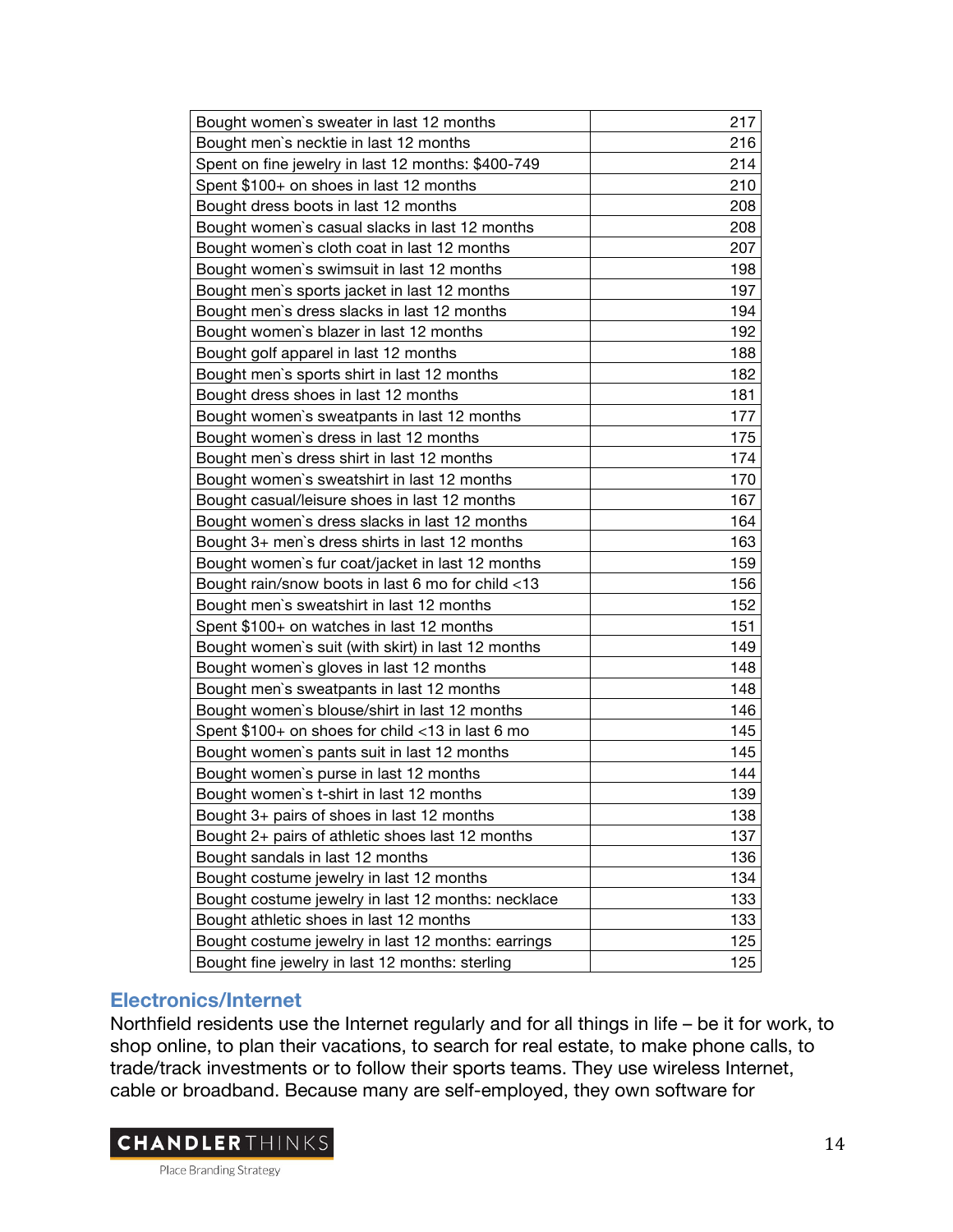accounting and tax preparation purposes, as well as printers, scanners and fax machines. They tend to own high-end and up-to-date personal computers and four or more TVs.

| <b>Electronics/Internet</b>                        | <b>Index</b> |
|----------------------------------------------------|--------------|
| Ordered on Internet/12 mo: flowers                 | 546          |
| HH owns any Apple/Apple Mac clone brand PC         | 511          |
| Internet last 30 days: traded/tracked investments  | 473          |
| Ordered on Internet/12 mo: airline ticket          | 452          |
| Spent on Internet orders last 12 months: \$500+    | 442          |
| Purchased item from amazon.com in last 12 months   | 415          |
| Internet last 30 days: made travel plans           | 406          |
| Purchased item from barnes&noble.com in last 12 mo | 403          |
| Internet last 30 days: obtained real estate info   | 391          |
| Own 35mm auto focus single lens reflex camera      | 362          |
| Ordered on Internet/12 mo: tickets (concerts etc.) | 356          |
| Own APS (point & shoot or SLR) camera              | 333          |
| Internet last 30 days: made phone call             | 325          |
| Ordered on Internet/12 mo: computer peripheral     | 325          |
| Ordered on Internet/12 mo: software                | 325          |
| Spent \$2000+ on home PC (most recent purchase)    | 314          |
| Own Nikon camera                                   | 308          |
| Ordered on Internet/12 mo: toy                     | 307          |
| Internet last 30 days: made business purchase      | 304          |
| Ordered on Internet/12 mo: CD/tape                 | 303          |
| Internet last 30 days: made personal purchase      | 296          |
| Rented video tape/DVD last month: foreign          | 295          |
| Ordered on Internet/12 mo: clothing                | 295          |
| Ordered on Internet/12 mo: computer                | 293          |
| Connection to Internet from home: wireless         | 284          |
| Purchased home PC direct from manufacturer         | 281          |
| Purchased computer book in last 12 months          | 277          |
| Spent \$500+ on software for home PC in last 12 mo | 272          |
| Own Apple iPod                                     | 268          |
| Own 35mm single lens reflex camera                 | 261          |
| Internet last 30 days: obtained financial info     | 260          |
| Bought Canon camera in last 12 months              | 260          |
| HH owns fax machine                                | 258          |
| Internet last 30 days: obtained medical info       | 253          |
| Purchased home PC on Internet                      | 251          |
| Use Internet 5 or more times per day               | 247          |
| Ordered anything on Internet in last 12 months     | 246          |
| Own Canon camera                                   | 244          |
| HH owns laser printer                              | 240          |
| Internet last 30 days: visited online blog         | 239          |
| HH owns software: accounting                       | 237          |
| HH owns external hard drive                        | 233          |

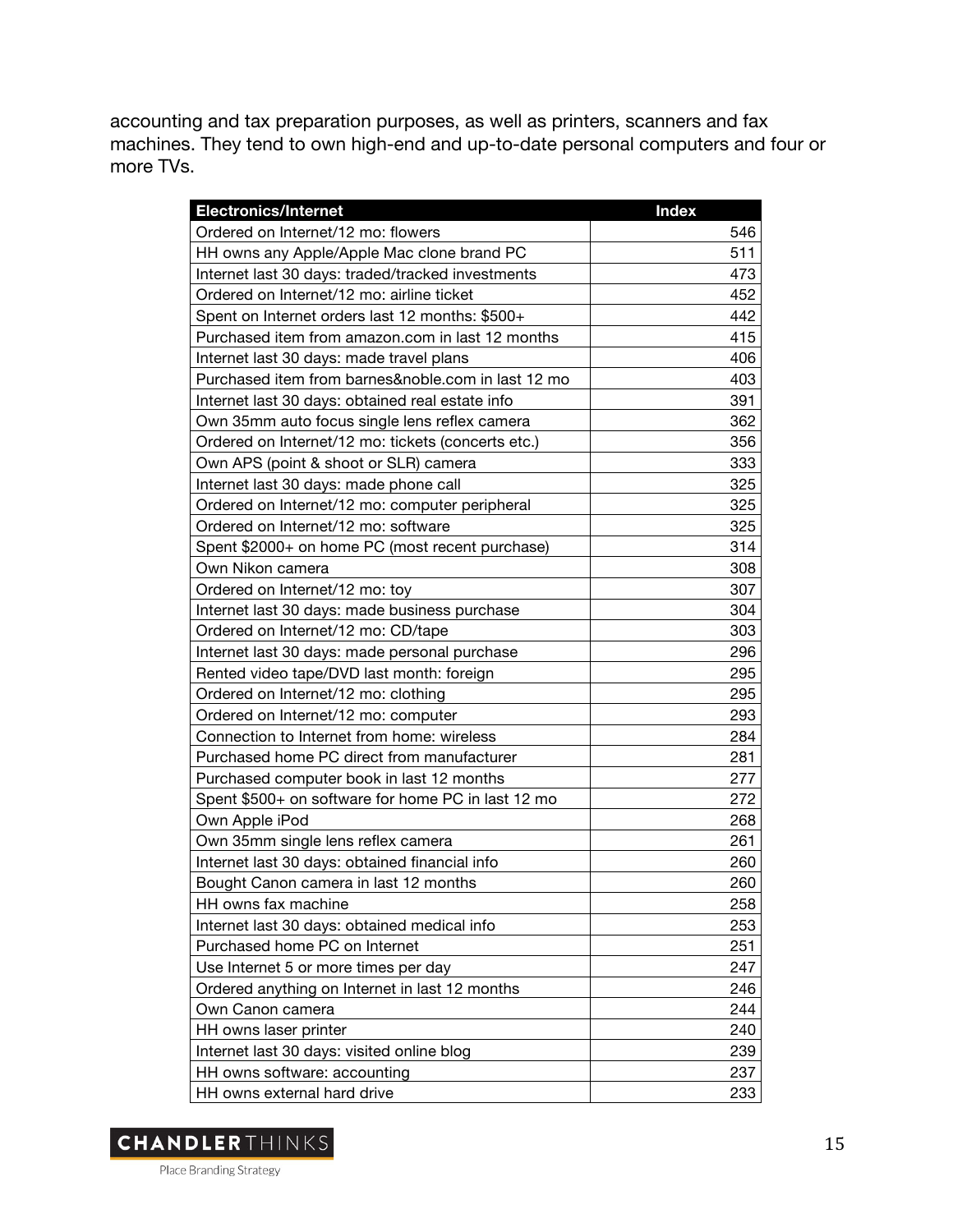| Spent on cameras in last 12 months: \$200+          | 232 |
|-----------------------------------------------------|-----|
| Used Internet/30 days:not home/work/school/library  | 226 |
| Internet last 30 days: obtained latest news         | 225 |
| HH owns LCD TV                                      | 223 |
| HH owns software: presentation graphics             | 221 |
| HH owns video game system: Nintendo Wii             | 219 |
| Connection to Internet from home: cable modem       | 218 |
| HH owns software: communications/fax                | 216 |
| Spent \$1000-1499 on home PC (most recent purchase) | 215 |
| Spent \$1500-1999 on home PC (most recent purchase) | 215 |
| Used Internet in last 30 days: at work              | 214 |
| HH owns plasma TV                                   | 211 |
| Internet last 30 days: obtained sports news/info    | 211 |
| HH owns laptop/notebook/tablet PC                   | 209 |
| HH owns big screen TV (36-42 in)                    | 207 |
| HH owns software: spreadsheet                       | 206 |
| HH owns software: utility                           | 205 |
| HH owns software: personal finance/tax prep         | 204 |
| Brand of PC that HH owns: Dell                      | 204 |
| Brand of PC that HH owns: Sony Vaio                 | 198 |
| HH owns software: database/filing                   | 197 |
| HH owns LAN/network interface card                  | 195 |
| Rented video tape/DVD last month: classic           | 194 |
| Connection to Internet from home: any broadband     | 194 |
| Use Internet 2-4 times per day                      | 193 |
| HH owns software: word processing                   | 192 |
| HH owns flash drive                                 | 189 |
| Purchased Apple iPod in last 12 months              | 188 |
| Bought digital point & shoot camera in last 12 mo   | 188 |
| Have access to Internet: at work                    | 187 |
| Ordered on Internet/12 mo: DVD                      | 187 |
| HH owns software: web authoring                     | 187 |
| HH owns software: online meeting/conference         | 185 |
| Own Olympus camera                                  | 184 |
| Used Internet in last 30 days: at home              | 183 |
| Purchased item from bestbuy.com in last 12 months   | 181 |
| HH owns tape backup                                 | 180 |
| Own digital point & shoot camera                    | 178 |
| Internet last 30 days: used email                   | 178 |
| HH owns camcorder                                   | 172 |
| HH owns software: networking                        | 172 |
| Bought digital camera in last 12 months             | 172 |
| Internet last 30 days: watched online video         | 172 |
| DVDs rented in last 30 days: 3                      | 171 |
| Most recent TV purchase: big screen (36-42 in)      | 170 |
| HH owns software: desktop publishing                | 170 |
| Internet last 30 days: paid bills online            | 170 |

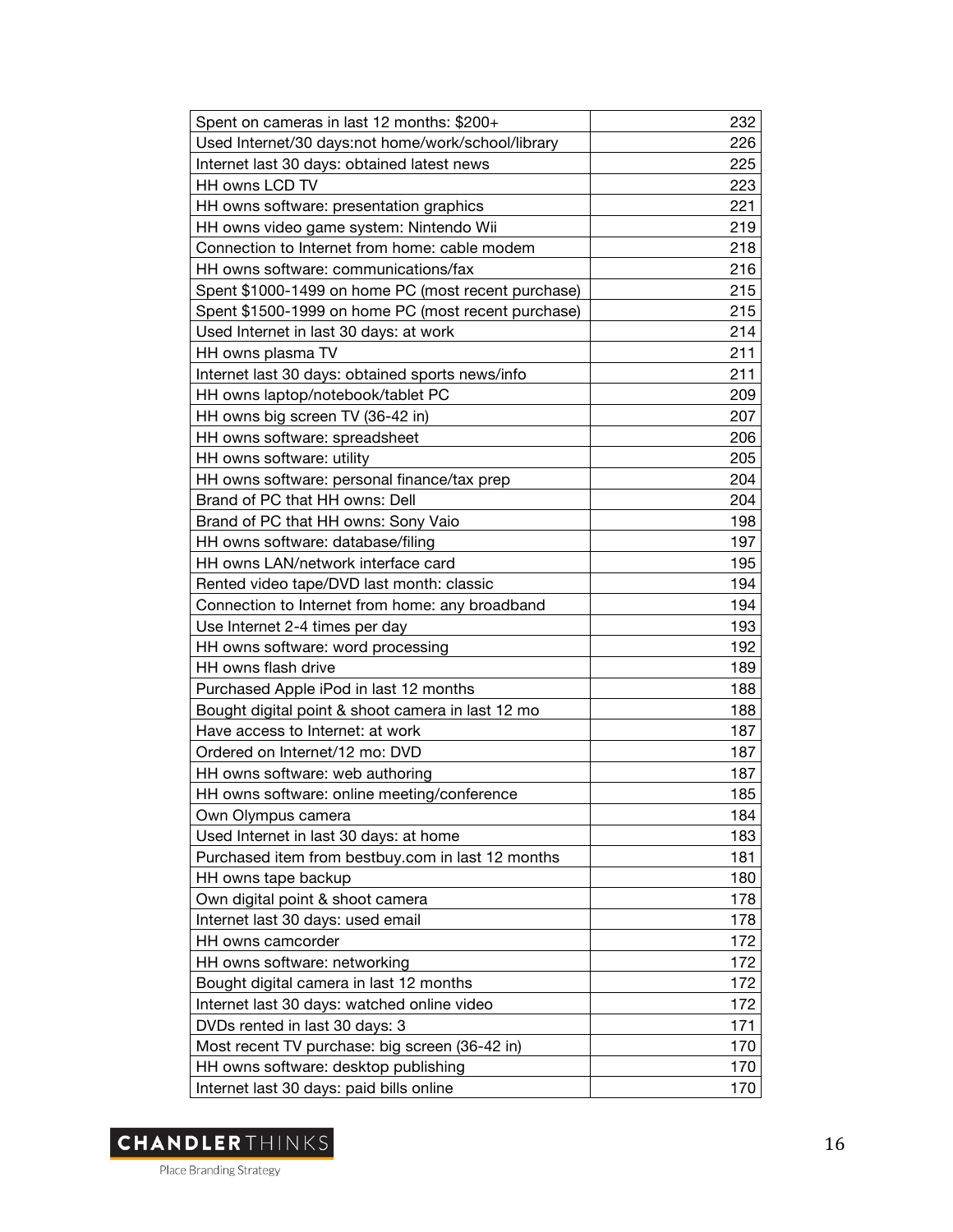| Connection to Internet from home: DSL              | 166 |
|----------------------------------------------------|-----|
| Own digital camera                                 | 165 |
| HH owns giant screen TV (over 42 in)               | 165 |
| Internet last 30 days: obtained new/used car info  | 164 |
| Have access to Internet: at home                   | 164 |
| Internet last 30 days: downloaded music            | 163 |
| Most recent TV purchase: giant screen (over 42 in) | 162 |
| Purchased camcorder in last 12 months              | 161 |
| HH owns software: security/anti-virus              | 158 |
| Own MP3 player                                     | 157 |
| Any Internet or online usage in last 30 days       | 156 |
| Internet last 30 days: wrote online blog           | 155 |
| Purchased home PC in last 12 months                | 154 |
| HH owns video game system: Nintendo DS             | 153 |
| HH owns 4+ TVs                                     | 151 |
| Purchased home PC 1-2 years ago                    | 151 |
| Own digital SLR camera                             | 151 |
| Rented video tape/DVD last mo at Blockbuster Video | 151 |
| HH owns scanner                                    | 150 |
| Purchased film in last 12 mo: drug store           | 149 |
| DVDs rented in last 30 days: 2                     | 149 |
| HH owns inkjet printer                             | 149 |
| Own memory card for camera                         | 149 |
| Spent on Internet orders last 12 months: \$200-499 | 148 |
| HH owns projection TV                              | 148 |
| Purchased home PC 3-4 years ago                    | 147 |
| Purchased item from ebay.com in last 12 months     | 142 |
| HH owns a personal computer                        | 142 |
| Rented video tape/DVD last month: drama            | 140 |
| Have access to Internet:not hm/work/school/library | 139 |
| HH owns desktop PC                                 | 139 |
| HH owns modem/fax modem                            | 139 |
| Internet last 30 days: used Instant Messenger      | 139 |
| Purchased home PC at computer superstore           | 138 |
| HH owns PC speakers                                | 137 |
| HH owns DVD-RW drive (DVD burner)                  | 137 |
| HH owns DVD drive                                  | 137 |
| HH spent \$101+ on video games in last 12 months   | 133 |
| Used Internet in last 30 days: at school/library   | 133 |
| HH owns CD ROM drive                               | 132 |
| HH owns video game system: PlayStation 3           | 132 |
| HH owns CD burner                                  | 132 |
| Bought any camera accessory in last 12 months      | 131 |
| HH owns any IBM/IBM compatible brand PC            | 131 |
| Bought memory card for camera in last 12 months    | 130 |
| HH owns software: multimedia                       | 129 |
| Child (under 18) uses home PC                      | 128 |

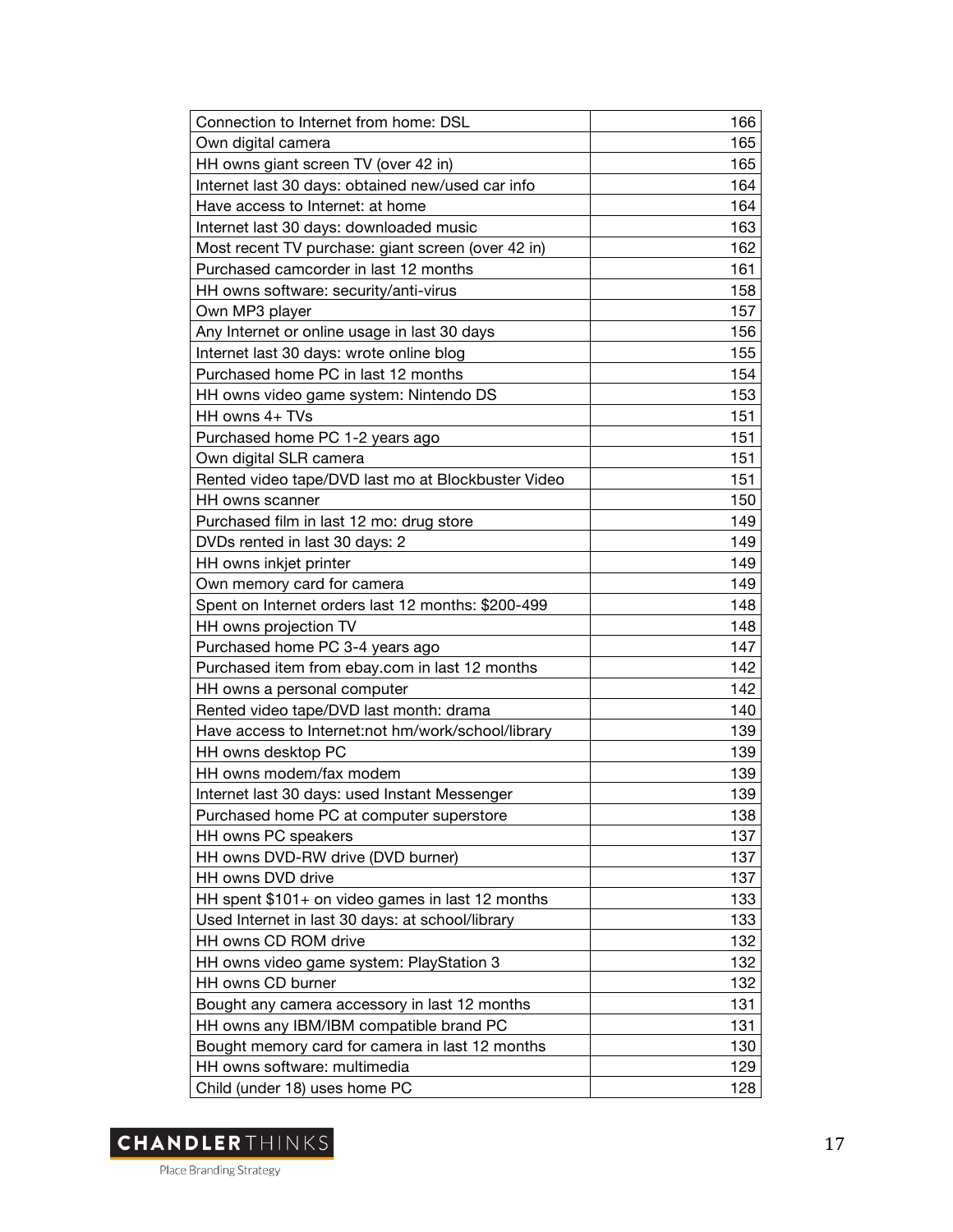| DVDs purchased in last 30 days: 1             | 128. |
|-----------------------------------------------|------|
| Have any access to the Internet               | 127  |
| Spent on cameras in last 12 months: \$100-199 | 197  |
| HH owns webcam                                | 197  |

#### **Financial/Insurance**

Because Northfield is a wealthy community, they own stocks, money market accounts, and mutual funds. They use financial planning counsel and plan for their retirement. They're also heavily insured, be it medical insurance, life insurance, home/property insurance, dental insurance, long term insurance, personal liability insurance, car insurance, etc. They bank online and own credit cards, which they use regularly.

| <b>Financials/Insurance</b>                        | <b>Index</b> |
|----------------------------------------------------|--------------|
| Own American Express card (in own name)            | 661          |
| Own stock with market value \$50000+               | 621          |
| Have life insurance w/total value: \$500000+       | 570          |
| Avg monthly credit card expenditures: \$701+       | 531          |
| Own common stock in company you don't work for     | 506          |
| Own shares in money market fund                    | 453          |
| Own insured money market account (bank)            | 432          |
| Have money market account                          | 401          |
| Own stock with market value \$10000-49999          | 397          |
| Own any stock                                      | 382          |
| Have home equity line of credit                    | 372          |
| Used full service brokerage firm in last 12 months | 345          |
| Own shares in mutual fund (bonds)                  | 318          |
| Own shares in mutual fund (stock)                  | 317          |
| Have IRA retirement savings                        | 304          |
| Used financial planning counsel in last 12 months  | 297          |
| Bank/financial institution: use mutual funds co    | 296          |
| Have 2nd mortgage (equity loan)                    | 293          |
| Own common/preferred stock in company you work for | 281          |
| Have personal line of credit                       | 266          |
| Own annuities                                      | 257          |
| Have home/pers property insur: floater policy      | 256          |
| Own certificate of deposit (6 months or less)      | 250          |
| Have life insurance w/total value: \$250000-499999 | 245          |
| Own any securities investment                      | 239          |
| Avg monthly credit card expenditures: \$451-700    | 219          |
| Have long term care insurance                      | 213          |
| Have personal liability insurance                  | 207          |
| Bank/financial institution: use fed savings bank   | 207          |
| Have home mortgage (1st)                           | 206          |
| Bank/financial institution: use savings & loan     | 188          |
| Have overdraft protection                          | 187          |
| Have 401K retirement savings                       | 186          |

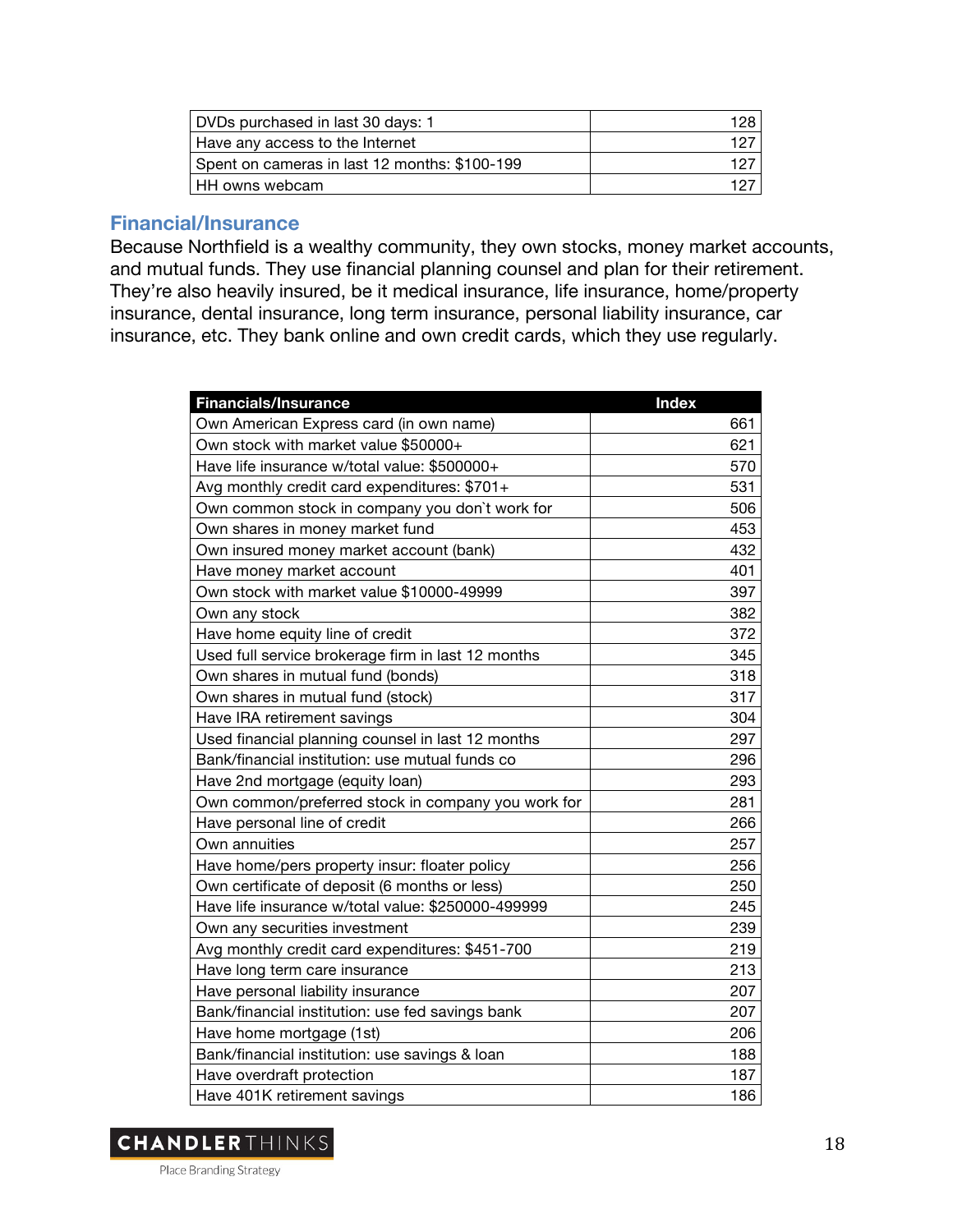| 185<br>Own certificate of deposit (more than 6 months)<br>Have medical insurance - belong to HMO<br>181<br>180<br>Have interest checking account<br>176<br>Own any department store credit card (in own name)<br>175<br>Obtained medical insurance: from union<br>Own U.S. savings bond<br>174<br>170<br>Have life insurance: separate term policy<br>Have home/pers property insur: theft/loss coverage<br>168<br>168<br>Medical insurance covers other HH members<br>167<br>Have home/pers property insur: liability coverage<br>166<br>Own MasterCard (in own name)<br>Have auto/other vehicle insur: comprehensive<br>164<br>Did banking over the Internet in last 12 months<br>163<br>158<br>Have auto/other vehicle insur: towing<br>157<br>Have home/pers property insur: fire coverage<br>155<br>Avg monthly credit card expenditures: \$226-450<br>154<br>Have dental insurance<br>153<br>Have auto/other vehicle insur: medical payments<br>153<br>Carry homeowner insurance<br>Have medical insurance: Blue Cross/Blue Shield<br>152<br>151<br>Bank/financial institution: use Internet Bank<br>Used ATM/cash machine in last 12 months<br>149<br>148<br>Obtained medical insurance: from place of work<br>Have auto/other vehicle insur: uninsured motorist<br>147<br>144<br>Own Visa (in own name)<br>Bank/financial institution: use full service bank<br>144<br>143<br>Banked in person in last 12 months<br>142<br>Have savings account<br>138<br>Acquired home/pers property insur: from agent<br>137<br>Have vision care insurance<br>136<br>Own Discover card (in own name)<br>135<br>Have insurance on home or personal belongings<br>135<br>Own any credit/debit card (in own name)<br>Have auto/other vehicle insur: collision<br>135<br>133<br>Have loss of income from medical causes insurance<br>Have disability insurance<br>132<br>Have combined home and auto insurance policy<br>132<br>Have medical/hospital/accident insurance<br>130<br>129<br>Have accidental death and dismemberment insurance<br>Have prescription medicine insurance<br>129 |                                       |     |
|----------------------------------------------------------------------------------------------------------------------------------------------------------------------------------------------------------------------------------------------------------------------------------------------------------------------------------------------------------------------------------------------------------------------------------------------------------------------------------------------------------------------------------------------------------------------------------------------------------------------------------------------------------------------------------------------------------------------------------------------------------------------------------------------------------------------------------------------------------------------------------------------------------------------------------------------------------------------------------------------------------------------------------------------------------------------------------------------------------------------------------------------------------------------------------------------------------------------------------------------------------------------------------------------------------------------------------------------------------------------------------------------------------------------------------------------------------------------------------------------------------------------------------------------------------------------------------------------------------------------------------------------------------------------------------------------------------------------------------------------------------------------------------------------------------------------------------------------------------------------------------------------------------------------------------------------------------------------------------------------------------------------------------------------------------------------------------|---------------------------------------|-----|
|                                                                                                                                                                                                                                                                                                                                                                                                                                                                                                                                                                                                                                                                                                                                                                                                                                                                                                                                                                                                                                                                                                                                                                                                                                                                                                                                                                                                                                                                                                                                                                                                                                                                                                                                                                                                                                                                                                                                                                                                                                                                                  |                                       |     |
|                                                                                                                                                                                                                                                                                                                                                                                                                                                                                                                                                                                                                                                                                                                                                                                                                                                                                                                                                                                                                                                                                                                                                                                                                                                                                                                                                                                                                                                                                                                                                                                                                                                                                                                                                                                                                                                                                                                                                                                                                                                                                  |                                       |     |
|                                                                                                                                                                                                                                                                                                                                                                                                                                                                                                                                                                                                                                                                                                                                                                                                                                                                                                                                                                                                                                                                                                                                                                                                                                                                                                                                                                                                                                                                                                                                                                                                                                                                                                                                                                                                                                                                                                                                                                                                                                                                                  |                                       |     |
|                                                                                                                                                                                                                                                                                                                                                                                                                                                                                                                                                                                                                                                                                                                                                                                                                                                                                                                                                                                                                                                                                                                                                                                                                                                                                                                                                                                                                                                                                                                                                                                                                                                                                                                                                                                                                                                                                                                                                                                                                                                                                  |                                       |     |
|                                                                                                                                                                                                                                                                                                                                                                                                                                                                                                                                                                                                                                                                                                                                                                                                                                                                                                                                                                                                                                                                                                                                                                                                                                                                                                                                                                                                                                                                                                                                                                                                                                                                                                                                                                                                                                                                                                                                                                                                                                                                                  |                                       |     |
|                                                                                                                                                                                                                                                                                                                                                                                                                                                                                                                                                                                                                                                                                                                                                                                                                                                                                                                                                                                                                                                                                                                                                                                                                                                                                                                                                                                                                                                                                                                                                                                                                                                                                                                                                                                                                                                                                                                                                                                                                                                                                  |                                       |     |
|                                                                                                                                                                                                                                                                                                                                                                                                                                                                                                                                                                                                                                                                                                                                                                                                                                                                                                                                                                                                                                                                                                                                                                                                                                                                                                                                                                                                                                                                                                                                                                                                                                                                                                                                                                                                                                                                                                                                                                                                                                                                                  |                                       |     |
|                                                                                                                                                                                                                                                                                                                                                                                                                                                                                                                                                                                                                                                                                                                                                                                                                                                                                                                                                                                                                                                                                                                                                                                                                                                                                                                                                                                                                                                                                                                                                                                                                                                                                                                                                                                                                                                                                                                                                                                                                                                                                  |                                       |     |
|                                                                                                                                                                                                                                                                                                                                                                                                                                                                                                                                                                                                                                                                                                                                                                                                                                                                                                                                                                                                                                                                                                                                                                                                                                                                                                                                                                                                                                                                                                                                                                                                                                                                                                                                                                                                                                                                                                                                                                                                                                                                                  |                                       |     |
|                                                                                                                                                                                                                                                                                                                                                                                                                                                                                                                                                                                                                                                                                                                                                                                                                                                                                                                                                                                                                                                                                                                                                                                                                                                                                                                                                                                                                                                                                                                                                                                                                                                                                                                                                                                                                                                                                                                                                                                                                                                                                  |                                       |     |
|                                                                                                                                                                                                                                                                                                                                                                                                                                                                                                                                                                                                                                                                                                                                                                                                                                                                                                                                                                                                                                                                                                                                                                                                                                                                                                                                                                                                                                                                                                                                                                                                                                                                                                                                                                                                                                                                                                                                                                                                                                                                                  |                                       |     |
|                                                                                                                                                                                                                                                                                                                                                                                                                                                                                                                                                                                                                                                                                                                                                                                                                                                                                                                                                                                                                                                                                                                                                                                                                                                                                                                                                                                                                                                                                                                                                                                                                                                                                                                                                                                                                                                                                                                                                                                                                                                                                  |                                       |     |
|                                                                                                                                                                                                                                                                                                                                                                                                                                                                                                                                                                                                                                                                                                                                                                                                                                                                                                                                                                                                                                                                                                                                                                                                                                                                                                                                                                                                                                                                                                                                                                                                                                                                                                                                                                                                                                                                                                                                                                                                                                                                                  |                                       |     |
|                                                                                                                                                                                                                                                                                                                                                                                                                                                                                                                                                                                                                                                                                                                                                                                                                                                                                                                                                                                                                                                                                                                                                                                                                                                                                                                                                                                                                                                                                                                                                                                                                                                                                                                                                                                                                                                                                                                                                                                                                                                                                  |                                       |     |
|                                                                                                                                                                                                                                                                                                                                                                                                                                                                                                                                                                                                                                                                                                                                                                                                                                                                                                                                                                                                                                                                                                                                                                                                                                                                                                                                                                                                                                                                                                                                                                                                                                                                                                                                                                                                                                                                                                                                                                                                                                                                                  |                                       |     |
|                                                                                                                                                                                                                                                                                                                                                                                                                                                                                                                                                                                                                                                                                                                                                                                                                                                                                                                                                                                                                                                                                                                                                                                                                                                                                                                                                                                                                                                                                                                                                                                                                                                                                                                                                                                                                                                                                                                                                                                                                                                                                  |                                       |     |
|                                                                                                                                                                                                                                                                                                                                                                                                                                                                                                                                                                                                                                                                                                                                                                                                                                                                                                                                                                                                                                                                                                                                                                                                                                                                                                                                                                                                                                                                                                                                                                                                                                                                                                                                                                                                                                                                                                                                                                                                                                                                                  |                                       |     |
|                                                                                                                                                                                                                                                                                                                                                                                                                                                                                                                                                                                                                                                                                                                                                                                                                                                                                                                                                                                                                                                                                                                                                                                                                                                                                                                                                                                                                                                                                                                                                                                                                                                                                                                                                                                                                                                                                                                                                                                                                                                                                  |                                       |     |
|                                                                                                                                                                                                                                                                                                                                                                                                                                                                                                                                                                                                                                                                                                                                                                                                                                                                                                                                                                                                                                                                                                                                                                                                                                                                                                                                                                                                                                                                                                                                                                                                                                                                                                                                                                                                                                                                                                                                                                                                                                                                                  |                                       |     |
|                                                                                                                                                                                                                                                                                                                                                                                                                                                                                                                                                                                                                                                                                                                                                                                                                                                                                                                                                                                                                                                                                                                                                                                                                                                                                                                                                                                                                                                                                                                                                                                                                                                                                                                                                                                                                                                                                                                                                                                                                                                                                  |                                       |     |
|                                                                                                                                                                                                                                                                                                                                                                                                                                                                                                                                                                                                                                                                                                                                                                                                                                                                                                                                                                                                                                                                                                                                                                                                                                                                                                                                                                                                                                                                                                                                                                                                                                                                                                                                                                                                                                                                                                                                                                                                                                                                                  |                                       |     |
|                                                                                                                                                                                                                                                                                                                                                                                                                                                                                                                                                                                                                                                                                                                                                                                                                                                                                                                                                                                                                                                                                                                                                                                                                                                                                                                                                                                                                                                                                                                                                                                                                                                                                                                                                                                                                                                                                                                                                                                                                                                                                  |                                       |     |
|                                                                                                                                                                                                                                                                                                                                                                                                                                                                                                                                                                                                                                                                                                                                                                                                                                                                                                                                                                                                                                                                                                                                                                                                                                                                                                                                                                                                                                                                                                                                                                                                                                                                                                                                                                                                                                                                                                                                                                                                                                                                                  |                                       |     |
|                                                                                                                                                                                                                                                                                                                                                                                                                                                                                                                                                                                                                                                                                                                                                                                                                                                                                                                                                                                                                                                                                                                                                                                                                                                                                                                                                                                                                                                                                                                                                                                                                                                                                                                                                                                                                                                                                                                                                                                                                                                                                  |                                       |     |
|                                                                                                                                                                                                                                                                                                                                                                                                                                                                                                                                                                                                                                                                                                                                                                                                                                                                                                                                                                                                                                                                                                                                                                                                                                                                                                                                                                                                                                                                                                                                                                                                                                                                                                                                                                                                                                                                                                                                                                                                                                                                                  |                                       |     |
|                                                                                                                                                                                                                                                                                                                                                                                                                                                                                                                                                                                                                                                                                                                                                                                                                                                                                                                                                                                                                                                                                                                                                                                                                                                                                                                                                                                                                                                                                                                                                                                                                                                                                                                                                                                                                                                                                                                                                                                                                                                                                  |                                       |     |
|                                                                                                                                                                                                                                                                                                                                                                                                                                                                                                                                                                                                                                                                                                                                                                                                                                                                                                                                                                                                                                                                                                                                                                                                                                                                                                                                                                                                                                                                                                                                                                                                                                                                                                                                                                                                                                                                                                                                                                                                                                                                                  |                                       |     |
|                                                                                                                                                                                                                                                                                                                                                                                                                                                                                                                                                                                                                                                                                                                                                                                                                                                                                                                                                                                                                                                                                                                                                                                                                                                                                                                                                                                                                                                                                                                                                                                                                                                                                                                                                                                                                                                                                                                                                                                                                                                                                  |                                       |     |
|                                                                                                                                                                                                                                                                                                                                                                                                                                                                                                                                                                                                                                                                                                                                                                                                                                                                                                                                                                                                                                                                                                                                                                                                                                                                                                                                                                                                                                                                                                                                                                                                                                                                                                                                                                                                                                                                                                                                                                                                                                                                                  |                                       |     |
|                                                                                                                                                                                                                                                                                                                                                                                                                                                                                                                                                                                                                                                                                                                                                                                                                                                                                                                                                                                                                                                                                                                                                                                                                                                                                                                                                                                                                                                                                                                                                                                                                                                                                                                                                                                                                                                                                                                                                                                                                                                                                  |                                       |     |
|                                                                                                                                                                                                                                                                                                                                                                                                                                                                                                                                                                                                                                                                                                                                                                                                                                                                                                                                                                                                                                                                                                                                                                                                                                                                                                                                                                                                                                                                                                                                                                                                                                                                                                                                                                                                                                                                                                                                                                                                                                                                                  |                                       |     |
|                                                                                                                                                                                                                                                                                                                                                                                                                                                                                                                                                                                                                                                                                                                                                                                                                                                                                                                                                                                                                                                                                                                                                                                                                                                                                                                                                                                                                                                                                                                                                                                                                                                                                                                                                                                                                                                                                                                                                                                                                                                                                  |                                       |     |
|                                                                                                                                                                                                                                                                                                                                                                                                                                                                                                                                                                                                                                                                                                                                                                                                                                                                                                                                                                                                                                                                                                                                                                                                                                                                                                                                                                                                                                                                                                                                                                                                                                                                                                                                                                                                                                                                                                                                                                                                                                                                                  |                                       |     |
|                                                                                                                                                                                                                                                                                                                                                                                                                                                                                                                                                                                                                                                                                                                                                                                                                                                                                                                                                                                                                                                                                                                                                                                                                                                                                                                                                                                                                                                                                                                                                                                                                                                                                                                                                                                                                                                                                                                                                                                                                                                                                  |                                       |     |
|                                                                                                                                                                                                                                                                                                                                                                                                                                                                                                                                                                                                                                                                                                                                                                                                                                                                                                                                                                                                                                                                                                                                                                                                                                                                                                                                                                                                                                                                                                                                                                                                                                                                                                                                                                                                                                                                                                                                                                                                                                                                                  |                                       |     |
|                                                                                                                                                                                                                                                                                                                                                                                                                                                                                                                                                                                                                                                                                                                                                                                                                                                                                                                                                                                                                                                                                                                                                                                                                                                                                                                                                                                                                                                                                                                                                                                                                                                                                                                                                                                                                                                                                                                                                                                                                                                                                  |                                       |     |
|                                                                                                                                                                                                                                                                                                                                                                                                                                                                                                                                                                                                                                                                                                                                                                                                                                                                                                                                                                                                                                                                                                                                                                                                                                                                                                                                                                                                                                                                                                                                                                                                                                                                                                                                                                                                                                                                                                                                                                                                                                                                                  |                                       |     |
|                                                                                                                                                                                                                                                                                                                                                                                                                                                                                                                                                                                                                                                                                                                                                                                                                                                                                                                                                                                                                                                                                                                                                                                                                                                                                                                                                                                                                                                                                                                                                                                                                                                                                                                                                                                                                                                                                                                                                                                                                                                                                  |                                       |     |
|                                                                                                                                                                                                                                                                                                                                                                                                                                                                                                                                                                                                                                                                                                                                                                                                                                                                                                                                                                                                                                                                                                                                                                                                                                                                                                                                                                                                                                                                                                                                                                                                                                                                                                                                                                                                                                                                                                                                                                                                                                                                                  |                                       |     |
|                                                                                                                                                                                                                                                                                                                                                                                                                                                                                                                                                                                                                                                                                                                                                                                                                                                                                                                                                                                                                                                                                                                                                                                                                                                                                                                                                                                                                                                                                                                                                                                                                                                                                                                                                                                                                                                                                                                                                                                                                                                                                  |                                       |     |
|                                                                                                                                                                                                                                                                                                                                                                                                                                                                                                                                                                                                                                                                                                                                                                                                                                                                                                                                                                                                                                                                                                                                                                                                                                                                                                                                                                                                                                                                                                                                                                                                                                                                                                                                                                                                                                                                                                                                                                                                                                                                                  | Have personal loan for education only | 128 |
| Banked by mail in last 12 months<br>127                                                                                                                                                                                                                                                                                                                                                                                                                                                                                                                                                                                                                                                                                                                                                                                                                                                                                                                                                                                                                                                                                                                                                                                                                                                                                                                                                                                                                                                                                                                                                                                                                                                                                                                                                                                                                                                                                                                                                                                                                                          |                                       |     |

# **Furniture/Appliances**

As can be expected from affluent people, Northfield residents are more likely to own hot tubs and burglar alarms. Because they like to cook for fun, they are more likely than

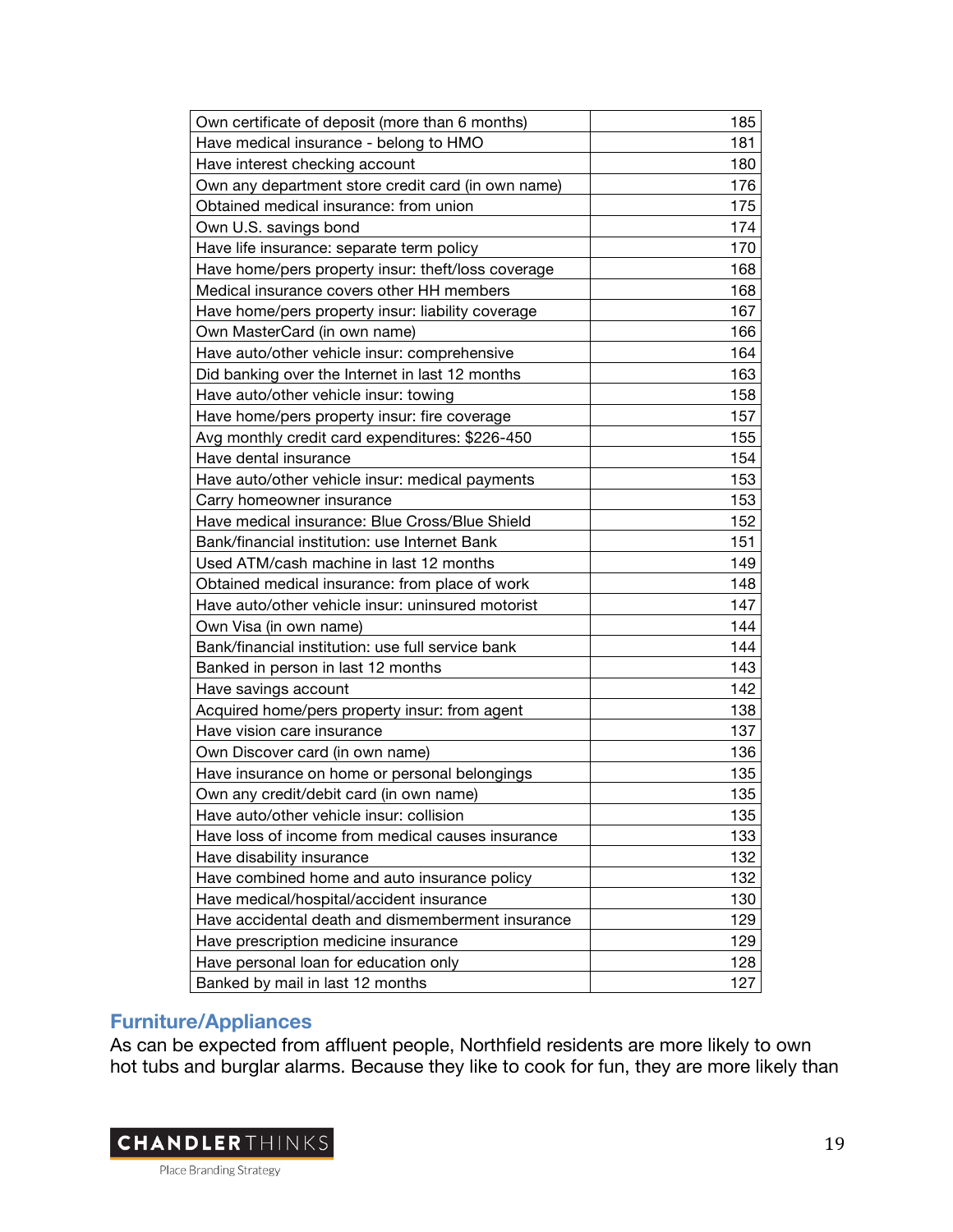average to own various kitchen appliances, such as espresso makers, pasta machines, electric food processors, electric juicers, electric woks, etc.

| <b>Furniture/Appliances</b>                      | <b>Index</b> |
|--------------------------------------------------|--------------|
| HH owns espresso/cappuccino maker                | 432          |
| HH has central heating (oil)                     | 425          |
| HH owns clothes dryer (gas)                      | 403          |
| HH owns trash compactor                          | 398          |
| HH owns attic/whole house fan                    | 340          |
| HH owns range/oven (built-in gas)                | 295          |
| HH owns hot tub/whirlpool spa                    | 282          |
| HH owns electric coffee grinder                  | 280          |
| HH owns burglar alarm                            | 278          |
| HH owns pasta machine                            | 276          |
| HH owns fireplace                                | 257          |
| HH owns stove/range (gas)                        | 243          |
| HH owns cooktop                                  | 237          |
| HH has central heating (gas)                     | 208          |
| HH owns garage door opener                       | 204          |
| HH owns oven (convection)                        | 202          |
| HH owns dehumidifier                             | 200          |
| HH owns electric food processor                  | 198          |
| HH owns electric mixer (stationary)              | 187          |
| HH owns electric toaster oven                    | 186          |
| HH owns electric juicer                          | 181          |
| HH owns automatic dishwasher (built-in)          | 179          |
| HH owns fire extinguisher                        | 170          |
| HH owns garbage disposer                         | 167          |
| HH owns washer/dryer (stacked)                   | 165          |
| HH owns coffee maker (single cup/pod brewing)    | 164          |
| HH owns vacuum cleaner (canister)                | 163          |
| HH owns grill (gas)                              | 155          |
| HH owns electric popcorn maker                   | 150          |
| HH owns oven (continuous cleaning)               | 150          |
| HH owns humidifier                               | 146          |
| Purchased lawn/porch furniture in last 12 months | 140          |
| HH owns automatic washing machine                | 140          |
| HH owns air cleaner (electric)                   | 140          |
| HH owns hot water heater                         | 139          |
| HH owns ice cream maker                          | 139          |
| HH owns vacuum cleaner (hand held)               | 133          |
| HH owns electric blender                         | 132          |
| HH owns coffee maker (electric perk)             | 132          |
| HH owns space heater (electric)                  | 131          |
| HH owns smoke/fire detector                      | 131          |
| HH owns coffee maker (automatic drip)            | 127          |
| HH owns sewing machine                           | 127          |

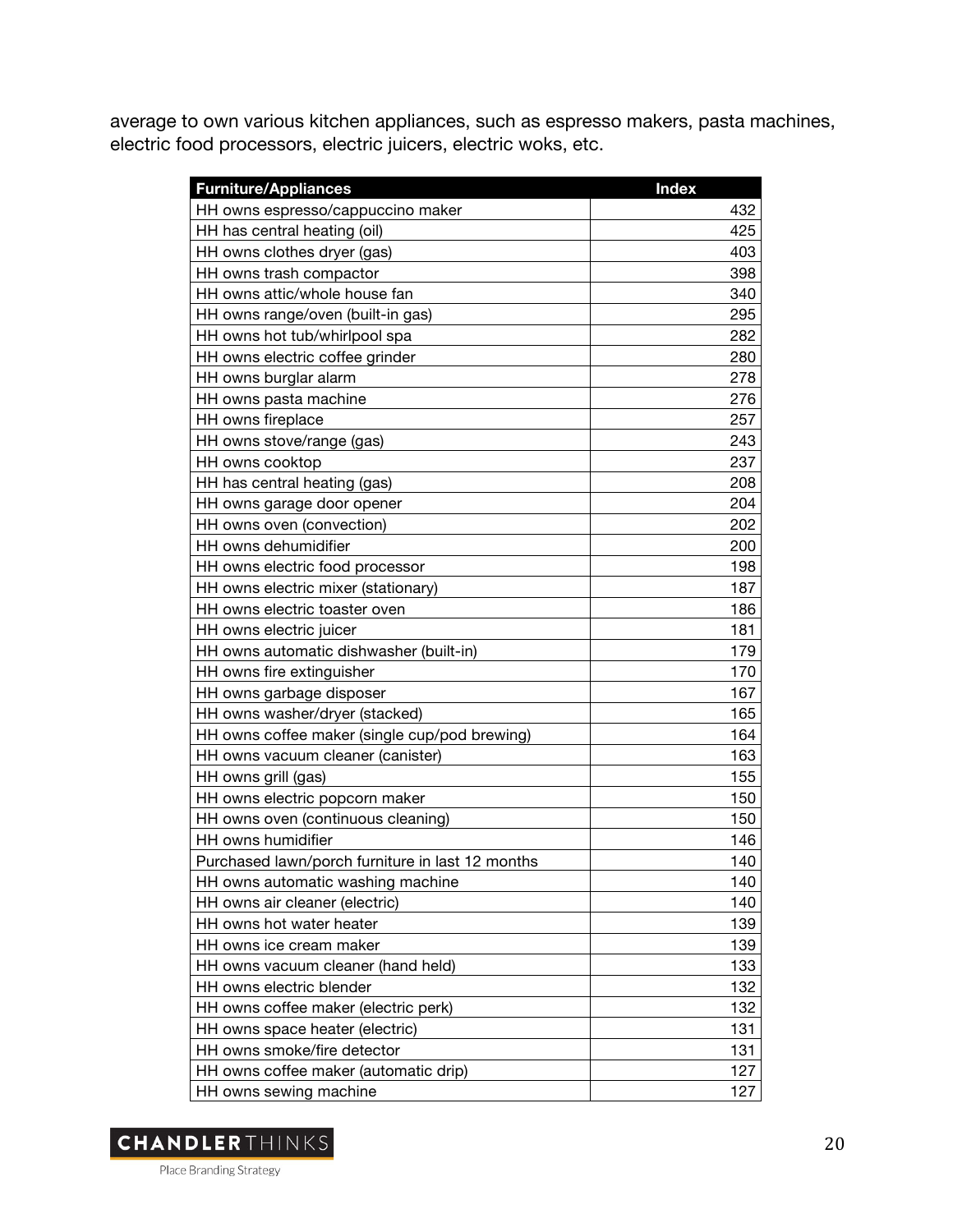| HH owns electric wok                 | 127  |
|--------------------------------------|------|
| Purchased area rug in last 12 months | 126. |
| HH owns combination range/microwave  | 125  |

#### **Garden/Lawn**

The people of Northfield can afford to hire property/garden maintenance services, housekeepers/maids or outside contractors for home improvements. They invest a good amount of money in home improvements and remodeling as well as the upkeep of their lawns and gardens.

| <b>Garden Lawn</b>                                  | <b>Index</b> |
|-----------------------------------------------------|--------------|
| Used service for property/garden maint last 12 mo   | 507          |
| Used housekeeper/maid in last 12 months             | 499          |
| Spent on property/garden maintenance: \$500+        | 463          |
| Home improvement done by outside contractor/12 mo   | 416          |
| Used housekeeper/maid/prof HH cleaning srv/12 mo    | 411          |
| Spent on home improvements in last 12 mo: \$1000+   | 387          |
| HH used professional carpet cleaning service/12 mo  | 297          |
| Purchased organic soil additives in last 12 months  | 293          |
| Purchased lawn maintenance service in last 12 mo    | 292          |
| Spent on home remodeling last 12 mo: \$5000+        | 275          |
| Home remodeling last 12 mo: concrete/masonry work   | 273          |
| Bought down spouts/gutters in last 12 months        | 269          |
| Home remodeling done by outside contractor/12 mo    | 256          |
| Spent on home improvements in last 12 mo: \$500-999 | 246          |
| Home remodeling last 12 mo: hardwood floor          | 226          |
| Have a garden                                       | 218          |
| Spent \$101+ on paint/stain in last 12 months       | 214          |
| Bought yard fence in last 12 months                 | 213          |
| Purchased outdoor shrub/plant in last 12 months     | 213          |
| Spent on home remodeling last 12 mo: \$2500-4999    | 208          |
| Purchased garden fertilizer in last 12 months       | 203          |
| HH owns chain saw (electric)                        | 198          |
| Purchased lawn seed in last 12 months               | 196          |
| Purch lawn fertilizer (no weed control) last 12 mo  | 190          |
| Had exterior painting done in last 12 months        | 182          |
| Purchased bulbs in last 12 months                   | 175          |
| Participated in outdoor gardening in last 12 mo     | 171          |
| Bought exterior light fixtures in last 12 months    | 171          |
| HH used professional exterminator in last 12 mo     | 169          |
| Home remodeling last 12 mo: exterior doors          | 168          |
| Spent on property/garden maintenance: \$300-499     | 164          |
| Purch lawn fertilizer w/weed control in last 12 mo  | 163          |
| Purchased potting soil in last 12 months            | 159          |
| Had bathroom remodeling done in last 12 months      | 157          |
| Bought bathroom or kitchen faucets in last 12 mo    | 156          |
| Bought exterior paint in last 12 months             | 156          |

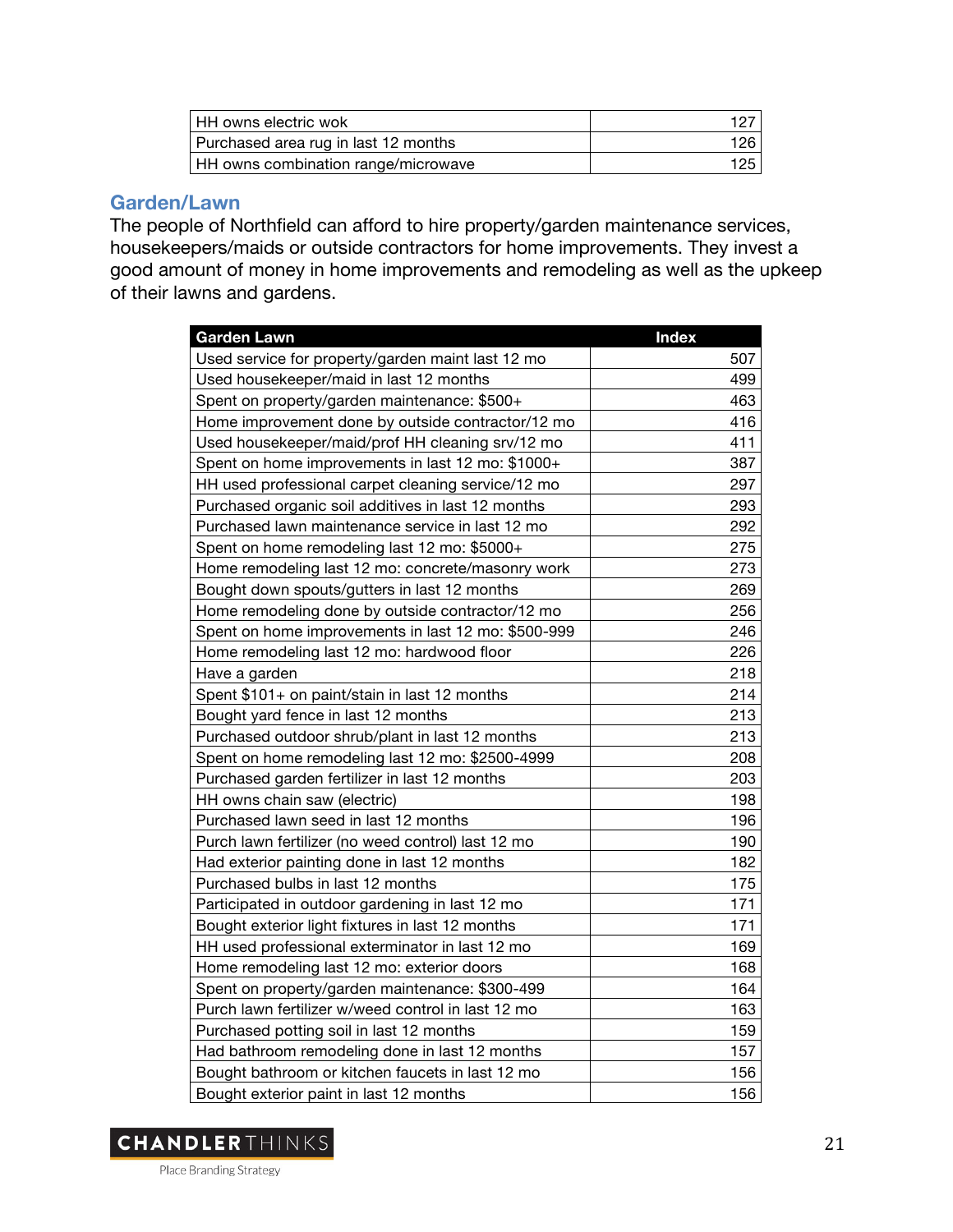| Bought exterior paint/stain in last 12 months      | 153 |
|----------------------------------------------------|-----|
| HH owns trimmer/edger (electric)                   | 151 |
| Bought interior light fixtures in last 12 months   | 150 |
| Any home improvement in last 12 months             | 149 |
| Purchased garden insecticide in last 12 months     | 149 |
| HH owns shears (non-electric)                      | 147 |
| Had home remodeling done in last 12 months         | 146 |
| Had interior painting done in last 12 months       | 145 |
| Purchased tree in last 12 months                   | 144 |
| Purchased vegetable plants in last 12 months       | 137 |
| Bought interior paint/stain in last 12 months      | 133 |
| Bought interior paint in last 12 months            | 132 |
| Bought interior stain in last 12 months            | 131 |
| Home remodeling last 12 mo: carpeting              | 130 |
| HH owns shovel                                     | 128 |
| Purchased 4-7 gallons of paint/stain in last 12 mo | 128 |
| Bought paint/stain in last 12 months               | 126 |

# **Grocery/Alcohol**

Northfield residents are almost nine times more likely than average to shop at high-end grocery stores such as Whole Foods Market. They like to consume alcohol and drink imported wine, scotch whisky, champagne and super premium domestic beer. They buy their coffee beans at Starbucks or other gourmet/specialty shops.

| Grocery/Alcohol                                    | <b>Index</b> |
|----------------------------------------------------|--------------|
| Shopped at grocery store/6 mo: Whole Foods Market  | 892          |
| Shopped at grocery store/6 mo: Stop`N Shop         | 786          |
| Shopped at grocery store/6 mo: A & P               | 763          |
| Drank white imported dinner/table wine last 6 mo   | 658          |
| Drank red imported dinner/table wine in last 6 mo  | 640          |
| Drank imported dinner/table wine in last 6 months  | 501          |
| Drank red domestic dinner/table wine in last 6 mo  | 486          |
| Shopped at grocery store/6 mo: Safeway             | 453          |
| Drank scotch whisky in last 6 months               | 421          |
| Shopped at grocery store/6 mo: Vons                | 400          |
| Drank champagne/sparkling wine in last 6 months    | 382          |
| Drank white domestic dinner/table wine last 6 mo   | 376          |
| Drank domestic dinner/table wine in last 6 months  | 336          |
| Used whole coffee beans last 6 mo: Starbucks       | 329          |
| Used pita bread in last 6 months                   | 328          |
| Bought coffee beans/6 mo: gourmet/specialty shop   | 323          |
| Ground coffee used/6 mo: Starbucks                 | 304          |
| Shopped at grocery store/6 mo: Giant               | 302          |
| Used unflavored whole coffee beans in last 6 mo    | 291          |
| Shopped at grocery store/6 mo: Pathmark            | 280          |
| Used sourdough bread in last 6 months              | 275          |
| Used decaffeinated whole coffee beans in last 6 mo | 268          |

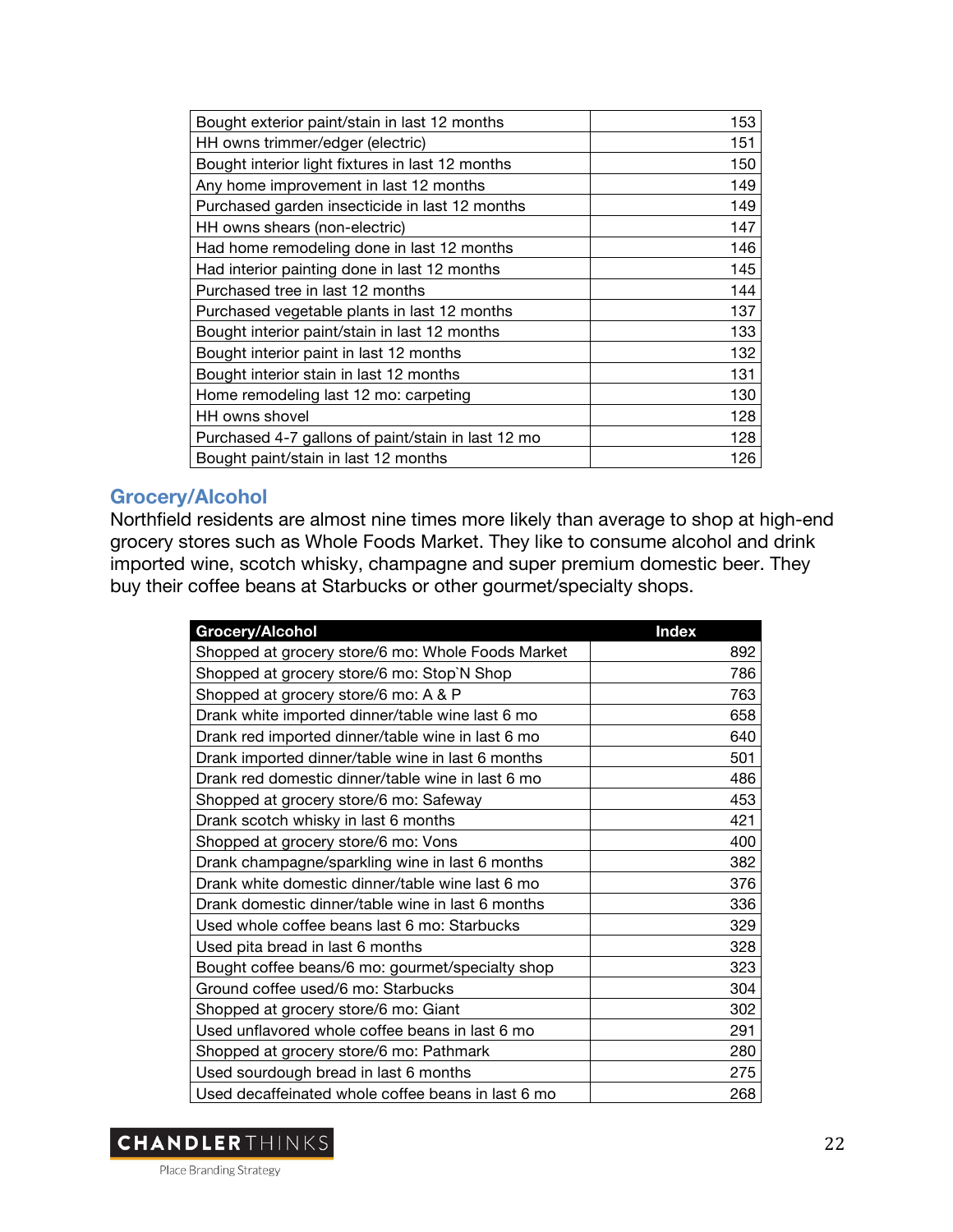| Used 3+ pounds whole coffee beans in last 30 days  | 267 |
|----------------------------------------------------|-----|
| Used regular whole coffee beans in last 6 mo       | 266 |
| Drank super premium domestic beer/ale in last 6 mo | 265 |
| Drank imported beer/ale in last 6 months           | 263 |
| Drank vermouth in last 6 months                    | 259 |
| Used vegetarian frozen burger in last 6 months     | 240 |
| Used whole coffee beans in last 6 months           | 231 |
| Drank gin in last 6 months                         | 228 |
| Used firelog in last 12 months                     | 227 |
| Used rye bread in last 6 months                    | 225 |
| Used multi-grain bread in last 6 months            | 223 |
| Shopped at grocery store/6 mo: Wegmans             | 222 |
| Drank vodka in last 6 months                       | 220 |
| Shopped at grocery store/6 mo: Acme                | 214 |
| Drank Irish whiskey in last 6 months               | 206 |
| Drank cordial/liqueur in last 6 months             | 205 |
| Used English muffins in last 6 months              | 204 |
| Bought coffee beans/6 mo: supermrkt/grocery store  | 188 |
| Used bran bread in last 6 months                   | 179 |
| Shopped at grocery store/6 mo: Albertson's         | 179 |
| Used automatic dishwasher detergent in last 6 mo   | 176 |
| Used French bread in last 6 months                 | 171 |
| Used Italian bread in last 6 months                | 171 |
| Used dried fruit in last 6 months                  | 170 |
| Drank port/sherry/dessert wine in last 6 months    | 168 |
| Avg spent per week by HH at food stores: \$150+    | 167 |
| Drank diet cola (caffeine-free) in last 6 months   | 164 |
| Used rice cakes in last 6 months                   | 162 |
| Used rubber gloves in last 6 months                | 162 |
| Purchased boxed chocolates in last 6 months        | 162 |
| Used soy sauce in last 6 months                    | 156 |
| Drank tequila in last 6 months                     | 156 |
| Used yogurt in last 6 months                       | 152 |
| Used frozen yogurt in last 6 months                | 151 |
| Used pumpernickel bread in last 6 months           | 149 |
| Used bagels in last 6 months                       | 148 |
| Used butter in last 6 months                       | 146 |
| Used bread crumbs/coating mix in last 6 months     | 145 |
| Used reduced calorie/light bread in last 6 months  | 145 |
| Used olives in last 6 months                       | 140 |
| Used vinegar in last 6 months                      | 140 |
| Used honey in last 6 months                        | 139 |
| Used plastic kitchen wrap in last 6 months         | 139 |
| Used cellophane/transparent tape in last 6 months  | 138 |
| Used cheese (natural or imported) in last 6 months | 137 |
| Purchased greeting card in last 6 months           | 135 |
| Used paper napkins in last 6 months                | 135 |

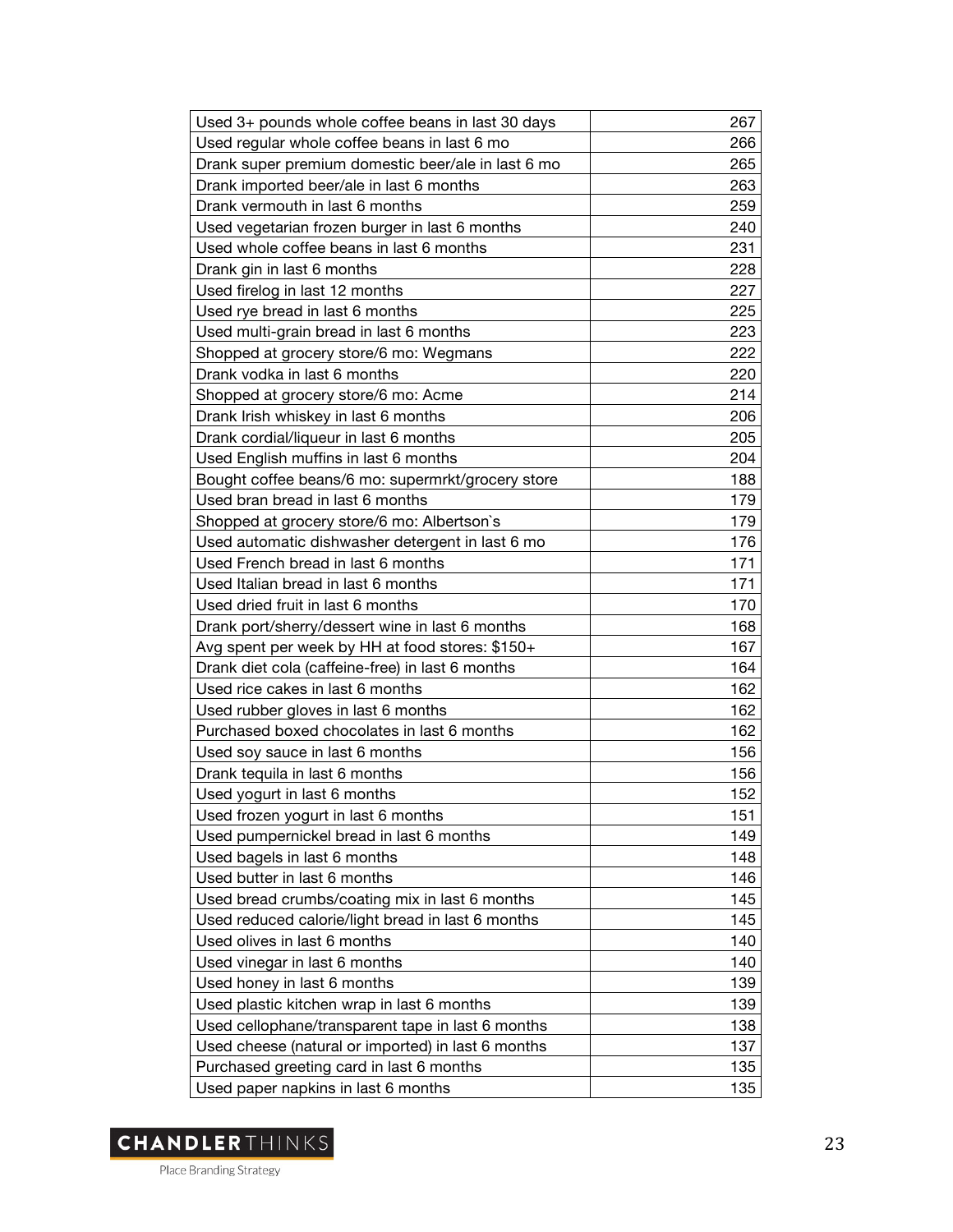| Used pretzels in last 6 months                     | 134 |
|----------------------------------------------------|-----|
| Used facial tissues in last 6 months               | 134 |
| Drank rum in last 6 months                         | 134 |
| Drank bottled water/seltzer in last 6 months       | 132 |
| Bought nuts in last 6 months                       | 131 |
| Drank beer/ale in last 6 months                    | 128 |
| Used cream cheese in last 6 months                 | 128 |
| Used potato bread in last 6 months                 | 127 |
| Used baking chips in last 6 months                 | 126 |
| Used packaged froz refrigerated pasta in last 6 mo | 126 |
| Used bar baking chocolate in last 6 months         | 125 |
| Used scouring cleanser in last 6 months            | 125 |

#### **Health/Beauty**

Northfield residents like to pamper themselves. They're about four times more likely than the national average to treat themselves to facials or massages and three times more likely to receive professional manicures/pedicures. They're furthermore three times more likely to exercise regularly at a club. They prefer natural and organic food and purchase various vitamins and supplements. They take care of their looks: they visit the dermatologist regularly, wear sunscreen, use exercise programs for diet methods, and diet for physical fitness, brush their teeth two or more times a day, and own exercise machines such as treadmills and stationary bicycles.

| <b>Health/Beauty</b>                              | <b>Index</b> |
|---------------------------------------------------|--------------|
| Had professional facial/massage last 6 months     | 431          |
| Visited doctor in last 12 mo: dermatologist       | 406          |
| Visited doctor in last 12 mo: internist           | 395          |
| Exercise at club 2+ times per week                | 324          |
| Spent \$100+ at beauty parlors in last 6 months   | 322          |
| Buy foods specifically labeled as natural/organic | 316          |
| Buy foods specifically labeled as lactose-free    | 293          |
| Used nutrition/energy bar in last 6 months        | 274          |
| Had professional manicure/pedicure last 6 months  | 272          |
| Buy foods specifically labeled as high fiber      | 267          |
| Exercise at other facility (not club) 2+ times/wk | 261          |
| Spent \$100+ at barber shops in last 6 months     | 258          |
| Buy foods specifically labeled as high protein    | 251          |
| Bought electric toothbrush in last 6 months       | 251          |
| Used Weight Watchers as diet method               | 250          |
| Vitamin/dietary suppl used/6 mo: zinc             | 237          |
| Spent on contact lenses in last 12 mo: \$200+     | 236          |
| Vitamin/dietary suppl used/6 mo: B complex        | 229          |
| Used complexion care prod: dry facial skin type   | 226          |
| Vitamin/dietary suppl used/6 mo: calcium          | 224          |
| Used exercise program for diet method             | 224          |
| Diet control for physical fitness                 | 217          |

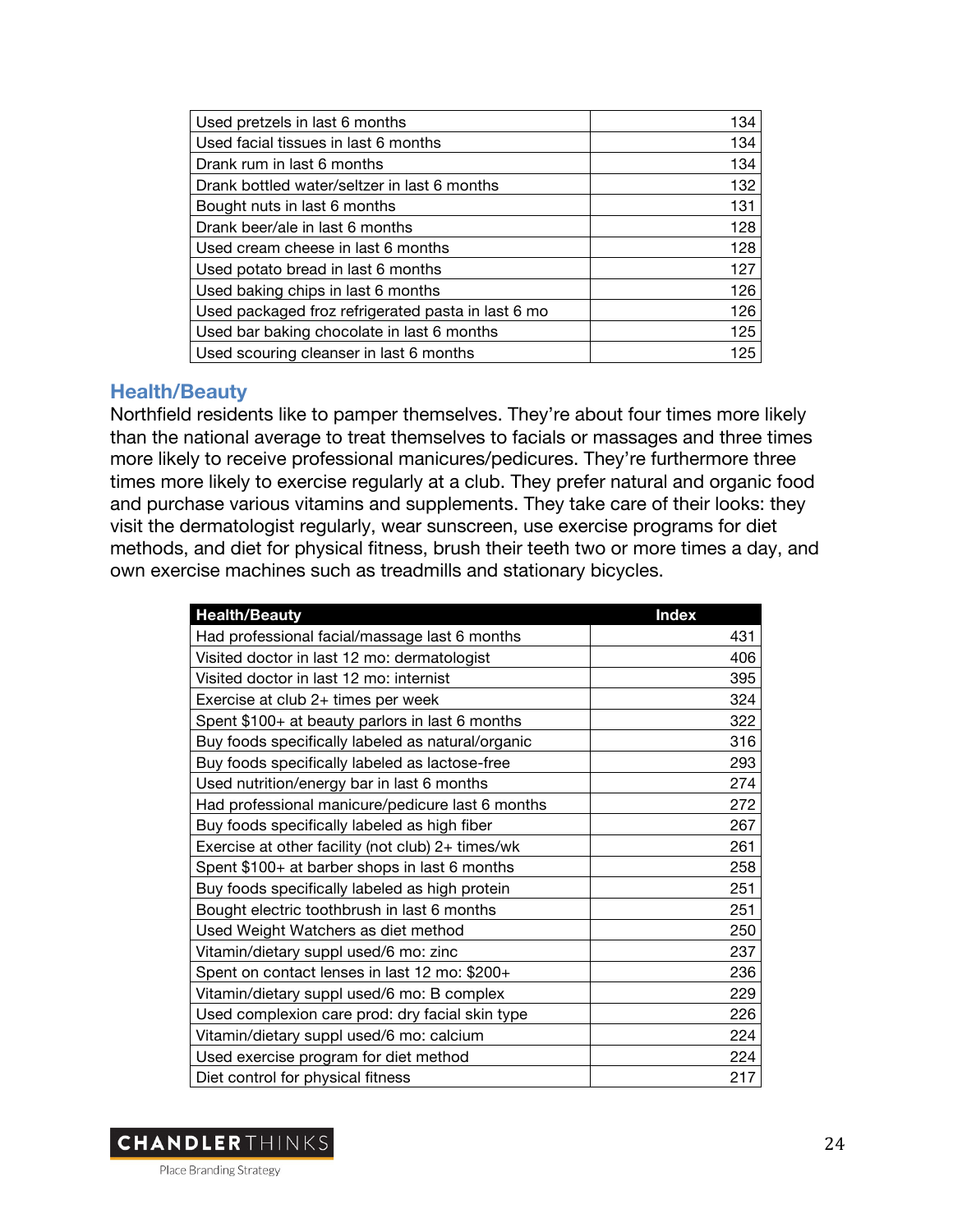| Used last 12 mo: SPF 15+ suntan/sunscreen product  | 213 |
|----------------------------------------------------|-----|
| Own stationary bicycle                             | 213 |
| Visited doctor in last 12 mo: physical therapist   | 208 |
| Vitamin/dietary suppl/6 mo: Caltrate 600           | 207 |
| Vitamin/dietary suppl used/6 mo: glucosamine       | 205 |
| Diet control to maintain weight                    | 204 |
| Vitamin/dietary suppl used/6 mo: D                 | 202 |
| Buy foods specifically labeled as low-fat          | 200 |
| Spent on contact lenses in last 12 mo: \$100-199   | 199 |
| Buy foods specifically labeled as low-calorie      | 193 |
| Used last 12 mo: suntan/sunscreen product          | 189 |
| Wear disposable contact lenses                     | 188 |
| Buy foods specifically labeled as low-cholesterol  | 186 |
| Vitamin/dietary suppl used/6 mo: antioxidant       | 184 |
| Vitamin/dietary suppl used/6 mo: multiple formula  | 182 |
| Own weight lifting equipment                       | 181 |
| Used complexion care product 11+ times last week   | 175 |
| Used last 6 mo: contact lens cleaning solution     | 172 |
| Vitamin/dietary suppl used/6 mo: E                 | 169 |
| Vitamin/dietary suppl/6 mo: Centrum                | 166 |
| Visited doctor in last 12 mo: dentist              | 166 |
| Visited doctor in last 12 mo: urologist            | 166 |
| Buy foods specifically labeled as low-sodium       | 165 |
| Vitamin/dietary suppl/6 mo: Nature Made            | 165 |
| Visited doctor in last 12 months: 8+ times         | 164 |
| Vitamin/dietary suppl used/6 mo: mult w/minerals   | 163 |
| Vitamin/dietary suppl used/6 mo: C                 | 162 |
| Used last 6 mo: lactose intolerance product        | 160 |
| Used hand & body cream in last 6 months            | 159 |
| Vitamin/dietary suppl used/6 mo: B-6               | 156 |
| Wear soft contact lenses                           | 154 |
| Bought prescription eyewear: retail optical chain  | 153 |
| Own treadmill                                      | 152 |
| Visited doctor in last 12 mo: podiatrist           | 151 |
| Visited doctor in last 12 mo: eye                  | 151 |
| Buy foods specifically labeled as fat-free         | 149 |
| Visited doctor in last 12 mo: cardiologist         | 146 |
| Visited doctor in last 12 mo: allergist            | 145 |
| Used vitamin/dietary supplement in last 6 months   | 145 |
| Used complexion care prod: normal facial skin type | 144 |
| Used dental floss in last 6 months                 | 143 |
| Vitamin/dietary suppl used/6 mo: multiple w/iron   | 140 |
| Used hair growth product in last 6 months          | 140 |
| Visited doctor in last 12 months: 4-7 times        | 139 |
| Used toothpaste 15+ times in last 7 days           | 139 |
| Visited doctor in last 12 mo: ear/nose/throat      | 138 |
| Presently controlling diet                         | 137 |

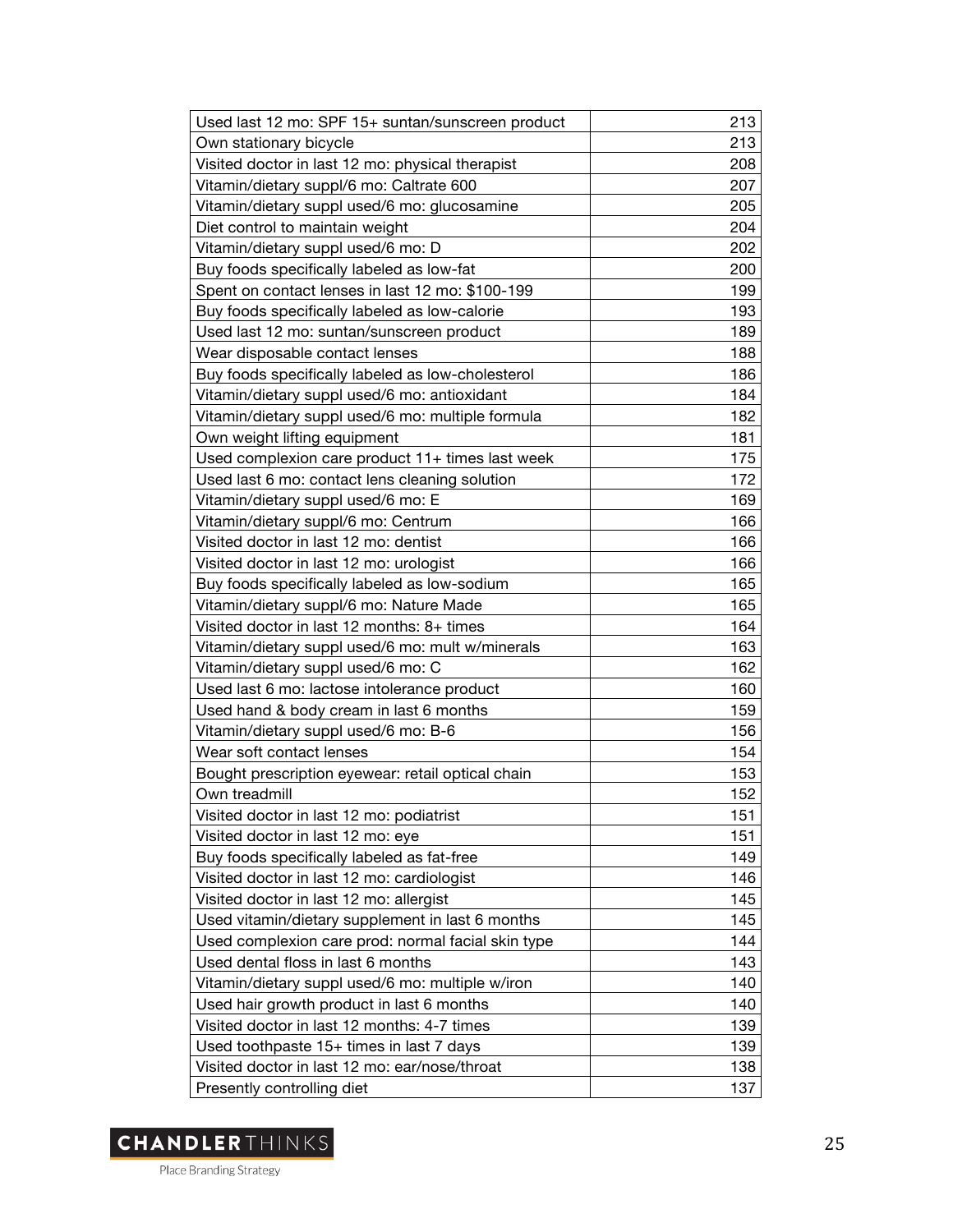| Buy foods specifically labeled as low-carb    | 135. |
|-----------------------------------------------|------|
| Used hand & body oil in last 6 months         | 129  |
| Used complexion care product in last 6 months | 128. |
| Diet control for cholesterol level            | 125  |
| Exercise at home 2+ times per week            | 125  |

#### **Leisure**

Even their leisure activities reflect an upscale and highly educated lifestyle. Northfield residents are 4.5 times more likely than the national average to attend classical music or opera performances, four times more likely to go to the museum, and 3.5 times more likely to attend horse races or live theater. They read a lot, including history books and biographies. They're 2.5 times more likely to go to the beach and twice as likely to dine out two or more times a week.

| Leisure                                            | <b>Index</b> |
|----------------------------------------------------|--------------|
| Attended classical music/opera performance/12 mo   | 467          |
| Bought book at Borders in last 12 months           | 458          |
| Went to museum in last 12 months                   | 393          |
| Bought history book in last 12 months              | 374          |
| Attended horse races in last 12 months             | 364          |
| Bought book at warehouse store in last 12 months   | 359          |
| Went to live theater in last 12 months             | 358          |
| Bought biography in last 12 months                 | 357          |
| Member of charitable organization                  | 352          |
| Bought book through Internet in last 12 mo         | 338          |
| Gambled in Atlantic City in last 12 months         | 333          |
| Member of business club                            | 317          |
| Bought personal/business self-help book last 12 mo | 317          |
| Bought 6+ hardcover books in last 12 months        | 311          |
| Participated in book club in last 12 months        | 300          |
| Bought book at Barnes & Noble in last 12 months    | 277          |
| Went to beach in last 12 months                    | 264          |
| Gambled in Las Vegas in last 12 months             | 259          |
| Attended dance performance in last 12 months       | 256          |
| Bought 7+ paperback books in last 12 months        | 252          |
| Did photography in last 12 months                  | 247          |
| Bought book (non-fiction) in last 12 months        | 240          |
| Bought 10+ books in last 12 months                 | 239          |
| Bought book at book store in last 12 months        | 227          |
| Attended rock music performance in last 12 months  | 214          |
| Bought book (fiction) in last 12 months            | 209          |
| Dine out 2+ times per week                         | 207          |
| Visited Disney World (FL)/12 mo: Magic Kingdom     | 206          |
| Bought hardcover book in last 12 months            | 205          |
| Attended music performance in last 12 months       | 204          |
| Visited any Six Flags in last 12 months            | 199          |
| Attended movies in last 90 days: 2-3 times a month | 197          |

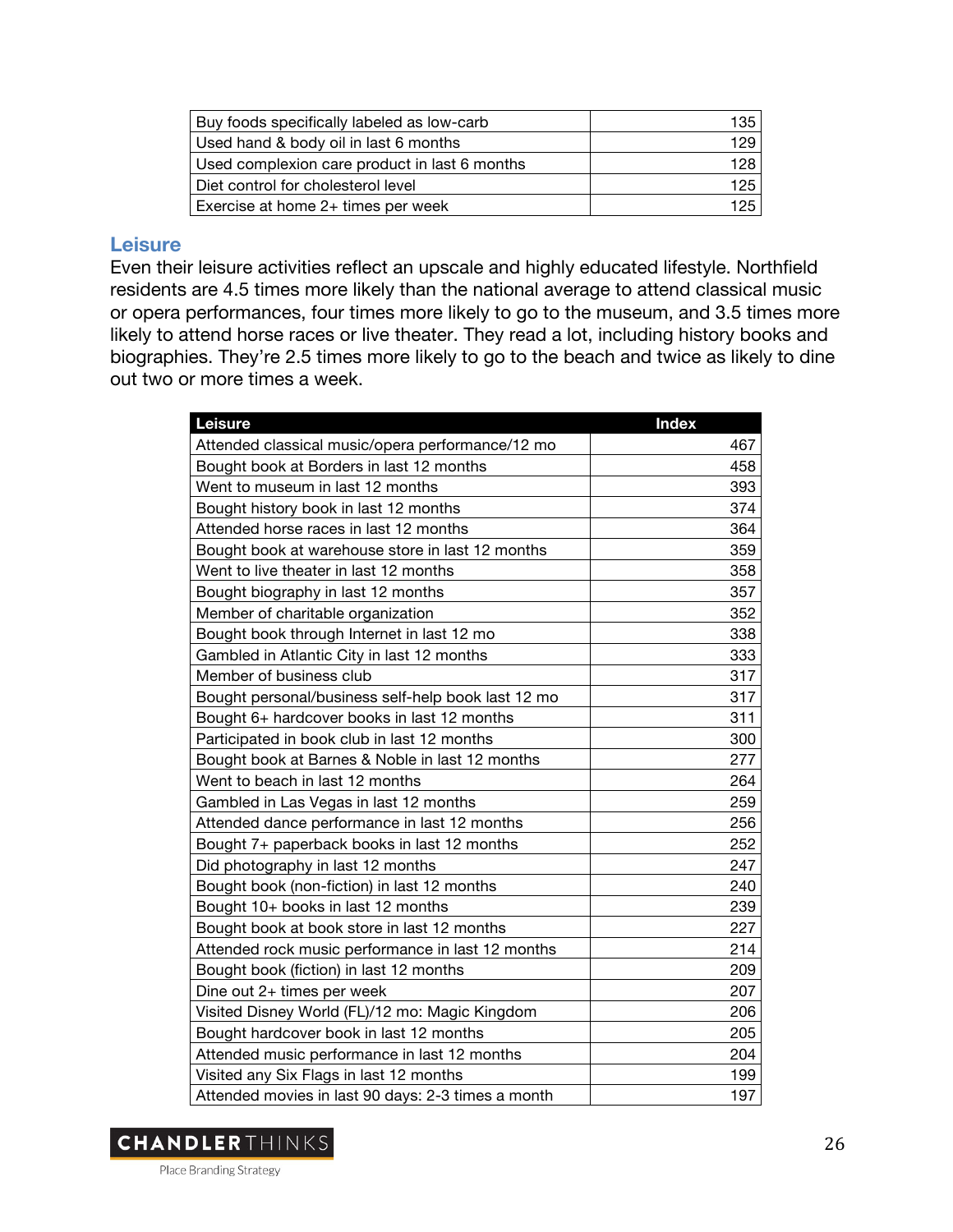| Bought 4-9 books in last 12 months                 | 195 |
|----------------------------------------------------|-----|
| Bought 3-5 hardcover books in last 12 months       | 194 |
| Bought paperback book in last 12 months            | 190 |
| Bought 3-6 paperback books in last 12 months       | 189 |
| Dine out once a week                               | 189 |
| Prefer to see movie after second week of release   | 184 |
| Dine out once a month                              | 184 |
| Dine out 2-3 times a month                         | 182 |
| Attended movies in last 90 days: once a month      | 182 |
| Bought children's book in last 12 months           | 181 |
| Bought mystery book in last 12 months              | 181 |
| Member of AARP                                     | 179 |
| Dined out in last 12 months                        | 175 |
| Read book in last 12 months                        | 171 |
| Attended adult education course in last 12 months  | 167 |
| Bought book in last 12 months                      | 166 |
| Bought cookbook in last 12 months                  | 163 |
| Did painting/drawing in last 12 months             | 156 |
| Bought <3 hardcover books in last 12 months        | 154 |
| Visited a theme park in last 12 months             | 152 |
| Did crossword puzzle in last 12 months             | 150 |
| Attended movies in last 90 days: < once a month    | 147 |
| Bought <3 paperback books in last 12 months        | 147 |
| Attended movies in last 6 months                   | 145 |
| Attended movies in last 90 days: once/week or more | 142 |
| Cooked for fun in last 12 months                   | 141 |
| Gambled at casino in last 12 months                | 141 |
| Went to zoo in last 12 months                      | 140 |
| Played backgammon in last 12 months                | 140 |
| Bought book at drug store in last 12 months        | 140 |
| Participated in fantasy sports league last 12 mo   | 135 |
| Danced/went dancing in last 12 months              | 132 |
| Participated in word games in last 12 months       | 127 |

#### **Listen**

When it comes to listening to the radio, the people of Northfield also seem rather sophisticated. They're 14 times more likely than the national average to listen to all news stations, 6.5 times more likely to listen to classical or public radio and 4.5 times more likely to listen to news/talk radio. They're 57% more likely to be medium to heavy radio listeners, and do so mainly between 6:00 am - 10:00 am or 3:00pm - 7:00 pm on weekdays.

| Listen                            | Index |
|-----------------------------------|-------|
| Radio format listen to: all news  | 1431  |
| Radio format listen to: classical | 660   |
| Radio format listen to: public    | 644   |
| Radio format listen to: news/talk | 446   |

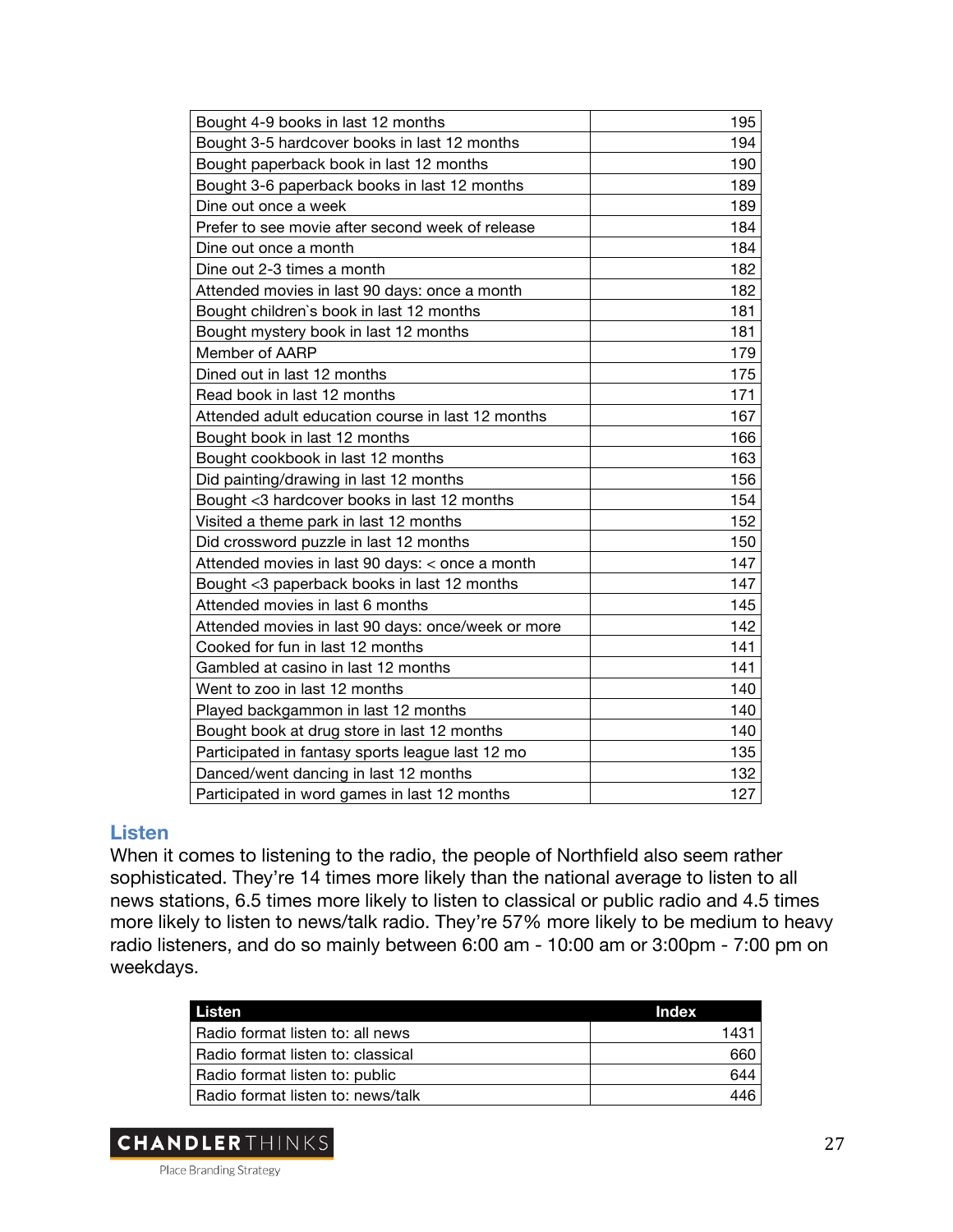| Radio format listen to: sports                  | 419 |
|-------------------------------------------------|-----|
| Radio format listen to: jazz                    | 404 |
| Radio format listen to: all talk                | 363 |
| Radio format listen to: alternative             | 287 |
| Radio listening: baseball (regular season)      | 222 |
| Radio listening: baseball playoffs/World Series | 195 |
| Radio listening: ice hockey                     | 191 |
| Radio format listen to: soft adult contemporary | 186 |
| Medium-heavy radio listener                     | 157 |
| Radio format listen to: adult contemporary      | 157 |
| Medium radio listener                           | 140 |
| Listen to Radio: 6:00 am - 10:00 am weekday     | 127 |
| Listen to Radio: 3:00 pm - 7:00 pm weekday      | 126 |

#### **Read**

They're heavy newspaper readers, most reading two or more daily newspapers as well as two or more Sunday newspapers. When reading the paper, they read the science and technology section, the travel section and the business/finance sections. Northfield's residents are also heavy magazine readers. They mostly enjoy travel magazines, airline magazines, business/finance magazines, women's fashion magazines or epicurean magazines.

| Read                                               | <b>Index</b> |
|----------------------------------------------------|--------------|
| Read travel magazines                              | 556          |
| Read two or more daily newspapers                  | 526          |
| Read airline magazines                             | 461          |
| Read two or more Sunday newspapers                 | 421          |
| Read newspaper: science & technology section       | 396          |
| Read business/finance magazines                    | 392          |
| Read newspaper: travel section                     | 364          |
| Read newspaper: home/furnishings/gardening section | 335          |
| Heavy newspaper reader                             | 335          |
| Read newspaper: business/finance section           | 332          |
| Read newspaper: fashion section                    | 303          |
| Read women's fashion magazines                     | 288          |
| Read newspaper: international/national news        | 284          |
| Read Epicurean magazines                           | 267          |
| Read newspaper: editorial page                     | 244          |
| Read newspaper: health section                     | 240          |
| Read computer magazines                            | 231          |
| Read newspaper: entertainment/lifestyle section    | 228          |
| Read newspaper: movie listings/reviews section     | 215          |
| Heavy magazine reader                              | 202          |
| Read any daily newspaper                           | 196          |
| Read science/technology magazines                  | 178          |
| Read newspaper: food/cooking section               | 173          |
| Read sports magazines                              | 172          |

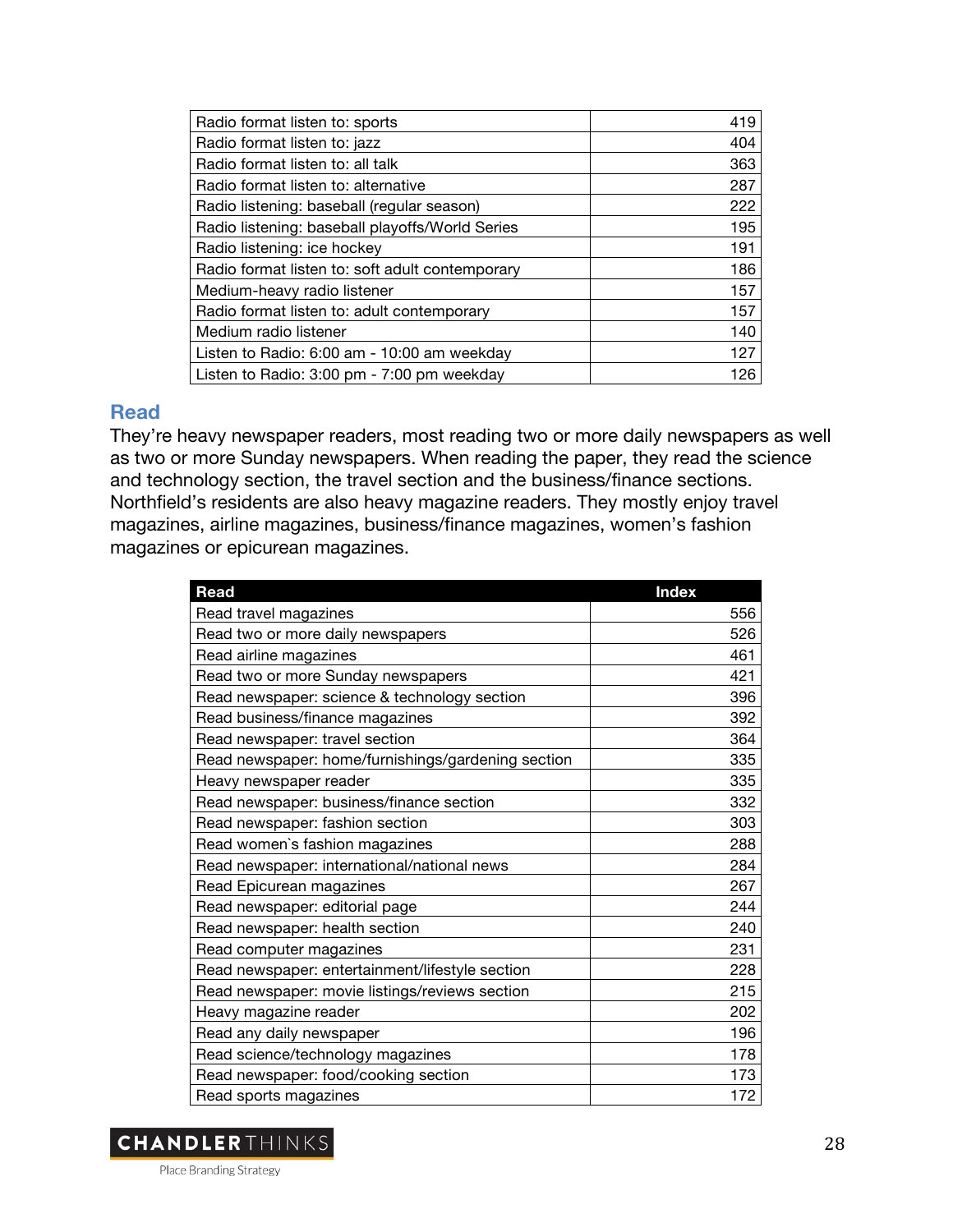| Read general editorial magazines             | $17 -$ |
|----------------------------------------------|--------|
| Read any Sunday newspaper                    | 162    |
| Read home service magazines                  | 160    |
| Read news and entertainment weekly magazines | 159    |
| Read newspaper: main news/front page         | 159    |
| Medium-heavy magazine reader                 | 152    |
| Read newspaper: local news section           | 142    |
| Read one daily newspaper                     | 141    |
| Read newspaper: sports section               | 140    |
| Read one Sunday newspaper                    | 130    |
| Read newspaper: TV listings section          | 127    |

# **Watch**

Northfield residents purchase premium channels such as HBO, Cinemax and Showtime. They have DVRs and purchase Video on Demand and pay-per-view. They enjoy watching news and sports. They're only light to medium primetime TV watchers, but follow shows such as Grey's Anatomy, Medium or Desperate Housewives.

| <b>Watch</b>                                      | <b>Index</b> |
|---------------------------------------------------|--------------|
| Watched last week: BBC America                    | 340          |
| Watched last week: Golf Channel                   | 284          |
| HH has digital video recorder (DVR)               | 270          |
| Watch TV aired once/wk: The Office                | 259          |
| HH's cable/fiber optic co. offers Video on Demand | 251          |
| Watched last week: Bravo                          | 246          |
| Watched last week: CNBC                           | 237          |
| Watched last week: HBO                            | 234          |
| Watch on TV: tennis                               | 232          |
| Watch TV aired once/wk: NOVA                      | 215          |
| Watch on TV: alpine skiing/ski jumping            | 214          |
| Watched last week: Independent Film Channel       | 212          |
| Watched last week: CNN (Cable News Network)       | 208          |
| Watched last week: MSNBC                          | 207          |
| Watch TV aired once/wk: NBC Meet the Press        | 192          |
| Watch on TV: ice hockey                           | 192          |
| Watched last week: The Movie Channel              | 192          |
| Watch TV aired once/wk: ABC This Week             | 187          |
| Watch on TV: figure skating                       | 186          |
| Watched any pay-per-view movie in last 12 months  | 182          |
| Watch on TV: golf                                 | 172          |
| Watched last week: Cinemax                        | 168          |
| Watched last week: Headline News                  | 161          |
| Watched last week: E!                             | 160          |
| HH subscribes to cable TV                         | 156          |
| Watch TV aired once/wk: Grey's Anatomy            | 155          |
| Watched last week: Encore                         | 154          |
| Watched any pay-per-view in last 12 months        | 152          |

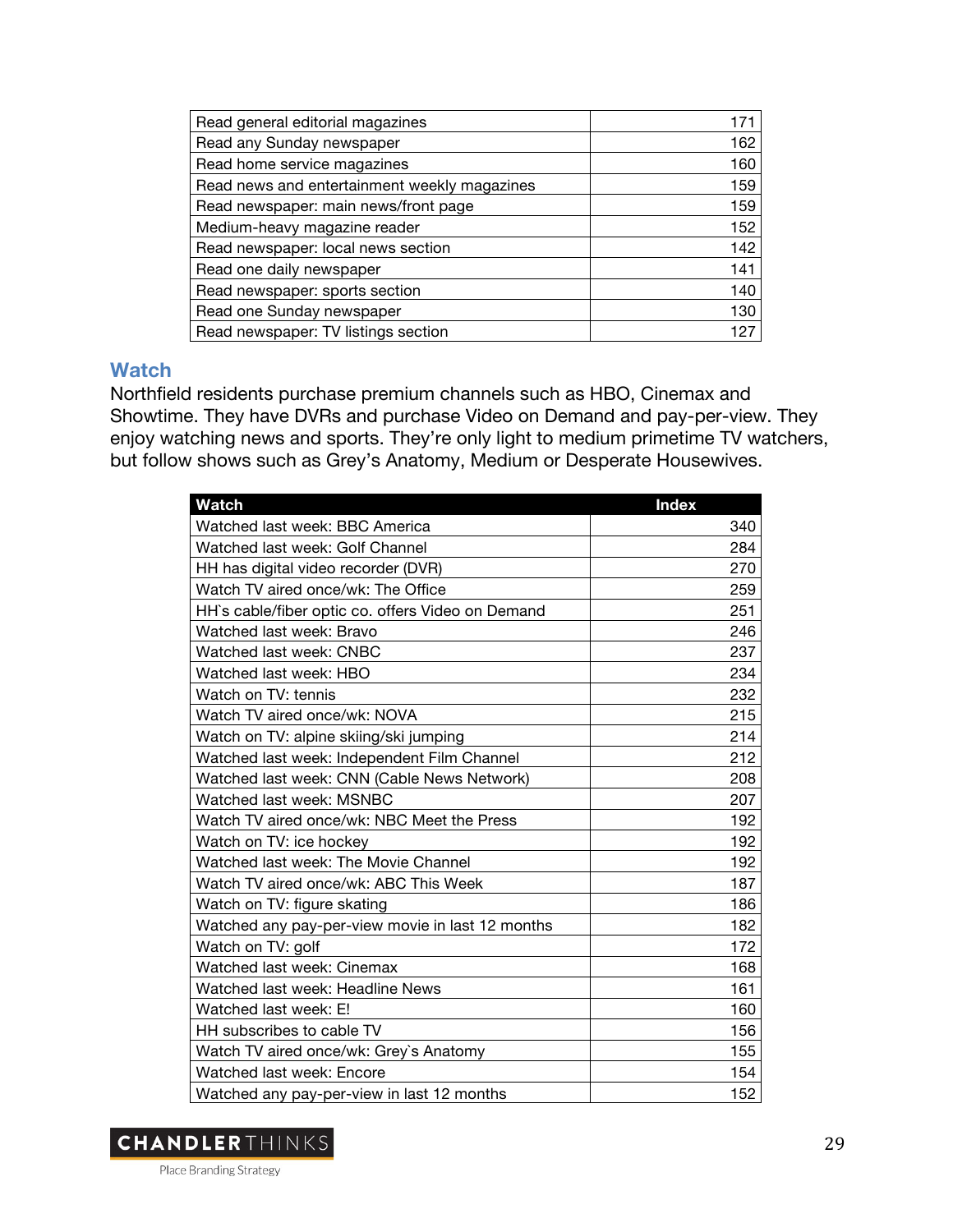| Watch on TV: gymnastics                        | 152 |
|------------------------------------------------|-----|
| Watch on TV: horse racing (flats/runners)      | 152 |
| Watch on TV: baseball                          | 152 |
| Watch TV aired once/wk: Saturday Night Live    | 149 |
| Watch Syndicated TV (M-F): Jeopardy!           | 148 |
| Watch on TV: marathon/road running/triathlon   | 147 |
| Watched last week: National Geographic Channel | 146 |
| Watch TV aired once/wk: 60 Minutes             | 146 |
| Watched last week: Showtime                    | 146 |
| Watch on TV: soccer                            | 145 |
| Watched last week: Travel Channel              | 142 |
| Watch TV aired once/wk: 20/20                  | 142 |
| Watch on TV: bicycle racing                    | 139 |
| Watched last week: ESPN                        | 137 |
| Watch TV aired once/wk: CBS Face the Nation    | 135 |
| Watch Syndicated TV (M-F): Access Hollywood    | 133 |
| Watched last week: Starz!                      | 132 |
| Watch TV aired once/wk: Medium                 | 130 |
| Light-medium viewer of primetime TV            | 130 |
| Watched last week: Food Network                | 129 |
| Watched last week: Fox Sports Net              | 127 |
| Watch TV aired once/wk: Desperate Housewives   | 126 |
| Medium viewer of primetime TV                  | 125 |
| Watched last week: Home & Garden Television    | 125 |
| Watch on TV: basketball (pro)                  | 125 |

# **Pets**

Overall, the people of Northfield do not purchase large quantities of pet food. That's because they only index average when it comes to owning pets. But those who do own pets take good care of them and are 26% more likely to have taken them to the vet 3 times in the past year.

| <b>Pets</b>                                        | Index |
|----------------------------------------------------|-------|
| Bought pet food from vet in last 12 months         | 156   |
| HH used <2 packages of dog biscuits/treats last mo | 133   |
| HH member took pet to vet in last 12 mo: 3 times   | 126   |
| HH used <5 pounds of packaged dry cat food last mo | 126   |

# **Restaurants**

When Northfield residents eat out, it's most likely at café-type fast-casual restaurants such as Boston Market, Panera, Starbucks or Dunkin' Donuts, etc. When they go to nicer restaurants, it's mainly casual restaurants such as Cheesecake Factory or T.G.I. Friday's.

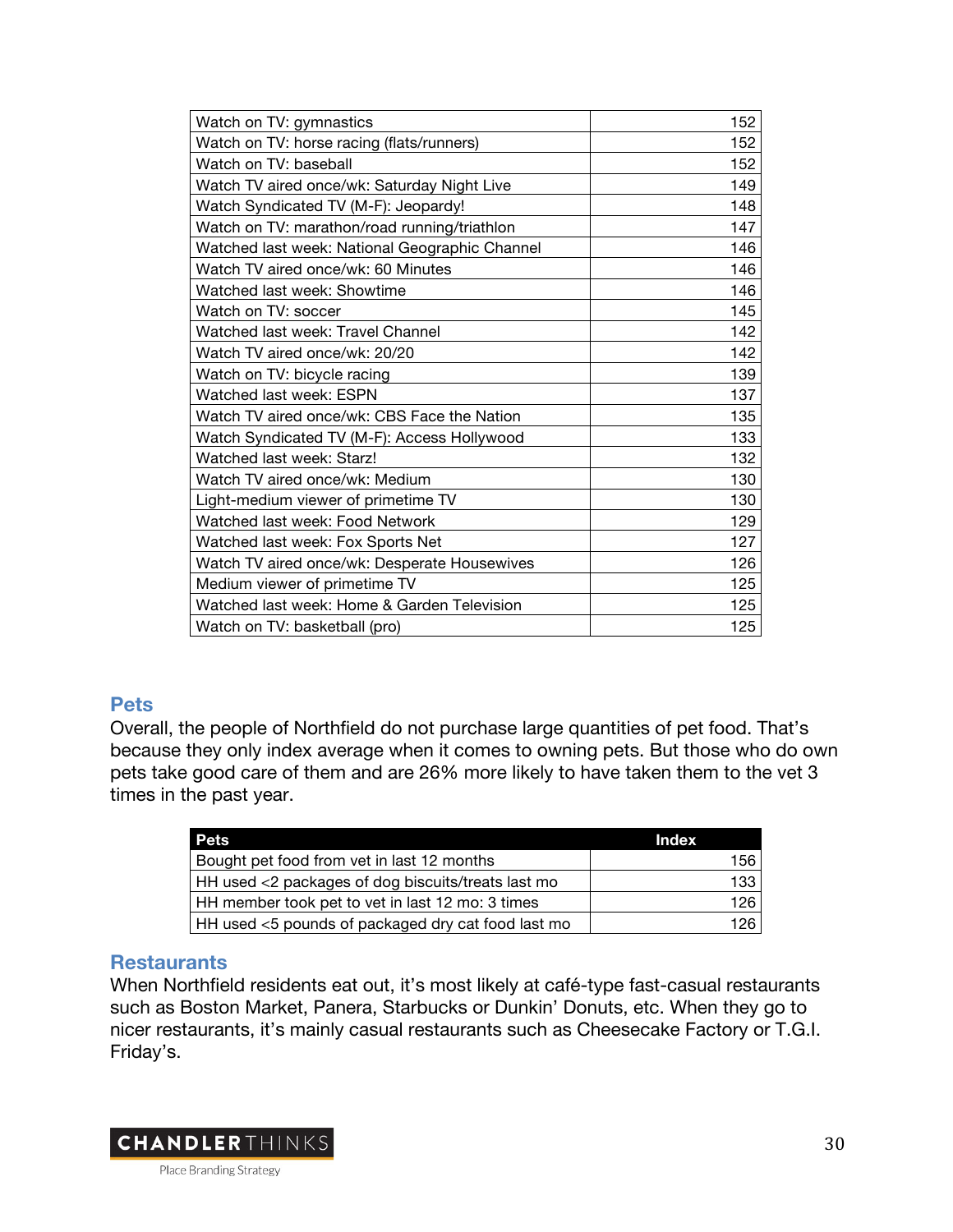| <b>Restaurants</b>                                 | <b>Index</b> |
|----------------------------------------------------|--------------|
| Fam rest/steak hse last 6 mo: Cheesecake Factory   | 430          |
| Fast food/drive-in last 6 mo: Boston Market        | 363          |
| Fast food/drive-in last 6 mo: Panera Bread         | 331          |
| Fast food/drive-in last 6 mo: Starbucks            | 299          |
| Fast food/drive-in last 6 mo: Dunkin` Donuts       | 283          |
| Fam rest/steak hse last 6 mo: Friendly's           | 242          |
| Fast food/drive-in last 6 mo: Chipotle Mex. Grill  | 198          |
| Fast food/drive-in last 6 mo: Carl`s Jr.           | 191          |
| Fam rest/steak hse last 6 mo: Bennigan's           | 172          |
| Fast food/drive-in last 6 mo: Fuddruckers          | 172          |
| Fast food/drive-in last 6 mo: Del Taco             | 163          |
| Fast food/drive-in last 6 mo: snack                | 151          |
| Fam rest/steak hse last 6 mo: T.G.I. Friday's      | 142          |
| Fam rest/steak hse last 6 mo: Sizzler              | 139          |
| Fast food/drive-in last 6 mo: Quiznos              | 135          |
| Fam rest/steak hse last 6 mo: Intl Hse of Pancakes | 135          |
| Family restaurant/steak house last mo: <2 times    | 130          |
| Fast food/drive-in last 6 mo: take-out/walk-in     | 126          |

# **Shopping**

Because Northfield is made up of rather affluent Tapestry segments, they are more likely to shop at high-end stores such as Nordstrom, Banana Republic, The Gap, L.L. Bean, Bed, Bath & Beyond, etc. They often shop by phone, mail or the Internet and are 4.5 times more likely than average to have spent \$800 or more doing so in the past year. They are smart shoppers, however, and clip coupons from the mail or Sunday newspaper and are 5 times more likely than average to shop at Costco.

| <b>Shopping</b>                                     | <b>Index</b> |
|-----------------------------------------------------|--------------|
| Drug store shopped at last 6 mo: Longs Drug Store   | 1398         |
| Dept/clothing/variety store/3 mo: Nordstrom         | 1205         |
| Warehouse/club store/6 mo: Costco                   | 531          |
| Dept/clothing/variety store/3 mo: Banana Republic   | 491          |
| Dept/clothing/variety store/3 mo: The Gap           | 471          |
| Spent on mail/phone/Internet orders/12 mo: \$800+   | 463          |
| Ordered last 12 mo from: L.L. Bean                  | 422          |
| Spent on mail orders in last 12 months: \$500+      | 405          |
| Ordered last 12 mo from: Lands` End                 | 403          |
| Dept/clothing/variety store/3 mo: Macy's            | 369          |
| Shopped at Wawa in last 6 months                    | 365          |
| Spent on phone orders in last 12 months: \$500+     | 361          |
| Dept/clothing/variety store/3 mo:Bed Bath & Beyond  | 345          |
| Office/computer supply store/12 mo: Staples         | 323          |
| Dept/clothing/variety store/3 mo: Marshalls         | 283          |
| Spent \$100+ at flower shops in last 6 months       | 283          |
| Spent on mail/phone/Internet orders/12 mo:\$500-799 | 278          |
| Office/computer supply store/12 mo: FedEx Kinko's   | 276          |

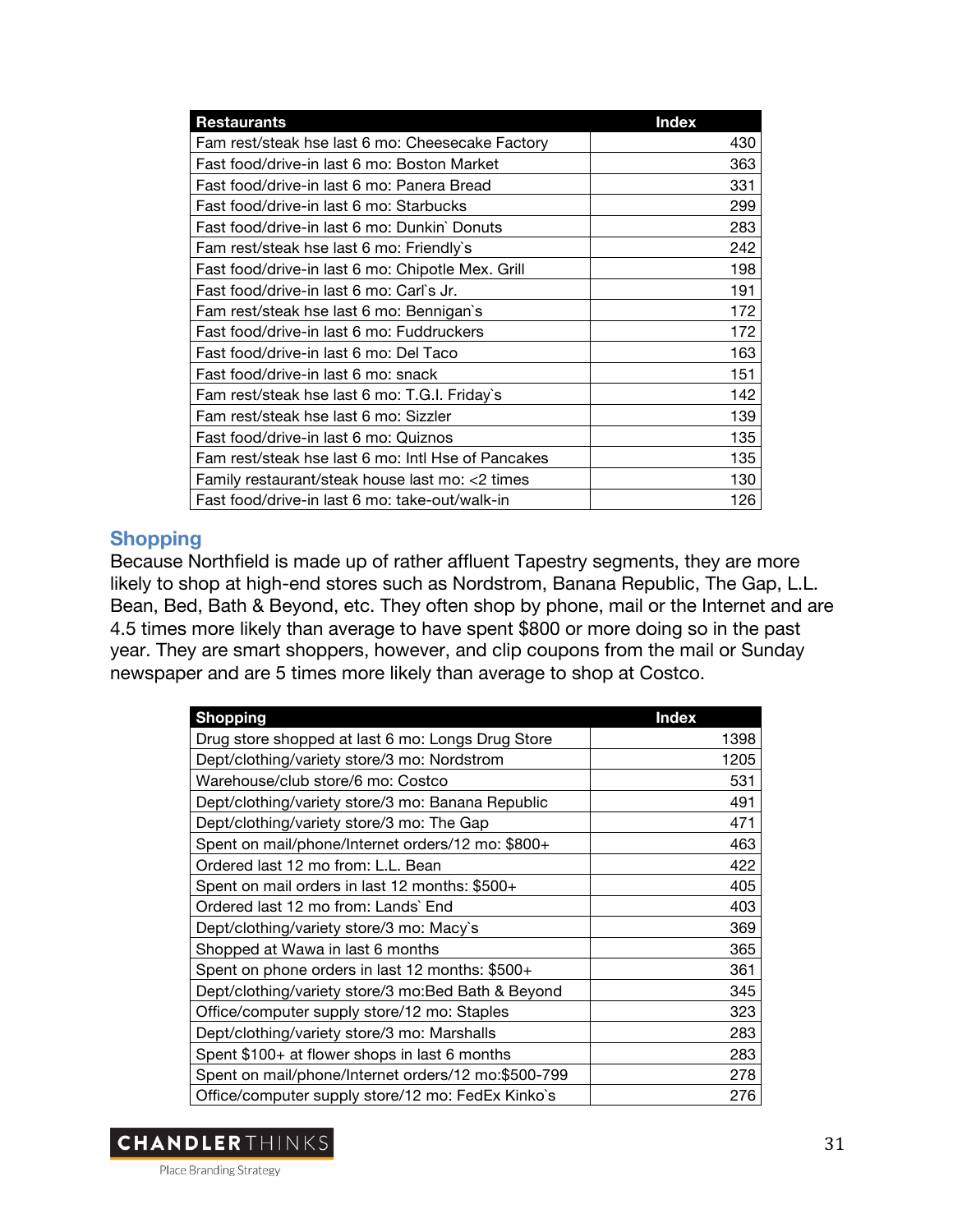| Ordered clothing by mail/phone in last 12 months   | 226 |
|----------------------------------------------------|-----|
| Shopped at 7-Eleven in last 6 months               | 224 |
| Warehouse/club store/6 mo: BJ's Wholesale Club     | 218 |
| Ordered any item by mail/phone/Internet last 12 mo | 208 |
| Dept/clothing/variety store/3 mo: T.J. Maxx        | 207 |
| Coupons used/12 mo: received at register           | 203 |
| Drug store shopped at last 6 mo: CVS Pharmacy      | 193 |
| Spent on phone orders in last 12 months: <\$100    | 193 |
| Dept/clothing/variety store/3 mo: Pier One Imports | 190 |
| Ordered any item by mail/phone in last 12 months   | 189 |
| Spent on phone orders in last 12 months: \$100-199 | 189 |
| Dept/clothing/variety store/3 mo: Express          | 179 |
| Dept/clothing/variety store/3 mo: Toys R Us        | 174 |
| Drug store shopped at last 6 mo: Rite Aid/Eckerd   | 174 |
| Spent on mail orders in last 12 months: \$200-499  | 174 |
| Spent at c-store/30 days: <\$20                    | 172 |
| Appl/hardware/electr store/12 mo: Home Depot       | 170 |
| Dept/clothing/variety store/3 mo: Target           | 167 |
| Appl/hardware/electr store/12 mo: Best Buy         | 165 |
| Ordered last 12 mo from: QVC                       | 162 |
| Office/computer supply store/12 mo: Office Depot   | 158 |
| Coupons used/12 mo: clipped from wkday news insert | 157 |
| Appl/hardware/electr store/12 mo: Ace Hardware     | 156 |
| Dept/clothing/variety store/3 mo: The Disney Store | 152 |
| Appl/hardware/electr store/12 mo: Radio Shack      | 147 |
| Coupons used/12 mo: clipped from mail              | 144 |
| Used cents off coupons 8+ times in last 3 months   | 141 |
| Coupons used/12 mo: clipped from Sun. news insert  | 132 |
| Spent at c-store/30 days: \$20-39                  | 131 |
| Dept/clothing/variety store/3 mo: Kohl`s           | 131 |
| Spent on phone orders in last 12 months: \$200-499 | 130 |
| Dept/clothing/variety store/3 mo: Old Navy         | 128 |
| Used cents off coupons in last 12 months           | 124 |

# **Sports**

As mentioned earlier, the people of Northfield are highly active and health-conscious. They participate in sports such as yoga, Pilates, and jogging/running. They engage in higher-end sports, such as downhill skiing, snowboarding and horseback riding. When it comes to attending sports, they are about twice as likely to go to baseball games, ice hockey games or tennis matches.

| <b>Sports</b>                   | <b>Index</b> |
|---------------------------------|--------------|
| Participated in downhill skiing | 675          |
| Participated in yoga            | 436          |
| Participated in Pilates         | 376          |
| Participated in ice skating     | 299          |
| Participated in jogging/running | 275          |

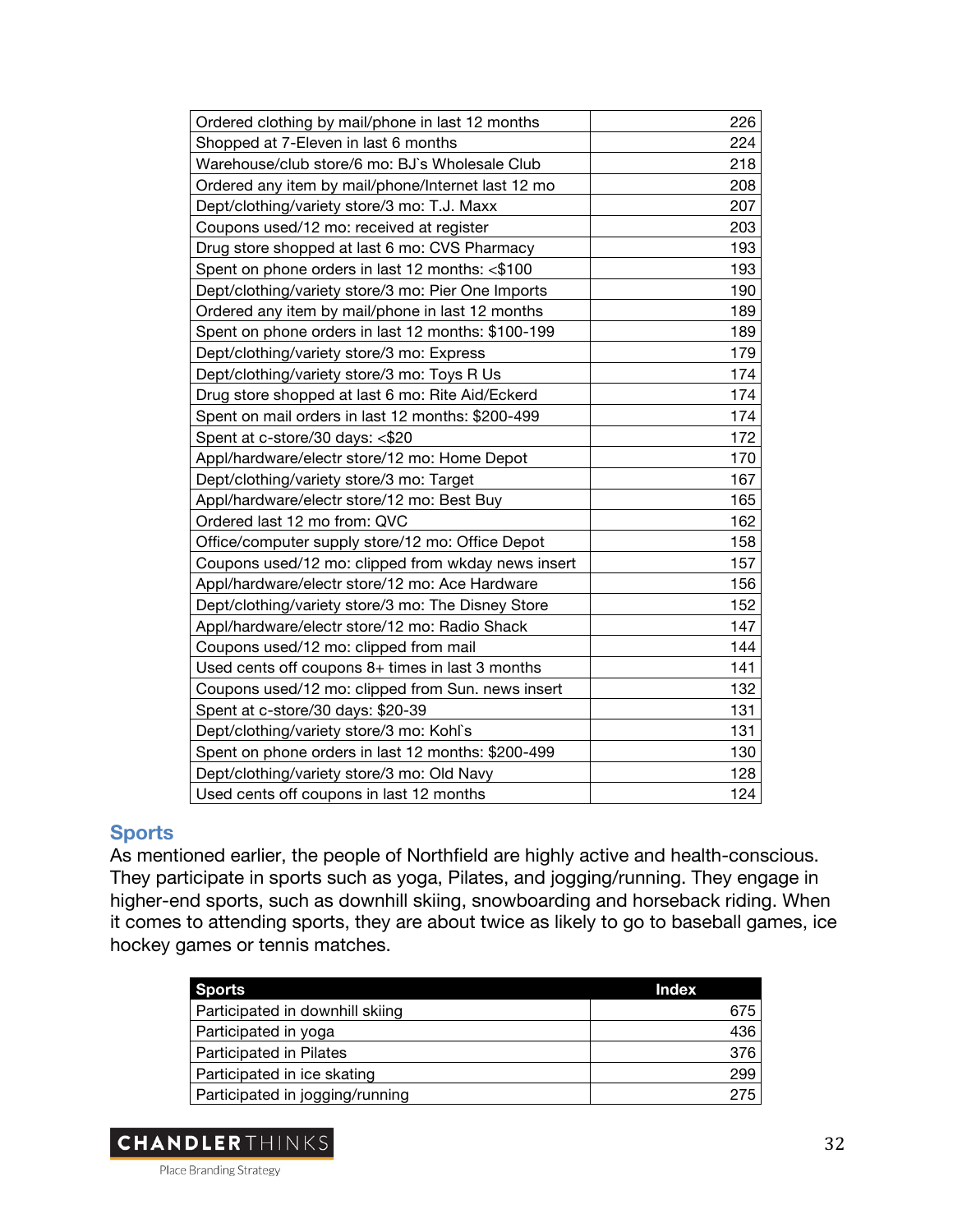| Participated in tennis                           | 257 |
|--------------------------------------------------|-----|
| Participated in backpacking/hiking               | 224 |
| Participated in weight lifting                   | 209 |
| Attend sports event: baseball game               | 208 |
| Participated in aerobics                         | 206 |
| Participated in bicycling (road)                 | 192 |
| Participated in bicycling (mountain)             | 191 |
| Attend sports event: ice hockey game             | 188 |
| Participated in snowboarding                     | 186 |
| Participated in horseback riding                 | 182 |
| Participated in walking for exercise             | 182 |
| Participated in swimming                         | 177 |
| Attend sports event: tennis match                | 172 |
| Play golf < once a month                         | 163 |
| Attend sports event: basketball game (college)   | 162 |
| Participated in golf                             | 157 |
| Participated in canoeing/kayaking                | 156 |
| Play golf 1+ times a month                       | 153 |
| Attend sports event: golf tournament             | 151 |
| Participated in soccer                           | 136 |
| Attend sports event: football-weekend game (pro) | 136 |
| Attend sports event: basketball game (pro)       | 132 |
| Attend sports event: soccer game                 | 128 |

### **Telephones**

Northfield residents tend to own multiple cell phones (3+) and generally use BlackBerrys or Palms. They use long distance phone services and are 3.5 times more likely than the national average to have made phone calls to foreign countries in the last month.

When they use the Yellow Pages, it's to look up taxicabs/limousines, airlines/tickets, or repair services.

| <b>Telephones</b>                                  | <b>Index</b> |
|----------------------------------------------------|--------------|
| HH made phone call to foreign country last 30 days | 349          |
| HH has long distance service through Verizon       | 318          |
| Cell phone srv on main phone: Verizon Wireless     | 290          |
| Brand of cell/mobile phone/PDA: BlackBerry         | 270          |
| HH's avg monthly long distance phone bill: \$60+   | 242          |
| HH's avg monthly long distance phone bill: \$26-59 | 230          |
| Yellow Pages/12 mo: taxicabs/limousines            | 223          |
| Yellow Pages/12 mo: airlines/tickets               | 205          |
| Own a PDA only (no phone service)                  | 199          |
| Brand of cell/mobile phone/PDA: Palm               | 198          |
| Yellow Pages/12 mo: plumbers                       | 192          |
| HH owns $3+$ cell phones                           | 186          |

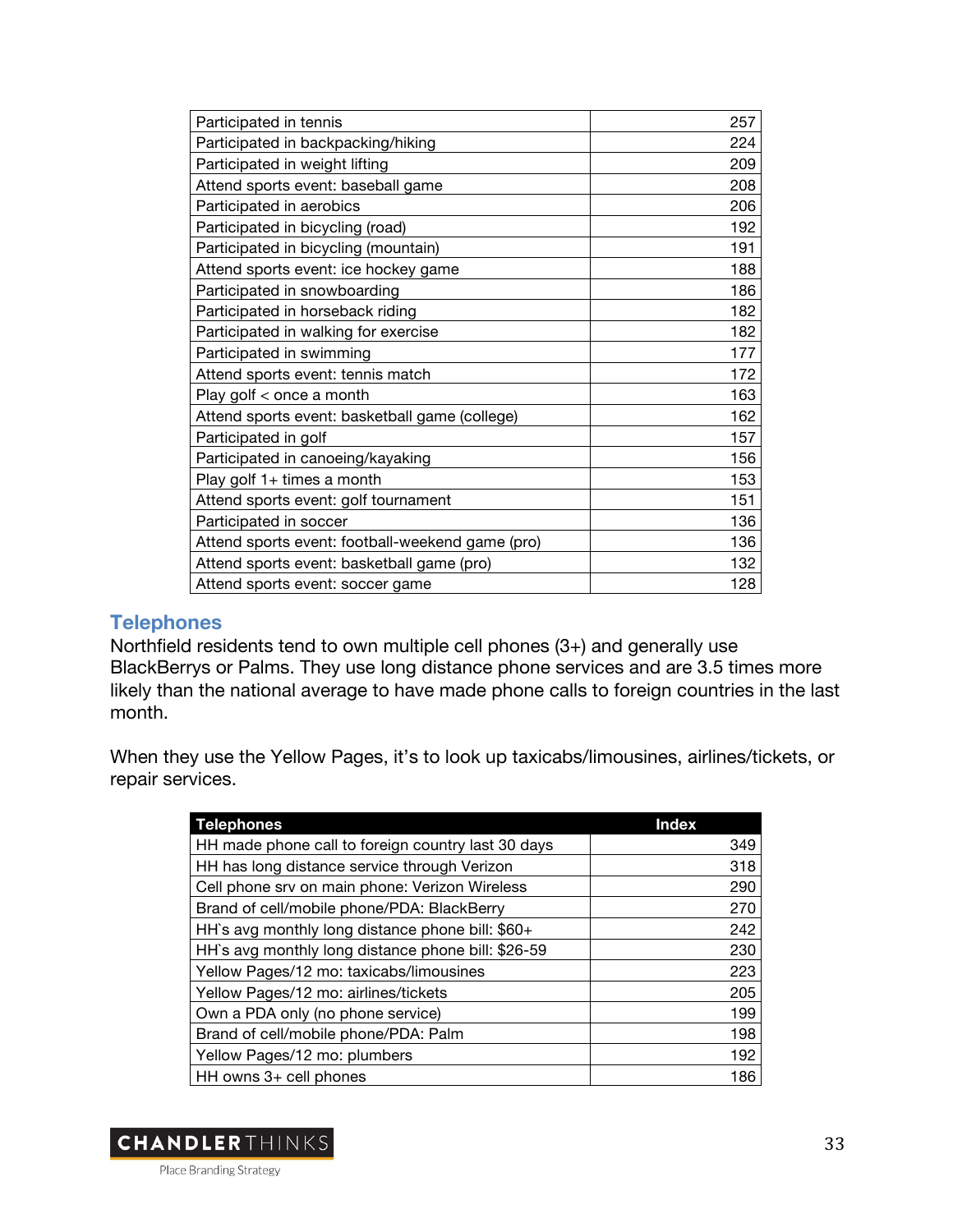| Bought cell/mobile phone/PDA: electronics store    | 174 |
|----------------------------------------------------|-----|
| HH phone service used: voice messaging/voice mail  | 171 |
| HH's avg monthly long distance phone bill: \$16-25 | 169 |
| Yellow Pages/12 mo: appliance repair               | 165 |
| Cell phone srv on main phone: AT&T                 | 164 |
| Bought cell/mobile phone/PDA: Internet             | 153 |
| HH owns answering machine                          | 151 |
| HH phone service used: repeat dialing              | 147 |
| HH has long distance service through AT&T          | 146 |
| Avg monthly cell/mobile phone/PDA bill: \$100+     | 143 |
| HH phone service used: call waiting                | 141 |
| Yellow Pages/12 mo: hotels/motels                  | 141 |
| Referred to Yellow Pages on Internet in last 12 mo | 139 |
| HH purchased in-home cordless phone in last 12 mo  | 138 |
| HH has a landline telephone                        | 135 |
| Yellow Pages/12 mo: restaurants                    | 133 |
| Brand of cell/mobile phone/PDA: LG                 | 132 |
| HH owns in-home cordless telephone                 | 131 |
| Yellow Pages/12 mo: florists                       | 129 |
| HH owns 2 cell phones                              | 128 |
| Brand of cell/mobile phone/PDA: Motorola           | 125 |
| Bought cell/mobile phone/PDA: carrier-owned store  | 125 |
| HH phone service used: caller identification       | 125 |

#### **Travel**

Northfield residents love to travel, and they do so in style. They travel internationally to destinations such as Italy, England or France and are not afraid to spend \$3,000 or more on their travel. When they stay at hotels, it's at the Hilton or Marriott. They travel frequently – domestically as well as internationally – and they do so for leisure as well as for business. They're also six times more likely to be a member of a frequent flyer program.

| <b>Travel</b>                                     | <b>Index</b> |
|---------------------------------------------------|--------------|
| Visited on foreign trip last 3 yrs: Italy         | 1164         |
| Took 3+ foreign non-business trips by plane/3 yrs | 1018         |
| Spent on foreign vacations last 12 mo: \$3000+    | 994          |
| Took 3+ foreign trips by plane in last 3 yrs      | 926          |
| Visited on foreign trip last 3 yrs: England       | 762          |
| Visited on foreign trip last 3 yrs: France        | 719          |
| Airline used for foreign trip/3 yrs: United       | 683          |
| Took 3+ round trips by plane in last 12 months    | 628          |
| Member of any frequent flyer program              | 608          |
| Airline used for domestic trip/12 mo: American    | 604          |
| Airline used for domestic trip/12 mo: United      | 552          |
| Airline used for foreign trip/3 yrs: American     | 518          |
| Visited on foreign trip last 3 yrs: Hawaii        | 504          |
| Spent on domestic vacations last 12 mo: \$3000+   | 485          |